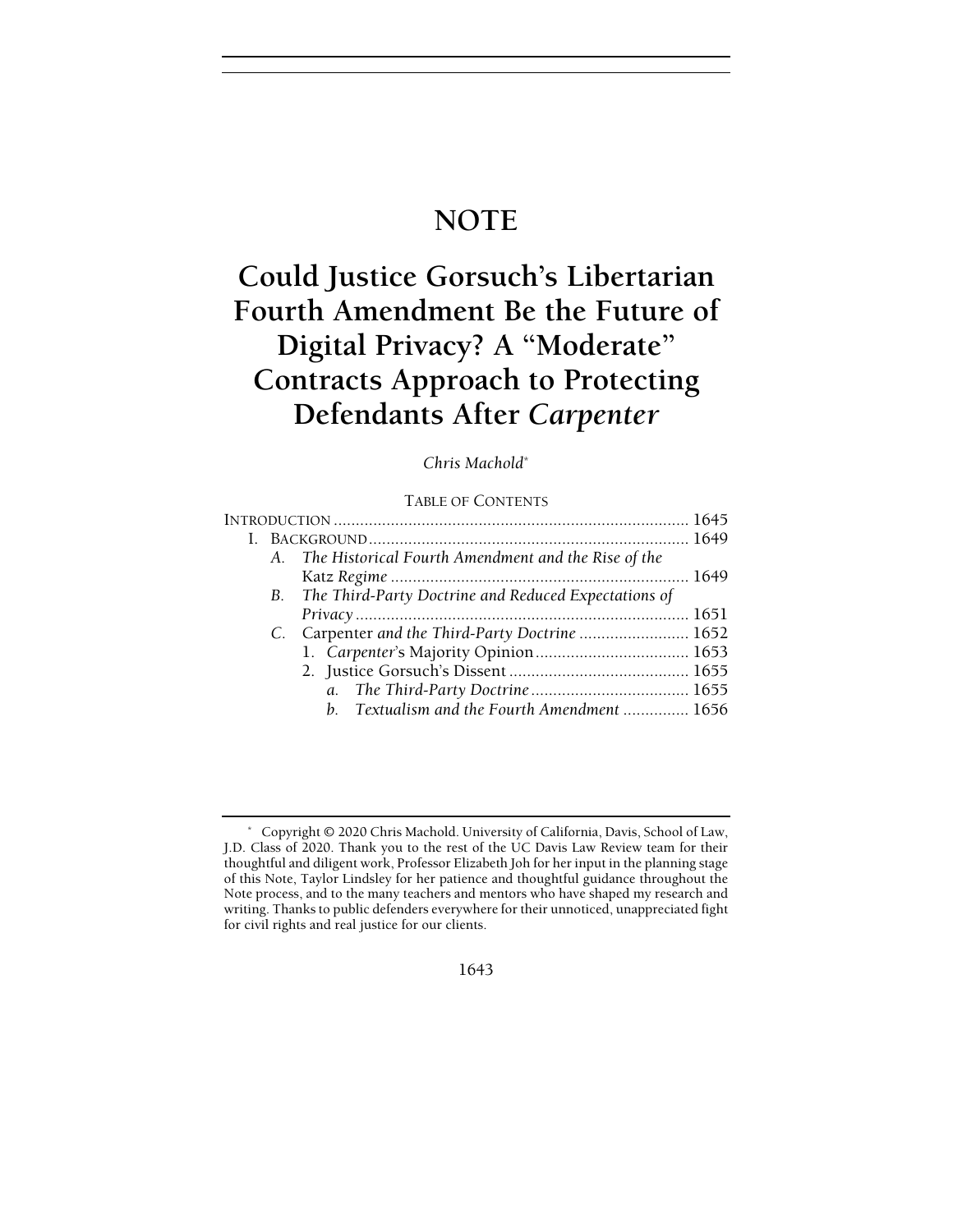| 1644 | University of California, Davis<br>[Vol. 53:1643]         |  |
|------|-----------------------------------------------------------|--|
| П.   | A PROPERTY-CENTRIC APPROACH TO THE FOURTH                 |  |
|      | AMENDMENT REMAINS GROUNDED IN THE TEXT AND                |  |
|      | HISTORY OF THE CONSTITUTION, ADJUSTS FOR NEW              |  |
|      | TECHNOLOGICAL DEVELOPMENTS, AND ADEQUATELY                |  |
|      |                                                           |  |
|      | The Text and Tradition of the Fourth Amendment,<br>А.     |  |
|      | Combined with Existing and Future Positive Law, Provide   |  |
|      | a Foundation for a Property-Based Fourth Amendment 1658   |  |
|      | A Property-Centric Fourth Amendment Can Encapsulate<br>B. |  |
|      | Sufficiently Broad and New Types of Interest to Afford    |  |
|      | Adequate Protection to Defendants Against Advancing       |  |
|      |                                                           |  |
| HL.  | TO ACCOMMODATE THE NATURE OF DIGITAL PROPERTY AND         |  |
|      | THE DIGITAL MARKETPLACE, A PROPERTY-CENTRIC FOURTH        |  |
|      | AMENDMENT MUST ALSO UTILIZE CONTRACT LAW                  |  |
|      |                                                           |  |
|      | Property Law and Contract Law Are Supplemental and<br>А.  |  |
|      | Work Together to Fully Shape Property Interests 1668      |  |
|      | Modern Digital Property Is Especially Dependent on<br>В.  |  |
|      | Contracts and Contract Law to Define the Contours of      |  |
|      |                                                           |  |
|      | C. Commercial DNA-Testing Companies Provide a             |  |
|      | Demonstrative Example of Where a Contracts-Oriented       |  |
|      | Fourth Amendment May Preserve Crucial Fourth              |  |
|      |                                                           |  |
| IV.  | A CONTRACTS-ORIENTED FOURTH AMENDMENT PRESENTS A          |  |
|      | DIVIDED COURT WITH A VIABLE MODERATE APPROACH TO          |  |
|      | PROTECTING DEFENDANTS AND HONORING THE TEXT AND           |  |
|      | TRADITION OF THE FOURTH AMENDMENT  1680                   |  |
|      |                                                           |  |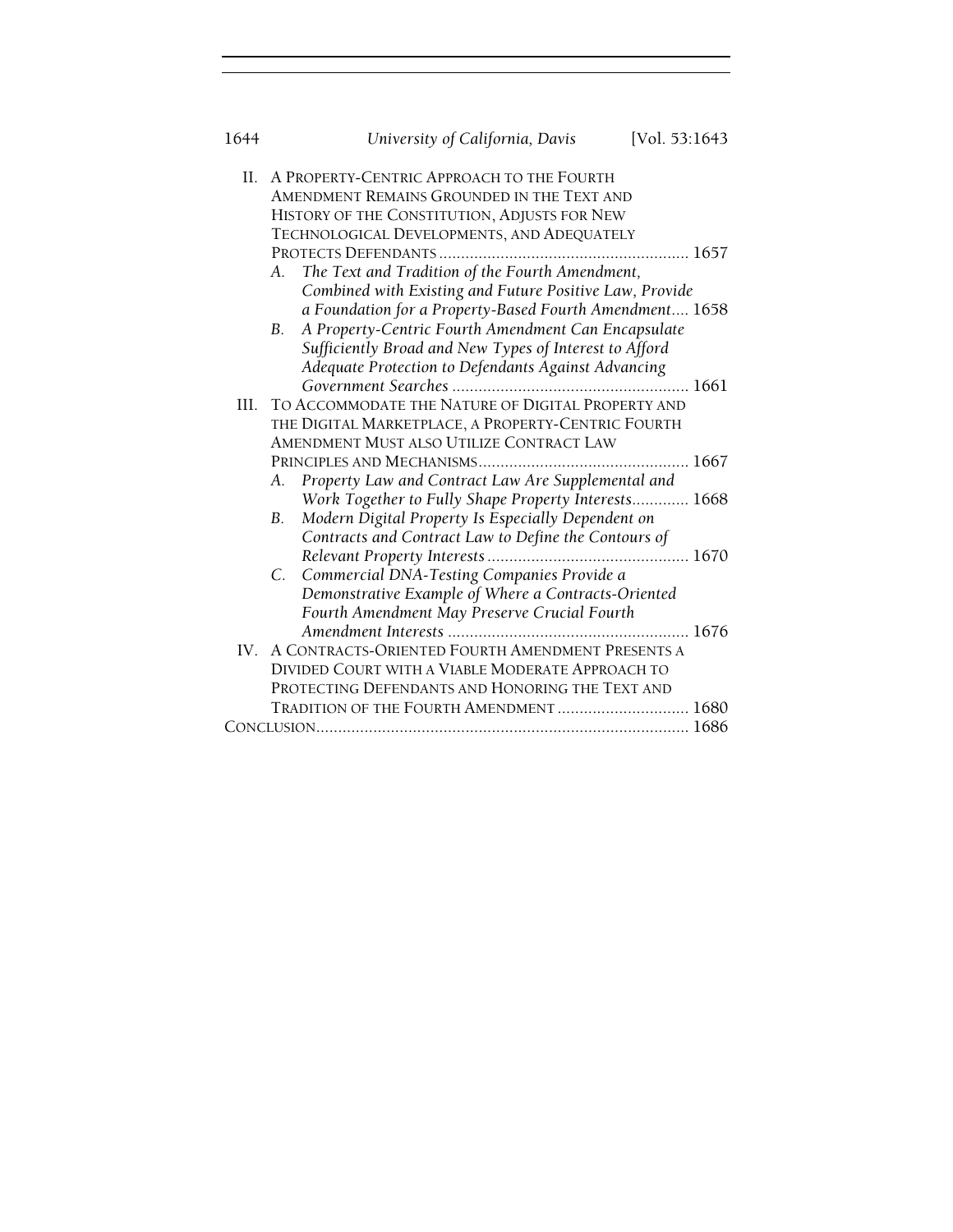#### INTRODUCTION

"The great end, for which men entered into society, was to secure their property. That right is preserved sacred and incommunicable in all instances, where it has not been taken away or abridged by some public law for the good of the whole. The cases where this right of property is set aside by private law, are various. Distresses, executions, forfeitures, taxes, etc., are all of this description; wherein every man by common consent gives up that right, for the sake of justice and the general good. By the laws of England, every invasion of private property, be it ever so minute, is a trespass. No man can set his foot upon my ground without my license . . . ."

> — Lord Camden on general search warrants, Entick v. Carrington (1765)<sup>1</sup>

Lord Camden's here-quoted colloquy, which has endured as a famous English dictum on the nature of property and policing, $2$  was cited by the Supreme Court in Boyd v. United States, an early search and seizure case.3 Lord Camden's dictum represented an extolling of property rights which was Lockean in scope, form, and devotional character.<sup>4</sup> In the time since Entick, the United States Constitution has been seen by some as an institution designed to protect the Enlightenment-era values of life, liberty, and property that underlie the American Revolution.<sup>5</sup> In the

<sup>&</sup>lt;sup>1</sup> Entick v. Carrington (1765), 19 Howell's State Trials 1029 (K.B.).

<sup>2</sup> See Timothy Endicott, Was Entick v. Carrington a Landmark?, in ENTICK V. CARRINGTON: 250 YEARS OF THE RULE OF LAW 109, 118 (2015) ("But the case's role as a landmark lies not only in [its doctrinal contribution that general warrants are unlawful]. The decision has an important role in the wider development of the law . . . . It is a landmark in advocacy.").

<sup>3</sup> See Boyd v. United States, 116 U.S. 616, 617 (1886). Entick provides an insight into the kind of government action against which the drafters of the Fourth Amendment were reacting. The basic facts are as follows: John Entick brought an action against various agents of the government for trespass after four armed agents of the King of England broke into John Entick's house without his consent, broke into all rooms and boxes, and confiscated a large volume of political materials. Entick, 19 Howell's State Trials 1029.

<sup>4</sup> See generally Alex Tuckness, Locke's Political Philosophy, STAN. ENCYCLOPEDIA OF PHIL., https://plato.stanford.edu/entries/locke-political/ (last updated Jan. 11, 2016) [https://perma.cc/3F9S-RMRX] (explaining, inter alia, Locke's idea that individuals have certain natural rights, among them the right to life, liberty, and property).

<sup>5</sup> See, e.g., Thomas K. Clancy, The Framers' Intent: John Adams, His Era, and the Fourth Amendment, 86 IND. L.J. 979, 979-80 (2011) [hereinafter The Framers' Intent]; Morgan Cloud, Property Is Privacy: Locke and Brandeis in the Twenty-First Century, 55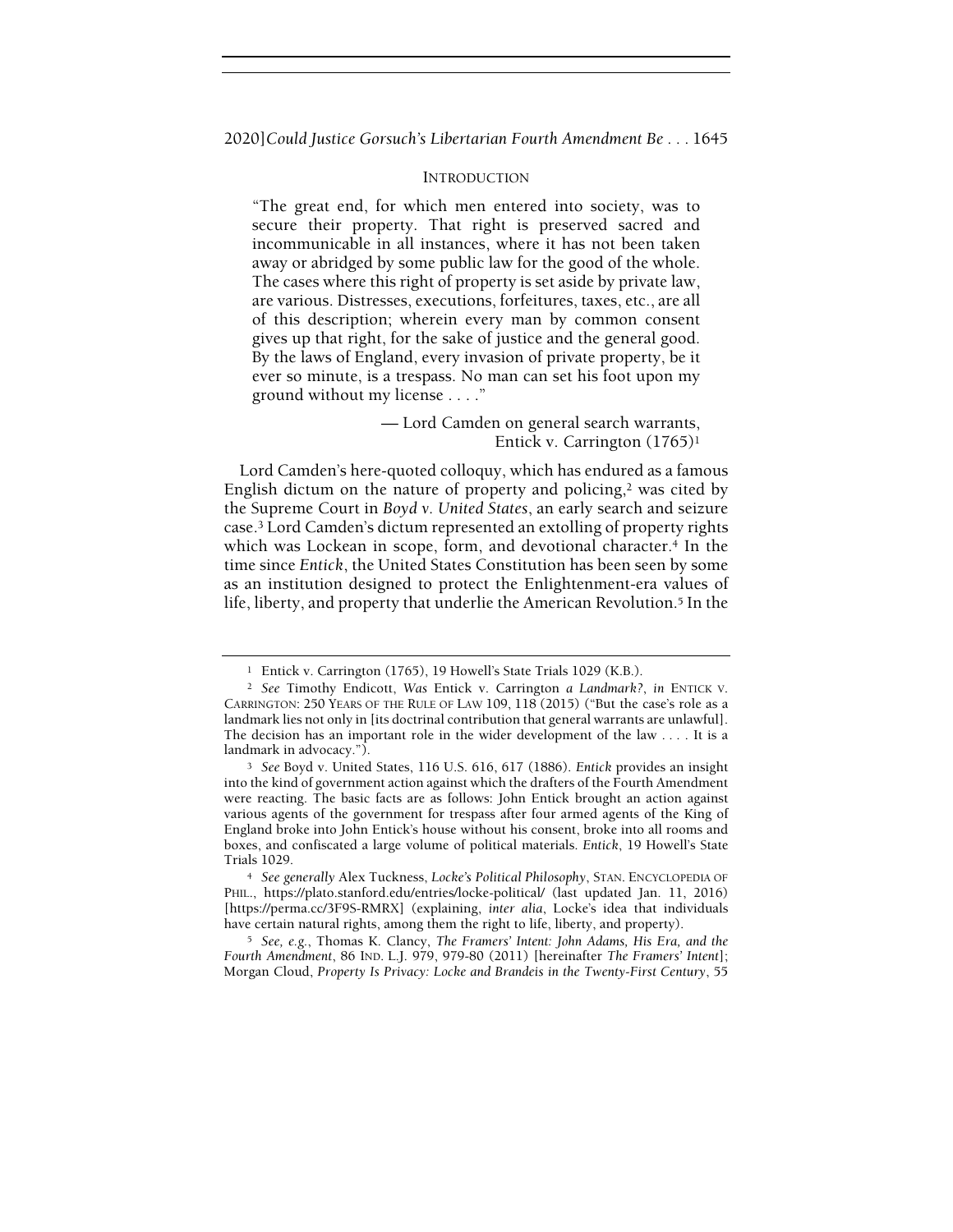tradition expounded by those such as Lord Camden, a conception of an individual's privacy is derived from the dominion over that individual's own property.6 Even in the early stages of developments such as the dotcom boom and mass surveillance, members of the Court were still framing their understanding of property on this Enlightenment-era ideal: the late Justice Antonin Scalia wrote in 1993 that the purpose of the Amendment was to "preserve that degree of respect for the privacy of persons and the inviolability of their property that existed when the provision was adopted."<sup>7</sup>

Property looks qualitatively and quantitatively different in 2018 than it did in 1886 when the Court authored Boyd.8 Where once a person's property consisted only of one's land, physical effects, livestock, papers, and a few simple intangible assets, a person's property now also consists of digital devices connected to the internet, purely nonphysical assets contained in thousands of lines of code, apps, widgets, and more.<sup>9</sup> Further, where property interests were once located only on one's land and in one's physical effects, easily locatable and controllable, one's assets and interests may now be contained on third-party servers, clouds, and even in decentralized sharing services that scatter such interests across devices owned by thousands of people.10 In a world where once a person could declare that one's home is one's castle, distinct and fenced off from the world and prying eyes, the practical

<sup>8</sup> Compare Boyd, 116 U.S. at 617-22 (holding the compulsory requirement to produce a party's private books and papers to be used against them in trial unconstitutional), with Brian F. Fitzgerald, Digital Property: The Ultimate Boundary? , 7 ROGER WILLIAMS U. L. REV. 47, 47-48 (2001) (discussing the development of digital property concepts and ways the law has grappled with and accommodated them).

<sup>9</sup> See, e.g., Take Back Control: How Digital Devices Challenge the Nature of Ownership, ECONOMIST (Sept. 30, 2017), https://www.economist.com/leaders/2017/09/30/howdigital-devices-challenge-the-nature-of-ownership [https://perma.cc/X6L6-K6P4].

<sup>10</sup> See Tom Terado, What Is Decentralized Storage?, MEDIUM (July 3, 2018), https://medium.com/bitfwd/what-is-decentralised-storage-ipfs-filecoin-sia-storj-swarm-5509e476995f [https://perma.cc/R9L8-UGQX] (describing decentralized storage technologies such as blockchain). See generally Neil Richards, The Third-Party Doctrine and the Future of the Cloud, 94 WASH. U. L. REV. 1441 (2017) (identifying issues relating to third-party cloud storage and its intersection with Fourth Amendment doctrine and positive law).

AM. CRIM. L. REV. 37, 42-50 (2018); David E. Steinberg, The Uses and Misuses of Fourth Amendment History, 10 U. PA. J. CONST. L. 581, 592-96 (2008).

<sup>6</sup> See, e.g., Mary Chlopecki, The Property Rights Origins of Privacy Rights, FOUND. FOR ECON. EDUC. (Aug. 1, 1992), http://fee.org/articles/theproperty-rights-origins-ofprivacy-rights/ [https://perma.cc/NER8-TT88].

<sup>7</sup> Minnesota v. Dickerson, 508 U.S. 366, 380 (1993) (Scalia, J., concurring) (emphasis added).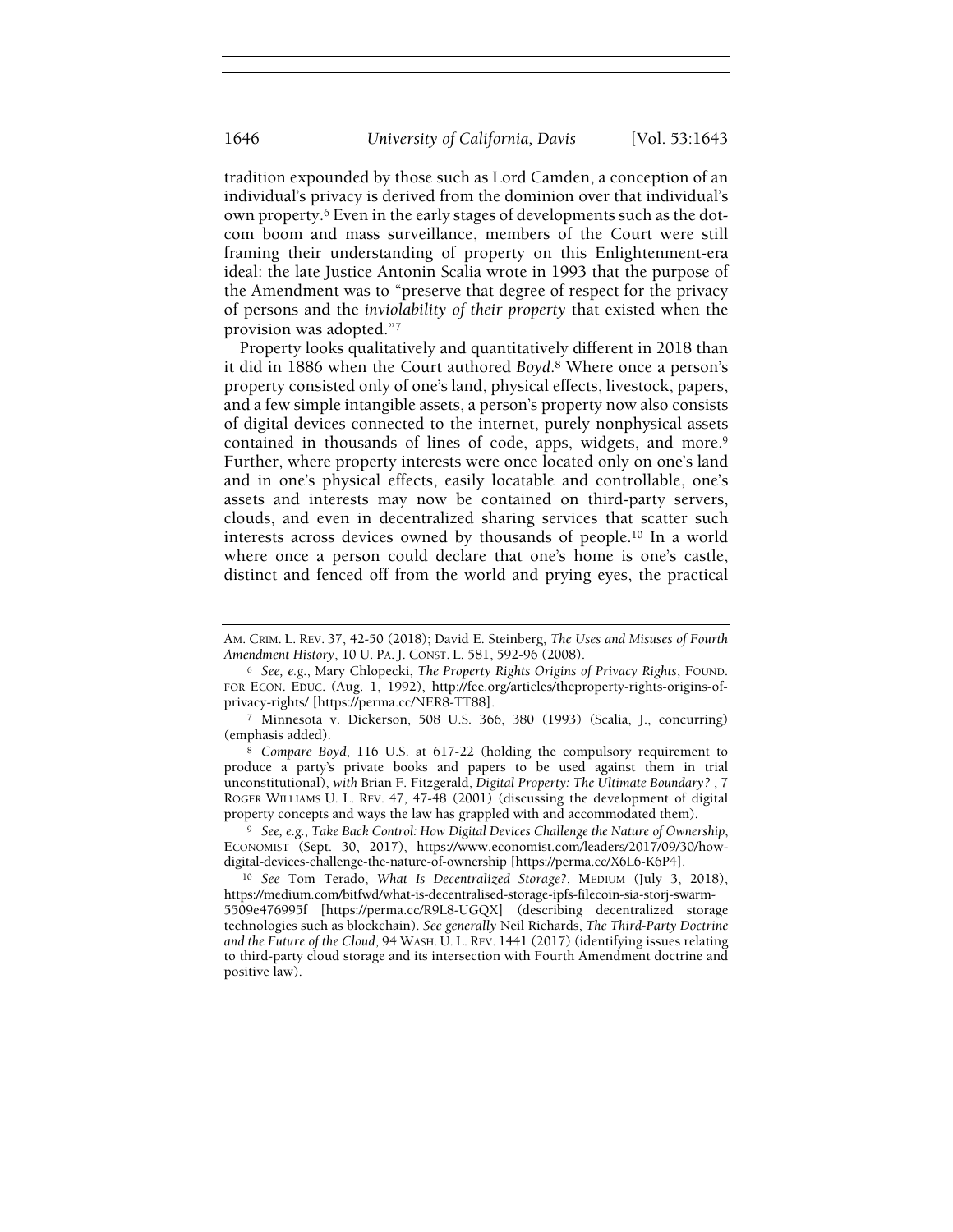dominion of property owners is now scattered and conceptually obscure.<sup>11</sup>

This Note is situated in a long line of literature which attempts to wrap the Fourth Amendment around developing and paradigm-shifting technologies. On its face, the Fourth Amendment offers constitutional protection against unreasonable searches of one's own person, house, papers, and effects.12 By this plain language, this means that most searches are measured by the presence or absence of a physical invasion of property.13 In the half-century since the landmark Fourth Amendment case Katz v. United States,<sup>14</sup> however, the Supreme Court has emphasized that "[t]he premise that property interests control the right of the Government to search and seize has been discredited."<sup>15</sup> Instead, the post-Katz Court has consistently applied the "reasonable expectation" test to determine whether a defendant had a reasonable expectation of privacy in the subject of the government's search.16 A corollary of the "reasonable expectations" test is the third-party doctrine, which holds that a person has a reduced expectation of privacy in things he voluntarily vests in third parties.17 Thus, the government acquisition of such things is most often not a search for Fourth Amendment purposes.<sup>18</sup>

<sup>&</sup>lt;sup>11</sup> See Natalie M. Banta, Property Interests in Digital Assets: The Rise of Digital Feudalism, 38 CARDOZO L. REV. 1099, 1101-06 (2017) (highlighting the barriers to conveyance of "digital assets" and explaining the complex interplay between these assets and contract law); Richards, supra note 10, at 1441-47 (discussing how cloudsharing resists a traditional Fourth Amendment analysis).

<sup>12</sup> See Minnesota v. Carter, 525 U.S. 83, 91-92 (1998) (Scalia, J., concurring) (quoting U.S. CONST. amend. IV) ("The obvious meaning of the provision is that each person has the right to be secure against unreasonable searches and seizures in his own person, house, papers, and effects.").

<sup>13</sup> See id.

<sup>14</sup> 389 U.S. 347 (1967) (holding that placing listening devices on the exterior of a public phone booth is considered a violation of one's Fourth Amendment rights because there would have been a reasonable expectation of auditory privacy in the enclosed phone booth).

<sup>15</sup> Id. at 353 (citing Warden v. Hayden, 387 U.S. 294, 304 (1967)).

<sup>16</sup> See Thomas K. Clancy, What Does the Fourth Amendment Protect: Property, Privacy, or Security?, 33 WAKE FOREST L. REV. 307, 327-29 (1998) (describing the rise of the "reasonable expectations" test and the concurrent demise of a property-rights based privacy doctrine) [hereinafter What Does the Fourth Amendment Protect].

<sup>&</sup>lt;sup>17</sup> See RICHARD M. THOMPSON II, CONG. RES. SERV., R43586, THE FOURTH AMENDMENT THIRD-PARTY DOCTRINE 1-2 (2014); see also Clancy, What Does the Fourth Amendment Protect, supra note 16, at 331-34 (providing examples of situations in which the Court finds either no expectations of privacy or reduced expectations).

<sup>18</sup> See Orin S. Kerr, The Case for the Third-Party Doctrine, 107 MICH. L. REV. 561, 563 (2009) [hereinafter Third-Party Doctrine].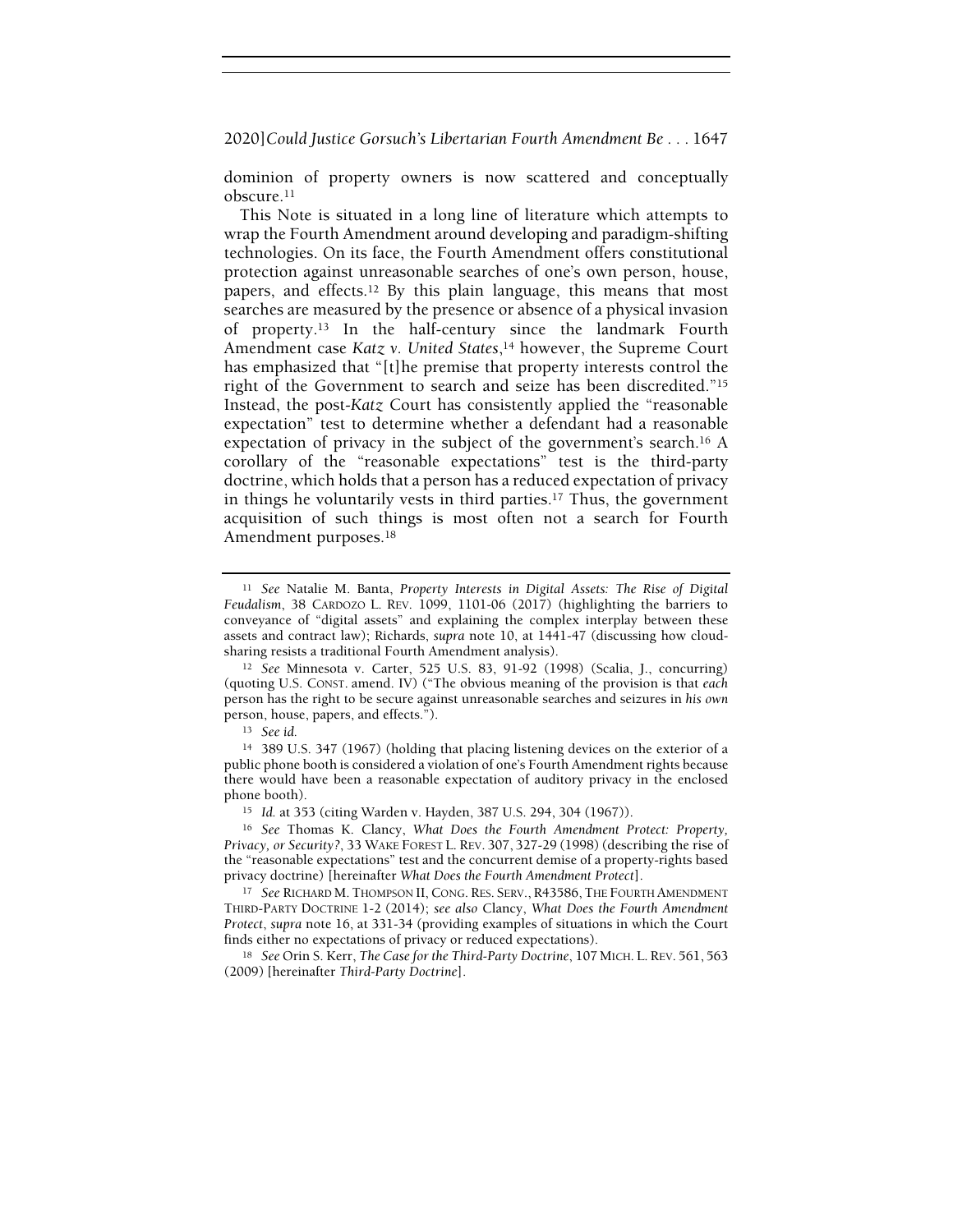This Note examines the most recent challenge to both the Katz "reasonable expectations" test and the third-party doctrine lodged by Justice Neil Gorsuch in a solitary dissent to the majority opinion in Carpenter v. United States.19 Justice Gorsuch argued for a rejection of both Katz and the third-party doctrine, which he alleged was its illconceived progeny.20 He posited that a renewed emphasis on property rights and concepts provides a better basis for protecting defendants' rights against government searches of new technologies and digital assets.21 As constructed, the argument rests on both originalist, historycentric grounds and practical, policy-focused rationales.22 Justice Gorsuch's approach appears uniquely situated to appeal both to the conservative end of the Court, which values tradition, and the progressive end of the Court, which is particularly sensitive to the effect of advancing technology on government searches.23 By its nature, this Note must consider present political and jurisprudential realities. With the retirement of Justice Anthony M. Kennedy (who emphasized the importance of not limiting law enforcement in his Carpenter dissent), $24$ the ideological balance of the Court is particularly susceptible to shifts in values and doctrine. As legal commentators continue to grapple with the continued legacy of the "Roberts Court," its volatile center has potential to shrink around the Court's newest Justices: Neil Gorsuch and Brett Kavanaugh. Given this precarious doctrinal reality, Justice Gorsuch's lone jurisprudential position in Carpenter could swiftly gain a sort of "moderate" appeal.<sup>25</sup>

In Part I, this Note surveys the development of the Fourth Amendment from its roots in traditional Anglo-American property concepts to the development of Katz and the third-party doctrine. It also presents the central arguments Justice Gorsuch establishes in his Carpenter dissent and explains their roots in the text and tradition of the Fourth Amendment. In Part II, the Note argues that a propertybased Fourth Amendment can both adhere to the Amendment's text and tradition while offering robust protection to defendants against advancing law enforcement technologies. Part III offers a modification to a property rights-based approach advanced by Justice Gorsuch and

<sup>19</sup> Carpenter v. United States, 138 S. Ct. 2206, 2261 (2018) (Gorsuch, J., dissenting).

<sup>20</sup> See id. at 2262-65.

<sup>21</sup> See id. at 2267-72.

<sup>22</sup> See id.

<sup>23</sup> See infra notes 248–288 and accompanying text.

<sup>24</sup> Carpenter, 138 S. Ct. at 2223-25 (Kennedy, J., dissenting).

<sup>25</sup> See infra notes 248–288 and accompanying text.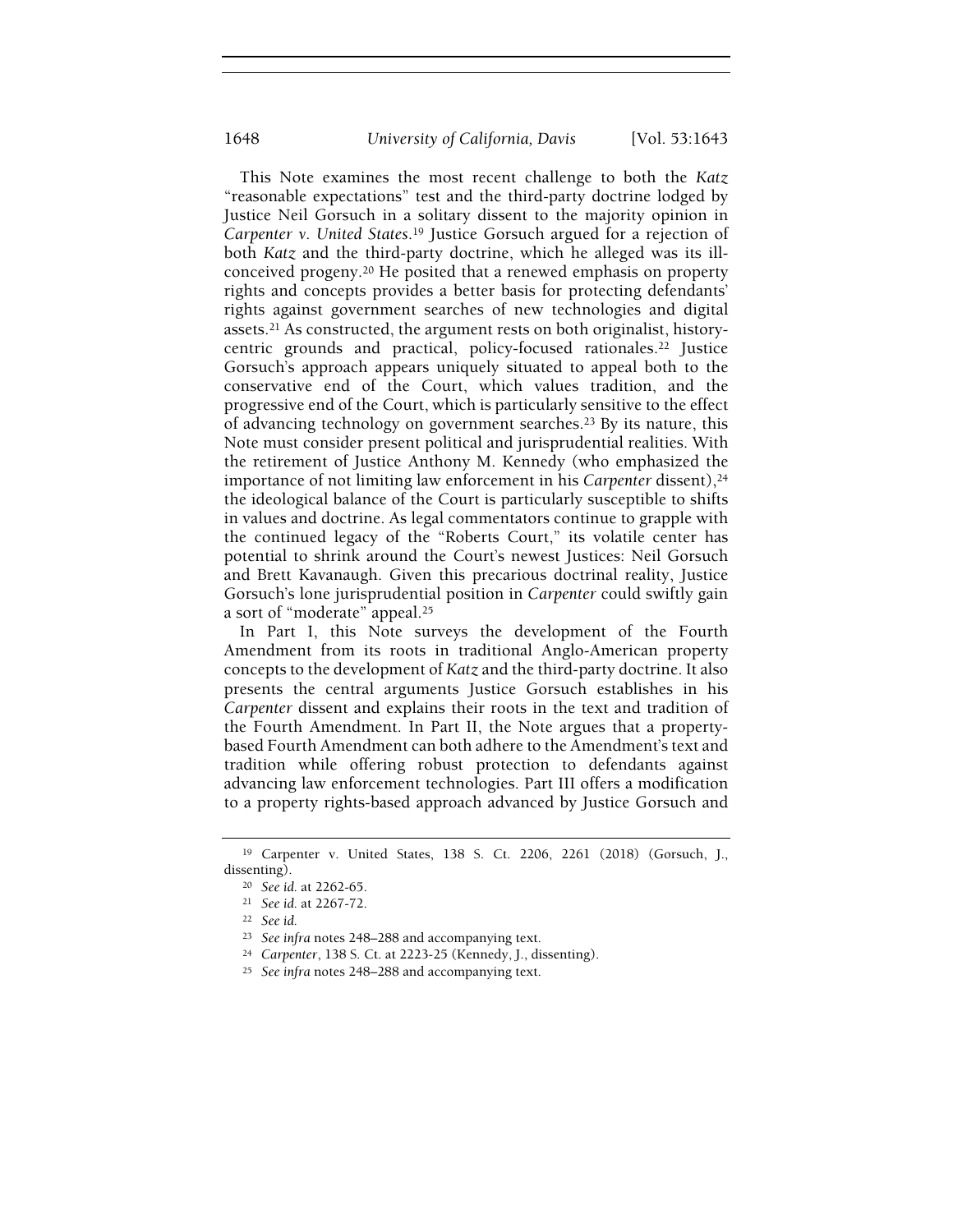others, arguing that contract law can help courts ascertain the nature of digital property interests such that their owners retain Fourth Amendment claims to them. The Note concludes in Part IV that given the post-Carpenter landscape and the nature of digital property, a contracts approach can both adequately protect defendants' privacy interests and resolve the Court's longstanding doctrinal disagreements.

#### I. BACKGROUND

## A. The Historical Fourth Amendment and the Rise of the Katz Regime

The Fourth Amendment provides that,

"[t]he right of the people to be secure in their persons, houses, papers, and effects, against unreasonable searches and seizures, shall not be violated, and no [w]arrants shall issue, but upon probable cause, supported by [o]ath or affirmation, and particularly describing the place to be searched, and the persons or things to be seized."<sup>26</sup>

Scholars of the Fourth Amendment suggest that the primary catalyst for its creation was a series of controversial cases that took place in Britain and the colonial United States.<sup>27</sup> These cases<sup>28</sup> featured "general warrants" issued by the English Crown, which equipped its messengers to search political enemies without cause.<sup>29</sup> The Fourth Amendment

<sup>28</sup> See, e.g., Wilkes v. Wood (1763) 98 Eng. Rep. 489; Entick v. Carrington (1765), 19 Howell's State Trials 1029.

<sup>29</sup> See Wilkes, 98 Eng. Rep. at 498; Entick, 19 Howell's State Trials at 1029; CUDDIHY, supra note 27, at 507-27. For more information about the origins and development of modern policing practices and how they inform the present realities of searches and seizures, see generally Michael Parker Banton et al., Police: The History of Policing in the

<sup>26</sup> U.S. CONST. amend. IV. The Fourth Amendment is commonly understood to contain two independent clauses: the Reasonableness Clause and the Warrant Clause. See Clancy, The Framers' Intent, supra note 5, at 983.

<sup>&</sup>lt;sup>27</sup> See, e.g., Barry Friedman & Orin Kerr, The Fourth Amendment, CONSTITUTION CTR., https://constitutioncenter.org/interactive-constitution/interpretation/amendment-iv/ interps/121 (last visited Nov. 13, 2019) [https://perma.cc/7NBF-ZDF6]; see also James Otis, Against Writs of Assistance, NAT'L HUMAN. INST., http://www.nhinet.org/ccs/docs/ writs.htm (last visited Nov. 13, 2019) [https://perma.cc/XZ8W-4AJ7] ("Now, one of the most essential branches of English liberty is the freedom of one's house. A man's house is his castle; and whilst he is quiet, he is as well guarded as a prince in his castle. This writ, if it should be declared legal, would totally annihilate this privilege."). For more information about general warrant practices in the colonial era, see generally William J. Cuddihy, The Fourth Amendment: Origins and Original Meaning 602, 507-27, 969-85 (1990) (unpublished Ph.D. dissertation, Claremont Graduate School) (on file with University Microfilms International).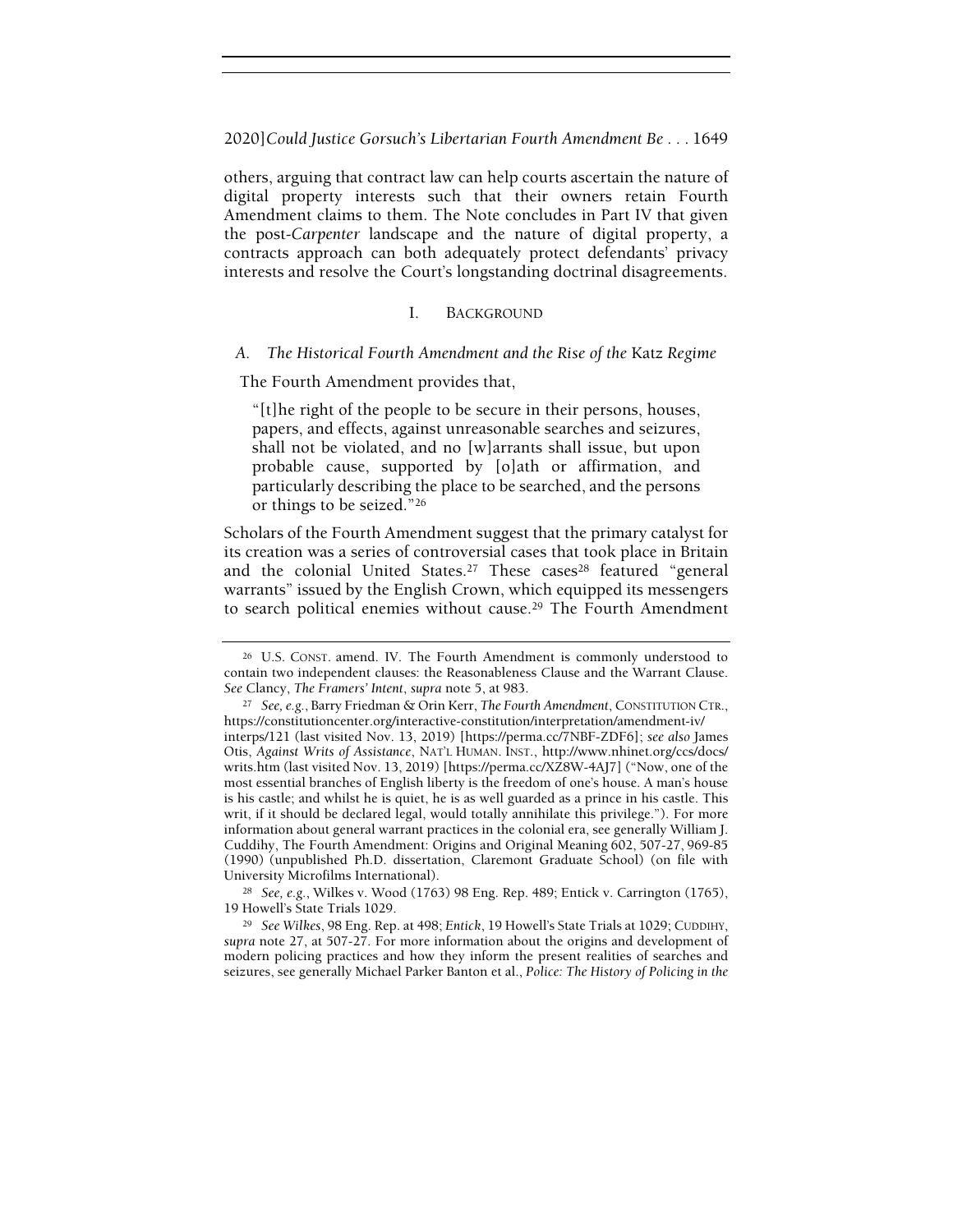was written into the Bill of Rights largely to correct for these perceived evils. For most of the history of the Fourth Amendment, the Court looked for a physical intrusion or trespass to determine whether a search occurred.30 This continued to be the case even in the face of developing technology. In Olmstead v. United States,<sup>31</sup> the Court held that a wiretap of the defendant's phone did not violate the Fourth Amendment because no search had occurred.32 It is no coincidence that Olmstead and Katz would both examine telephone wiretapping and reach decidedly different doctrinal results; after all, the start of wiretapping in the early twentieth century marked a shift in the practical search capabilities of law enforcement, which suddenly did not have to trespass on to a suspect's land to surveil him.<sup>33</sup>

In 1961, the Supreme Court in Katz radically reconstructed its Fourth Amendment inquiry to address the use of a listening device on a public telephone booth.34 The Katz standard was offered by Justice Harlan in a concurring opinion, and has, since its inception, been the primary mechanism courts have used to evaluate searches: "[F]irst, that a person have exhibited an actual (subjective) expectation of privacy and, second, that the expectation be one that society is prepared to recognize

West, ENCYCLOPEDIA BRITANNICA, https://www.britannica.com/topic/police/The-historyof-policing-in-the-West (last updated Sept. 12, 2019) [https://perma.cc/8SB4-UB3N]. For a more exhaustive description of the impact of these English cases on developing Fourth Amendment doctrine, see generally Orin S. Kerr, The Curious History of Fourth Amendment Searches, 2012 SUP. CT. REV. 67, 70-82 (2012).

<sup>30</sup> See Martin R. Gardner, Rediscovering Trespass: Towards a Regulatory Approach to Defining Fourth Amendment Scope in a World of Advancing Technology, 62 BUFF. L. REV. 1027, 1030-32 (2014) ("In articulating the meaning of searches and seizures, the Supreme Court initially required a physical trespass by the government into a protected area for the purpose of gathering evidence . . . . Arguably, such an approach made sense at a time when the government's primary means of discovering information about people amounted to physically interfering with their property.").

<sup>31</sup> 277 U.S. 438 (1928).

<sup>32</sup> See id. at 465-66 ("By the invention of the telephone 50 years ago, and its application for the purpose of extending communications, one can talk with another at a far distant place. The language of the [Fourth Amendment] cannot be extended and expanded to include telephone wires, reaching to the whole world from the defendant's house or office. The intervening wires are not part of his house or office, any more than are the highways along which they are stretched.").

<sup>33</sup> See April White, A Brief History of Surveillance in America, SMITHSONIAN MAG. (Apr. 2018), https://www.smithsonianmag.com/history/brief-history-surveillance-america-180968399/ [https://perma.cc/QKY7-EEG6] (chronicling the history of wiretapping by police agencies in an interview with Professor Brian Hochman).

<sup>34</sup> See Katz v. United States, 389 U.S. 347, 353-54 (1967) ("We conclude that the underpinnings of Olmstead and Goldman have been so eroded by our subsequent decisions that the 'trespass' doctrine there enunciated can no longer be regarded as controlling.").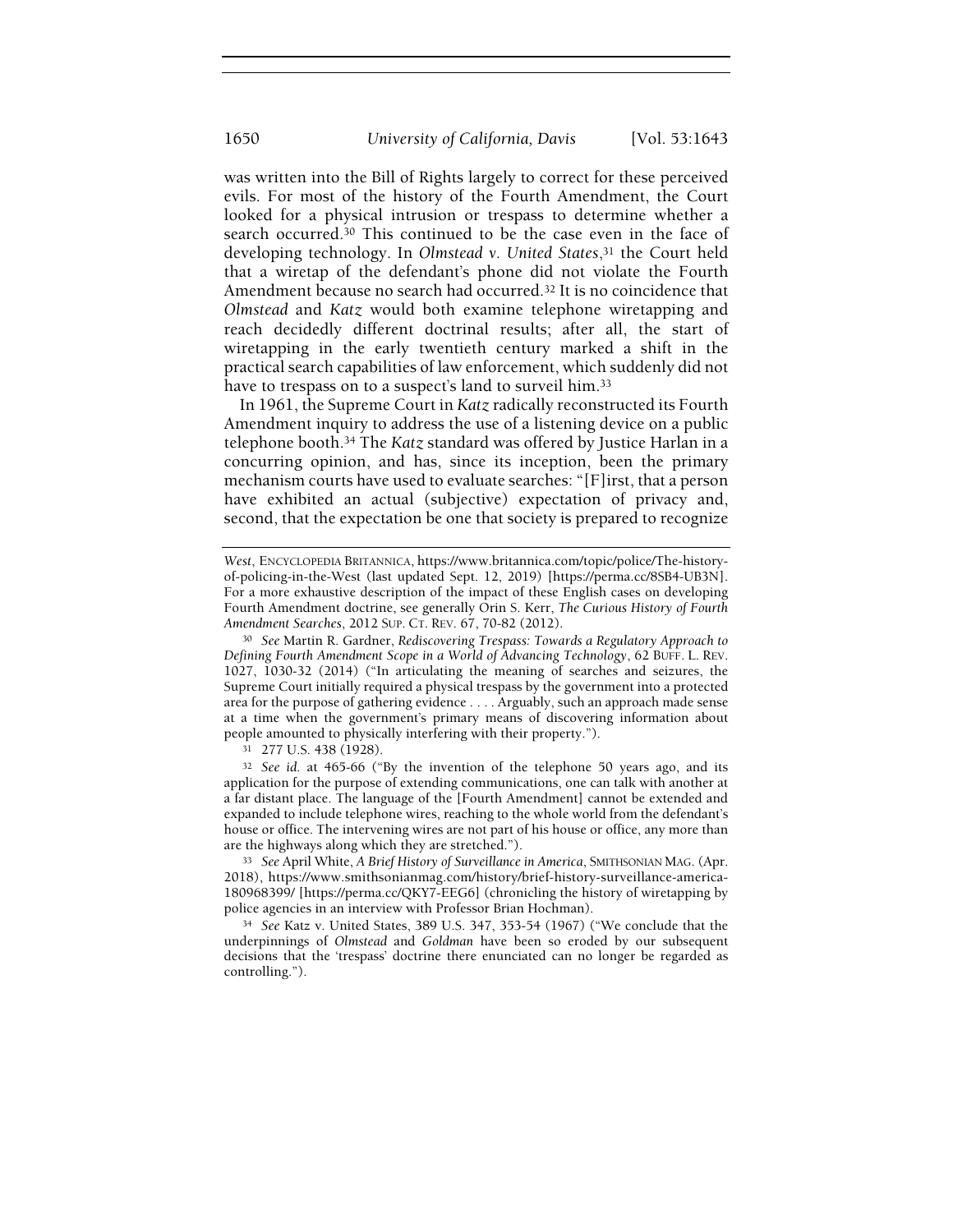as 'reasonable.'"35 Fifty years later, this mechanism, ostensibly simple on its face, has continued to confound courts ill-equipped to measure the degree to which it is supposed to protect the privacy interests of criminal defendants.

## B. The Third-Party Doctrine and Reduced Expectations of Privacy

The third-party doctrine's notion that property vested in others has a lower level of Fourth Amendment protection predates the shift to the Katz reasonable expectation standard. <sup>36</sup> In this pre-Katz era of jurisprudence, the Court emphasized the voluntary nature of the disclosure made by criminal defendants to third parties.37 In the first case to apply Katz to third-party disclosure scenarios, the Court explicitly noted that it saw "no indication in Katz that the Court meant to disturb" the third-party reasoning put forth by the court in previous cases.38 The Court accordingly preserved the essential logical structure of its reasoning regarding third parties and set the stage for the expansion of the doctrine five years later.

The formal advent of the third-party doctrine, informed by Katz, arose out of the Court's decision in United States v. Miller.<sup>39</sup> In Miller, the defendant was convicted after the government acquired the defendant's bank records as evidence of impropriety.40 The Court upheld the conviction on the grounds that the documents subpoenaed belonged to his bank.41 Importantly, the Court rejected the defendant's contention that the Katz decision altered the outcome of the case when

<sup>35</sup> Id. at 361 (Harlan, J., concurring). By the plain language of Harlan's concurrence, this creates a subjective and objective component to the Katz test. See id.

<sup>36</sup> In a series of informant cases pre-dating Katz, the Court held that the Fourth Amendment did not provide protection from the government's use of information that defendants had voluntarily provided to disguised government agents. See, e.g., Hoffa v. United States, 385 U.S. 293, 302 (1966); Lewis v. United States, 385 U.S. 206, 211-12 (1966); On Lee v. United States, 343 U.S. 747, 757-58 (1952); see also Kerr, Third-Party Doctrine, supra note 18, at 567-68 (outlining in detail this series of cases and the application of the Court's thinking on third-party searches before and after Katz).

<sup>37</sup> See, e.g., Hoffa, 385 U.S. at 302 (arguing that the Fourth Amendment does not institutionalize any constitutional protections for "a wrongdoer's misplaced belief that a person to whom he voluntarily confides his wrongdoing will not reveal it").

<sup>38</sup> United States v. White, 401 U.S. 745, 750 (1971). In a footnote, the Court approvingly lists other courts of appeals which "considered On Lee viable despite Katz." Id. at n.4.

<sup>39</sup> United States v. Miller, 425 U.S. 435, 443-45 (1976); see THOMAS K. CLANCY, THE FOURTH AMENDMENT: ITS HISTORY AND INTERPRETATION 85-86 (2008).

<sup>40</sup> Miller, 425 U.S. at 436-37.

<sup>41</sup> See id. at 440-41.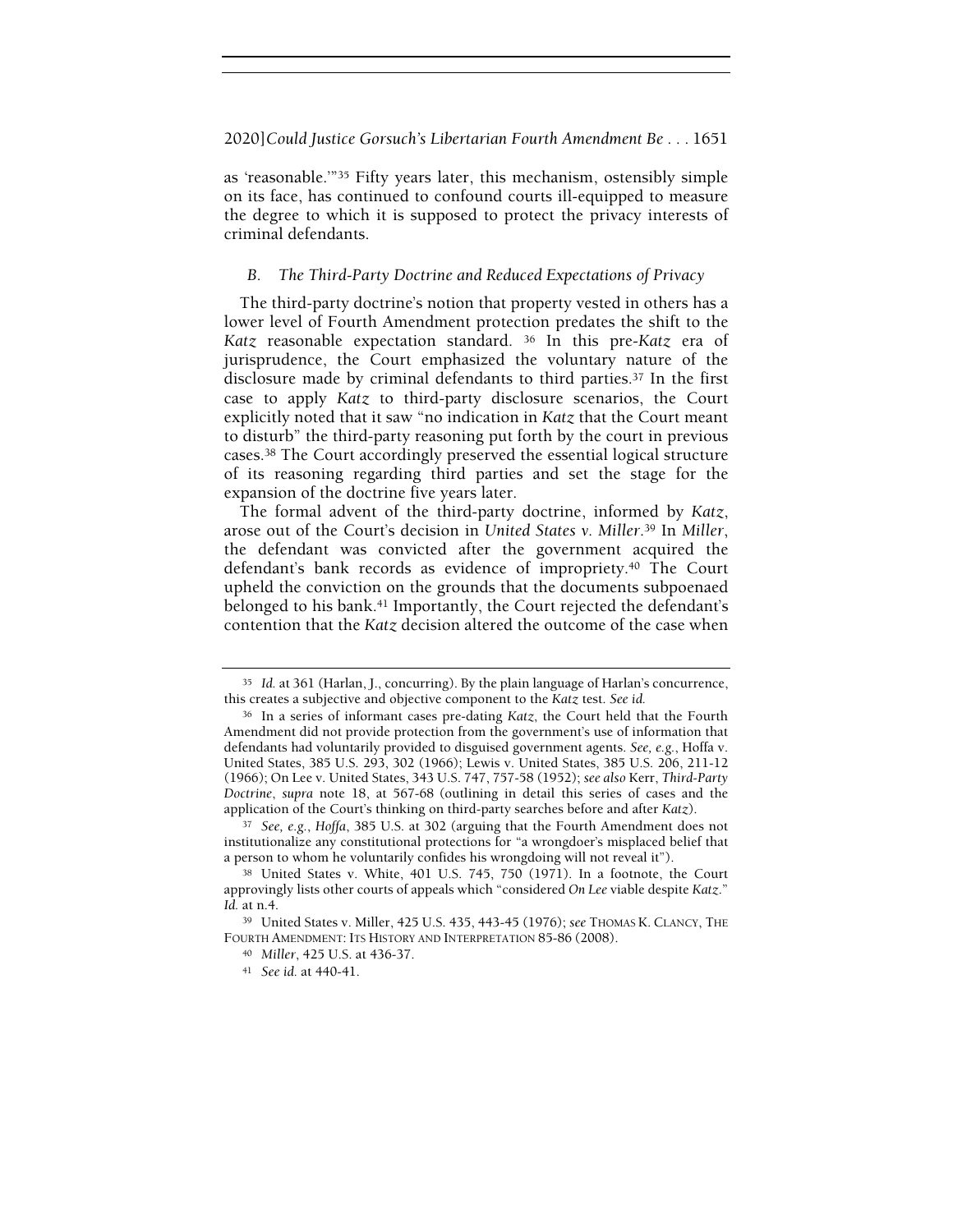Katz rejected a "narrow view" that "property interests control the right of the Government to search and seize."42 In other words, the Court found that the defendant had a lower expectation of privacy in the documents because they were held by the third party rather than in his own possession.

## C. Carpenter and the Third-Party Doctrine

In June 2017, the Supreme Court announced that it would review the Sixth Circuit's opinion in Carpenter v. United States.<sup>43</sup> Justice Gorsuch had just assumed the seat long held by Justice Scalia in April of that year, the first shift in the Court since Justice Elena Kagan was nominated and confirmed in 2010.44 In the aftermath of his confirmation, writers speculated as to whether his professed emphasis on the Constitution's text and original meaning would impact the future of the Fourth Amendment and other constitutional doctrines.<sup>45</sup>

The focus of Carpenter was a type of data not yet known in the public vernacular: "cell-site location information."46 Cell-site location information ("CSLI") is generated when a cell phone taps into a wireless network, a process that happens several times a minute.47 This

<sup>42</sup> Id. at 442 (citing Warden v. Hayden, 387 U.S. 294, 304 (1967)). The Court solidified this principle in Smith v. Maryland, where it held that the defendant had no legitimate expectation of privacy in numbers dialed which he had voluntarily provided to a third party. Smith v. Maryland, 442 U.S. 735, 735-36 (1979). In Smith, the Court upheld the use of a "pen register," installed at the phone company's physical location, to track the phone numbers dialed by the defendant. Id.

<sup>43</sup> Orin Kerr, Opinion, Supreme Court Agrees to Hear 'Carpenter v. United States,' the Fourth Amendment Historical Cell-Site Case, WASH. POST (June 5, 2017, 12:32 PM), https://www.washingtonpost.com/news/volokh-conspiracy/wp/2017/06/05/supremecourt-agrees-to-hear-carpenter-v-united-states-the-fourth-amendment-historical-cellsite-case/ [https://perma.cc/6NUB-ZCYZ].

<sup>44</sup> Ariane de Vogue & Dan Berman, Neil Gorsuch Confirmed to the Supreme Court, CNN POLITICS, https://www.cnn.com/2017/04/07/politics/neil-gorsuch-senate-vote/ (last updated Apr. 7, 2017, 12:17 PM) [https://perma.cc/T5ES-XY3Y]. See generally Paulina Firozi, Kagan Once Gave Gorsuch a Lesson in Being the Junior Supreme Court Justice, HILL (Apr. 9, 2017, 9:03 PM), https://thehill.com/regulation/courtbattles/328046-kagan-says-there-are-three-things-the-junior-supreme-court-justice [https://perma.cc/SS2S-CWVY] (explaining that before the nomination of Justice Gorsuch, Justice Kagan was the last justice to join the Court).

<sup>45</sup> See, e.g., Sophie J. Hart & Dennis M. Martin, Judge Gorsuch and the Fourth Amendment, 69 STAN. L. REV. ONLINE 132, 138-39 (2017).

<sup>46</sup> See Carpenter v. United States, 138 S. Ct. 2206, 2211-12, 2217-23 (2018).

<sup>47</sup> See id. at 2211 ("Most modern devices, such as smartphones, tap into the wireless network several times a minute whenever their signal is on, even if the owner is not using one of the phone's features."). See generally V. Alexander Monteith, Cell Site Location Information: A Catalyst for Change in Fourth Amendment Jurisprudence, KAN. J.L.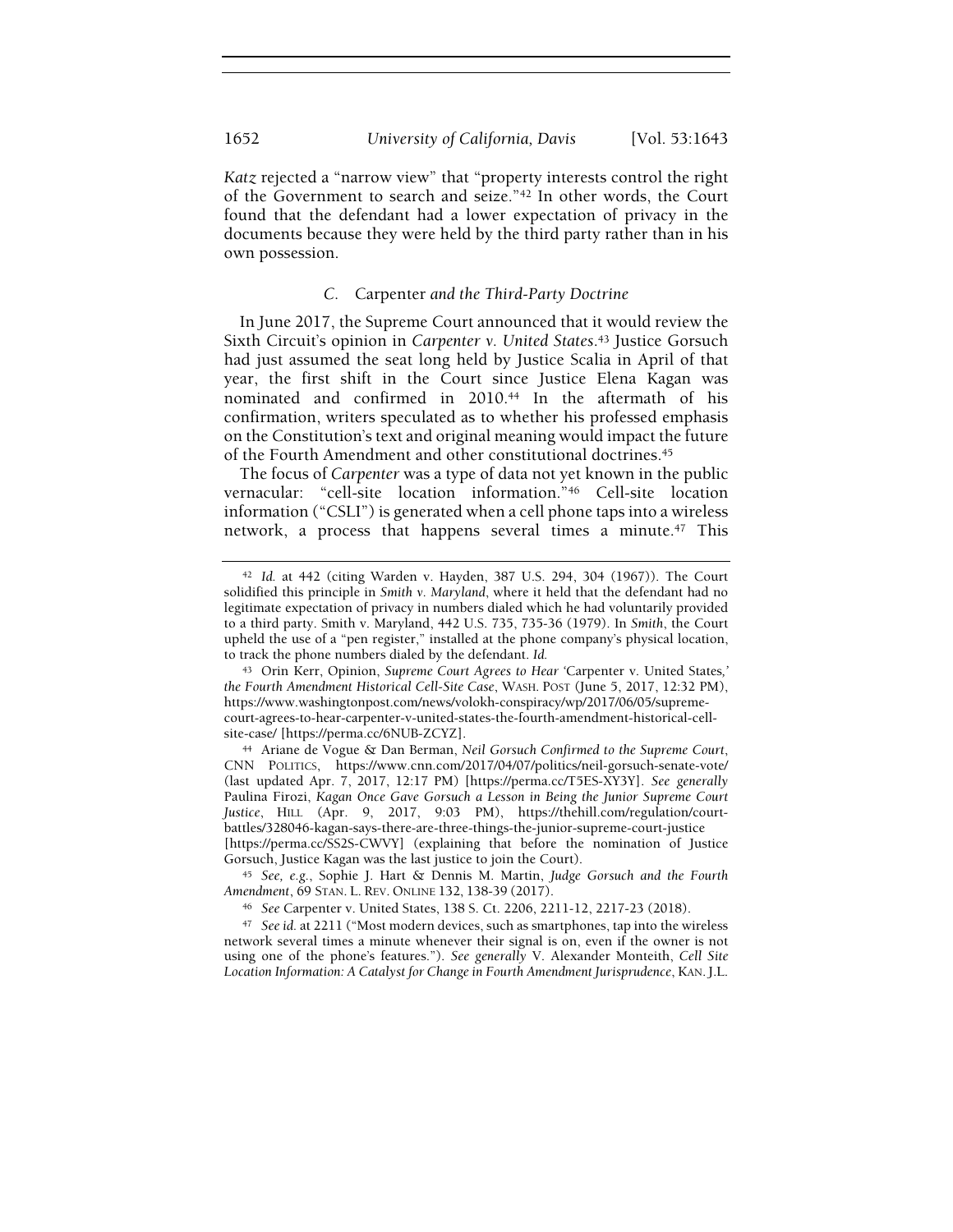information is time-stamped and provides an approximate indicator of the cell phone's location.<sup>48</sup> In urban areas, increased data usage has led to increasingly accurate geographic information from CSLI.49 In the case before the Court, petitioner Timothy Carpenter was arrested after the government used compulsory process to gain access to CSLI data from a number of suspected cell phones.50 The government collected 12,898 total "location points,"51 placing him near the scene of several robberies.52 Carpenter was convicted on this basis and the Sixth Circuit affirmed the conviction.<sup>53</sup>

## 1. Carpenter's Majority Opinion

Chief Justice Roberts wrote for the majority in invalidating Carpenter's conviction.54 The Court cited the "deeply revealing" nature of CSLI, "its depth, breadth, and comprehensive reach," and "the inescapable and automatic nature of its collection" in exempting it from the scope of the third-party doctrine.55 The Court did not use Carpenter as an opportunity to strike down the third-party doctrine, as some had argued they should or might.56 Instead, the Court situated the issue of CSLI "at the intersection of two lines of cases."57 These include cases which address Global Positioning System ("GPS") tracking and visual

- <sup>49</sup> See id. at 2211-12.
- <sup>50</sup> See id. at 2212.
- <sup>51</sup> Id.
- <sup>52</sup> Id. at 2213.
- <sup>53</sup> Id.
- <sup>54</sup> Id. at 2211, 2223.
- <sup>55</sup> Id. at 2223.

<sup>56</sup> See, e.g., Brief for the Cato Institute as Amicus Curiae in Support of Petitioner at 14-18, Carpenter, 138 S. Ct. 2206 (No. 16-402), 2016 WL 6473000 (explaining inadequacy of third-party doctrine in the context of big data storage); Ronald J. Hedges, What Might Happen After the Demise of the Third-Party Doctrine?, 32 CRIM. JUST. 62, 63 (2018) (arguing for an alternative to the third-party doctrine); Stephen E. Henderson, Carpenter v. United States and the Fourth Amendment: The Best Way Forward, 26 WM. & MARY BILL RTS. J. 495, 495 (2018) ("Thus, the Court should hold that law enforcement acquisition of longer term cell site location information (CSLI) constitutes a Fourth Amendment search, ending the monolithic, anachronistic third party doctrine."); Peter C. Ormerod & Lawrence J. Trautman, A Descriptive Analysis of the Fourth Amendment and the Third-Party Doctrine in the Digital Age, 28 ALB. L.J. SCI. & TECH. 73, 145-46 (2018) (describing as "desirable" the judicial rejection of the third-party doctrine's applicability in the digital age).

<sup>57</sup> Carpenter, 138 S. Ct. at 2214-15.

<sup>&</sup>amp; PUB. POL'Y 82, 82-86 (2017) (describing the technology and privacy implications of CSLI data).

<sup>48</sup> Carpenter, 138 S. Ct. at 2211.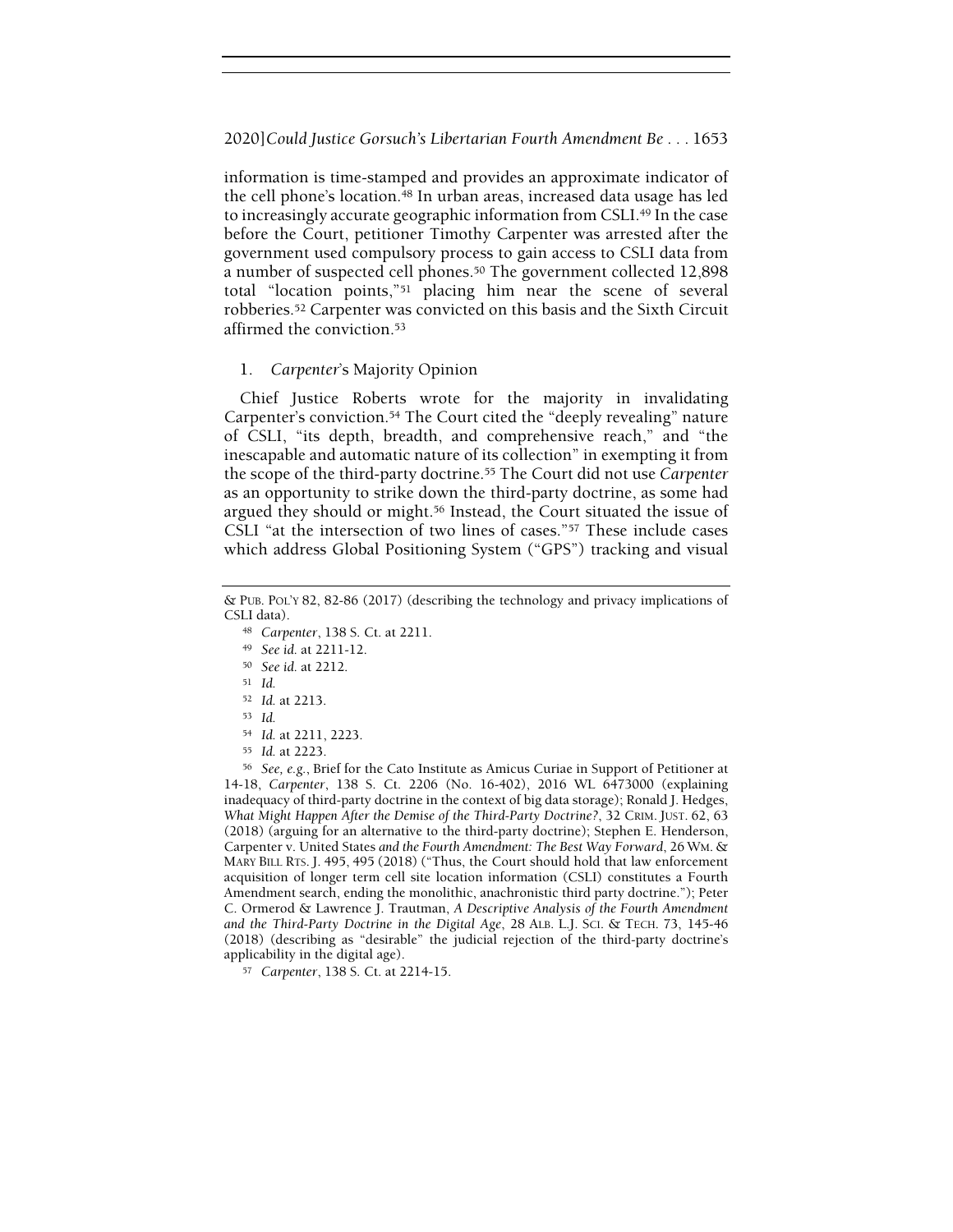surveillance on one hand and those which address the third-party doctrine.58 Because of this intersection of precedent and the unique nature of CSLI, the Court held that CSLI was categorically distinct from the sorts of information previously covered by the third-party doctrine.59 It emphasized the rapid development of technology and the ability of new technology to create a "detailed and comprehensive record of the person's movements."60 As such, while some expected the Court to reconsider the third-party doctrine, it merely exempted a category of information from its reach on the basis of its unique characteristics.<sup>61</sup>

Critics of the third-party doctrine were not the only ones disappointed in the Court's preservation of the doctrine.62 While the dissents authored by Justices Kennedy, Thomas, and Alito reaffirmed a commitment to the principle that a person accedes some constitutional protections in things vested in third parties, only Justice Gorsuch wrote in opposition to the doctrine.63 Justice Gorsuch situated his view of the Fourth Amendment in a broader skepticism of the Katz doctrine, positing that the proper response to the problem in Carpenter is to reject both the third-party doctrine and the underlying philosophy of Katz that created it.64 This placed him doctrinally at odds with both the Majority and, in some respects, each of the three other dissenting justices. For this Note's purposes and for the future of the Court's

<sup>58</sup> See id. at 2214-16.

<sup>59</sup> See id. at 2217 ("Given the unique nature of cell phone location records, the fact that the information is held by a third party does not by itself overcome the user's claim to Fourth Amendment protection."); see also id. at 2214 ("This sort of digital data personal location information maintained by a third party — does not fit neatly under existing precedents."). The Court cites United States v. Jones, 565 U.S. 400 (2012), as a representative of the GPS tracker line of cases. Carpenter, 138 S. Ct. at 2209. Carpenter is distinct from this line of cases because GPS tracker cases address "a person's expectation of privacy in his physical location and movements" where the government used a tracking device attached to the defendant's vehicle. Id.; Jones, 565 U.S. at 403-05.

<sup>60</sup> Carpenter, 138 S. Ct. at 2217.

<sup>61</sup> See id.

<sup>62</sup> For examples of such critics, see Kerr, Third-Party Doctrine, supra note 18, at 570-72.

<sup>63</sup> Compare Carpenter, 138 S. Ct. at 2272 (Gorsuch, J., dissenting) (agreeing that CSLI should not be subject to the third-party doctrine but criticizing the majority for maintaining the third-party doctrine), with id. at 2224 (Kennedy, J., dissenting) (arguing that the government did not interfere with Carpenter's Fourth Amendment rights because Carpenter did not own CSLI), id. at 2244 (Thomas, J., dissenting) (emphasizing that the government should be able to access third-party documents), and id. at 2247 (Alito, J., dissenting) (describing the majority's CSLI exception to the thirdparty doctrine as a fracturing of Fourth Amendment pillars).

<sup>64</sup> See id. at 2272 (Gorsuch, J., dissenting).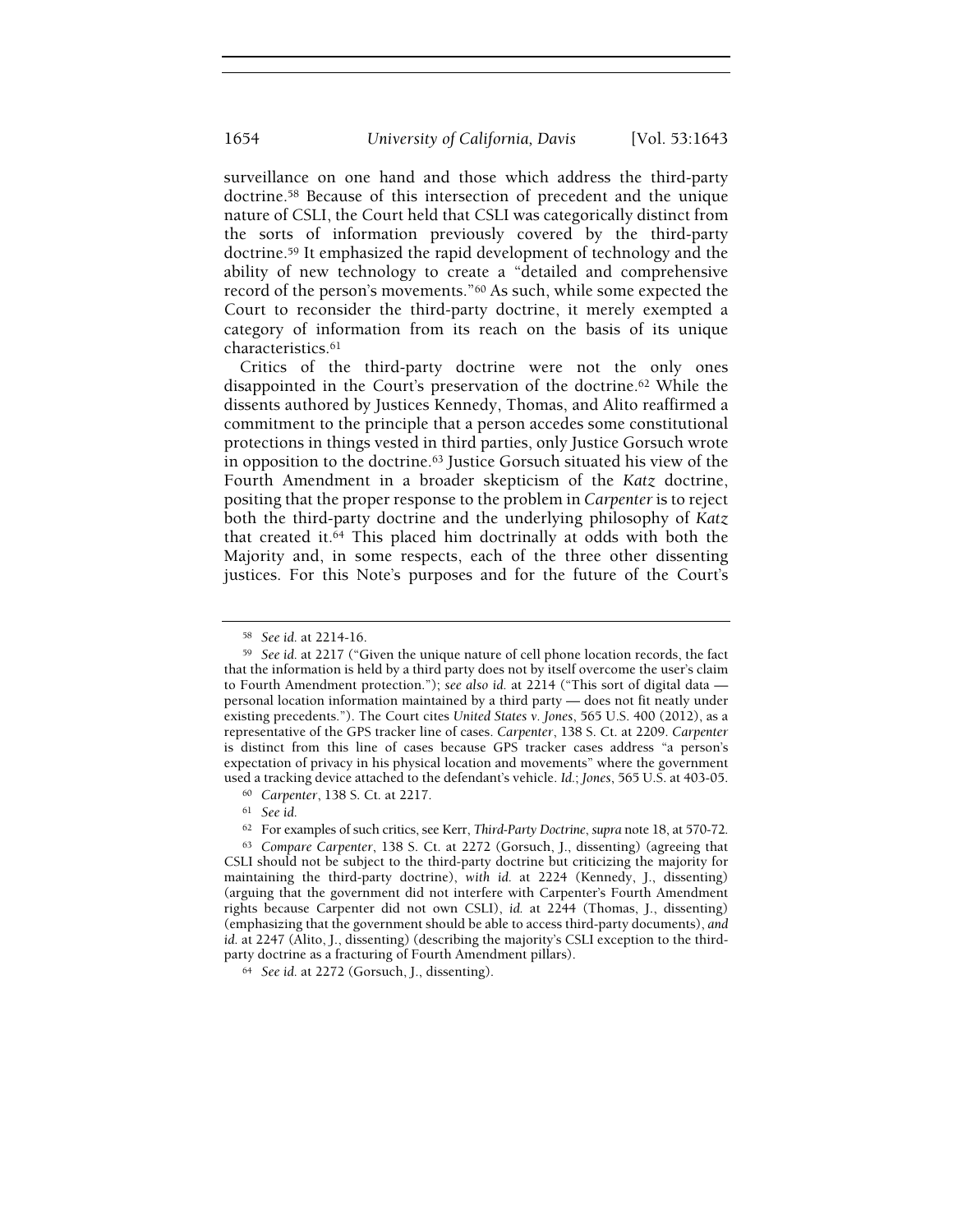willingness to protect civil liberties, this tension between Justice Gorsuch and both wings of the Court is instructive and consequential because it informs what doctrinal approaches might be both sustainable and desirable going forward.

#### 2. Justice Gorsuch's Dissent

Justice Gorsuch argues in his dissent that the underlying law from Katz should be reconsidered altogether. He roots this argument in three primary rationales: its lack of foundation in the text, original meaning, or history of the Fourth Amendment; its lack of clarity and efficacy from a judicial standpoint; and its strange and insufficiently protective results from a public policy standpoint.65 Moreover, from a future-facing standpoint, Justice Gorsuch argues that the doctrine is insufficient to withstand future technological advancements.<sup>66</sup>

## a. The Third-Party Doctrine

In evaluating the continued efficacy of the third-party doctrine, Justice Gorsuch points to seminal third-party doctrine cases to create a categorical rule regarding disclosure to third parties: "Once you disclose information to third parties, you forfeit any reasonable expectation of privacy you might have had in it."67 He notes that this Court appears to have covertly added a new prong to that test.<sup>68</sup> Chief Justice Robert's opinion, functionally, now requires courts to determine "whether to 'extend' [Smith and Miller] to particular classes of information, depending on their sensitivity."69 Justice Gorsuch argued that the doctrine under this view is not an accurate description of what society actually considers reasonable, nor is it a reasonable standard for what society should expect.<sup>70</sup> Moreover, Justice Gorsuch rejects defenses of the doctrine based on the torts-derived "assumption of risk" doctrine, consent, and knowledge.<sup>71</sup>

<sup>71</sup> See id. at 2263.

<sup>65</sup> See id. at 2266-68.

<sup>66</sup> See id.

<sup>67</sup> Id. at 2262.

<sup>68</sup> See id.

<sup>69</sup> Id. (Gorsuch, J., dissenting). Justice Gorsuch notes that while the majority reads Smith and Miller to necessitate this test, no test of the sort can be found in either opinion. Id.

<sup>70</sup> See id. at 2262-63. To this point, Justice Gorsuch appeals not to a systematic treatment of ethics but to common sense. For example, he questions whether a person really forfeits a reasonable expectation of privacy in a person's DNA when it is submitted to a company like 23andMe. See id. at 2262.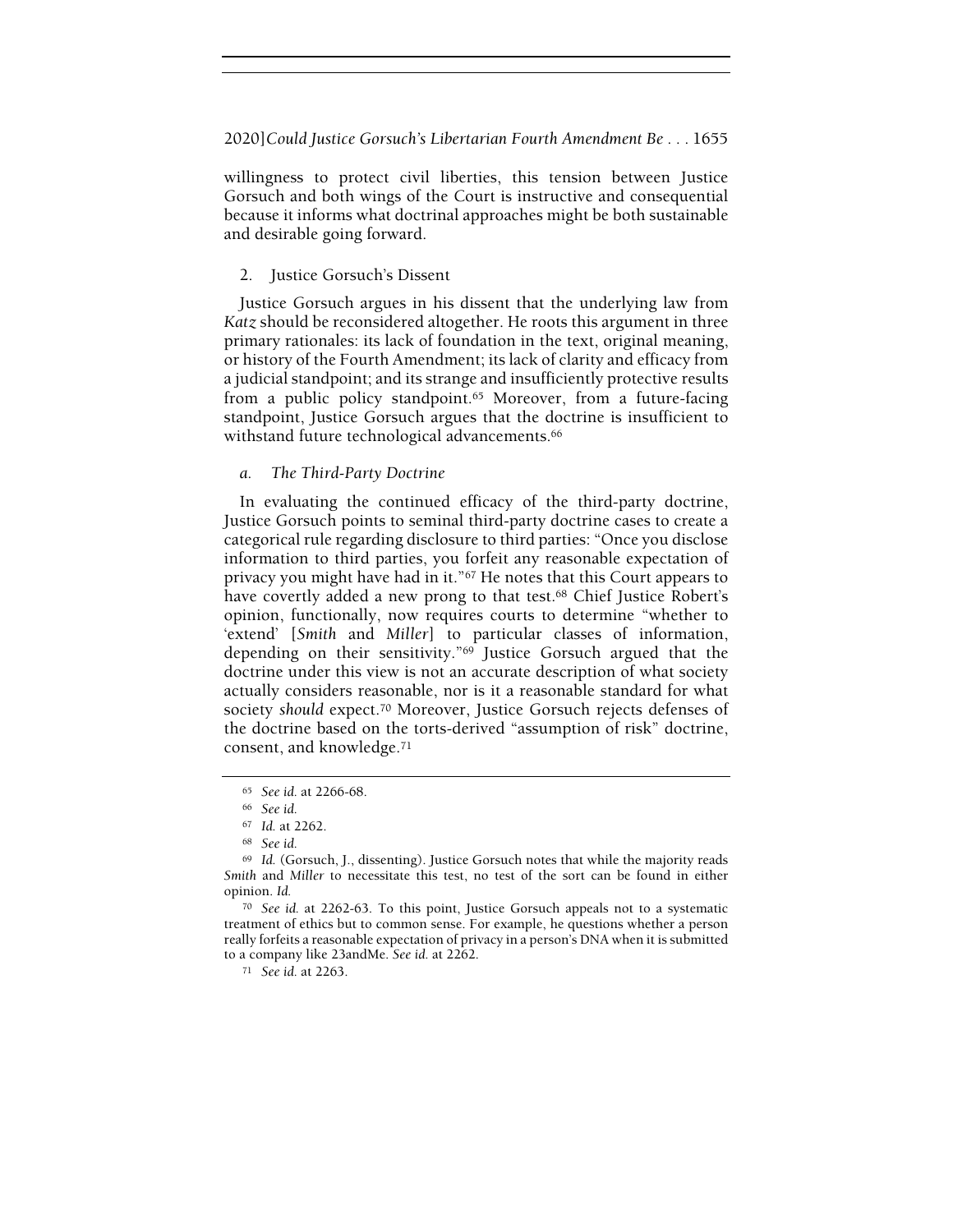#### b. Textualism and the Fourth Amendment

Stepping from the particularities of his dissent to its underlying values, Justice Gorsuch's emphasis on the third-party doctrine's lack of backing in the text of the Fourth Amendment reflects his originalist approach to the law.72 While originalism as a jurisprudential philosophy can be difficult to define, the late Justice Antonin Scalia provided a comprehensive model for its use.73 Justice Scalia's prolific tenure on the Court provides the model for the blend of textualism and originalism to which Justice Gorsuch adheres and to which modern conservative legal thought largely owes its ideological debt.74 The textualism model requires a strict adherence to a "fair reading" of the text of whatever document is being interpreted in a given case.75 Justice Scalia synthesized this textualism with "original meaning" originalism, which sought to examine the language of the document as it was commonly understood at the time.76 He justified this reliance on original public meaning on the grounds that it produced the best results, limited judicial discretion and subjectivity, and promoted stability.77 Justice Gorsuch recently summarized Scalia's synthesis of textualism and

<sup>73</sup> See RALPH A. ROSSUM, ANTONIN SCALIA'S JURISPRUDENCE: TEXT AND TRADITION 27- 51 (2006) (discussing the late Justice's emphasis on the common meaning of the text of the Constitution at the time it was ratified).

<sup>72</sup> See Supreme Court Justice Neil Gorsuch Defends 'Originalist' Approach During Louisville Speech, WDRB (Sept. 21, 2017), http://www.wdrb.com/story/36424261/ supreme-court-justice-neil-gorsuch-defends-originalist-approach-during-louisvillespeech [https://perma.cc/EPB3-V53D]; see also Josh Gerstein, Gorsuch Takes Victory Lap at Federalist Dinner, POLITICO (Nov. 16, 2017, 11:54 PM), https://www.politico.com/ story/2017/11/16/neil-gorsuch-federalist-society-speech-scotus-246538 [https://perma. cc/B3PZ-GX2W] (Justice Gorsuch identifies himself as a "committed originalist and textualist"). Later in the speech, Justice Gorsuch proclaimed that "[o]riginalism has regained its place at the table . . . textualism has triumphed . . . and neither one is going anywhere on my watch." Ryan Lovelace, Neil Gorsuch: Scalia's Views on the Constitution Aren't 'Going Anywhere on My Watch,' WASH. EXAMINER (Nov. 16, 2017, 11:53 PM), https://www.washingtonexaminer.com/neil-gorsuch-scalias-views-on-the-constitutionarent-going-anywhere-on-my-watch [https://perma.cc/7Y6G-AJ8Y].

<sup>74</sup> See DAVID M. DORSEN, THE UNEXPECTED SCALIA 14-19 (2017). Notably, in some meaningful ways the reach of originalism now extends beyond the late Scalia and his devotees. Justice Kagan famously declared on the second day of her confirmation hearing that "we are all originalists," a statement that would have turned heads if uttered by a Democrat-nominated Justice in the era of Robert Bork. See Kagan: 'We Are All Originalists,' BLOG OF LEGAL TIMES (June 29, 2010), https://legaltimes.typepad.com/ blt/2010/06/kagan-we-are-all-originalists.html [https://perma.cc/BK9K-4VBA].

<sup>75</sup> See DORSEN, supra note 74, at 14-15 (emphasizing that a textual interpretation is not to be strict or broad, but "reasonably, to contain all that it fairly means").

<sup>76</sup> See id. at 16-19.

<sup>77</sup> See id. at 17-18.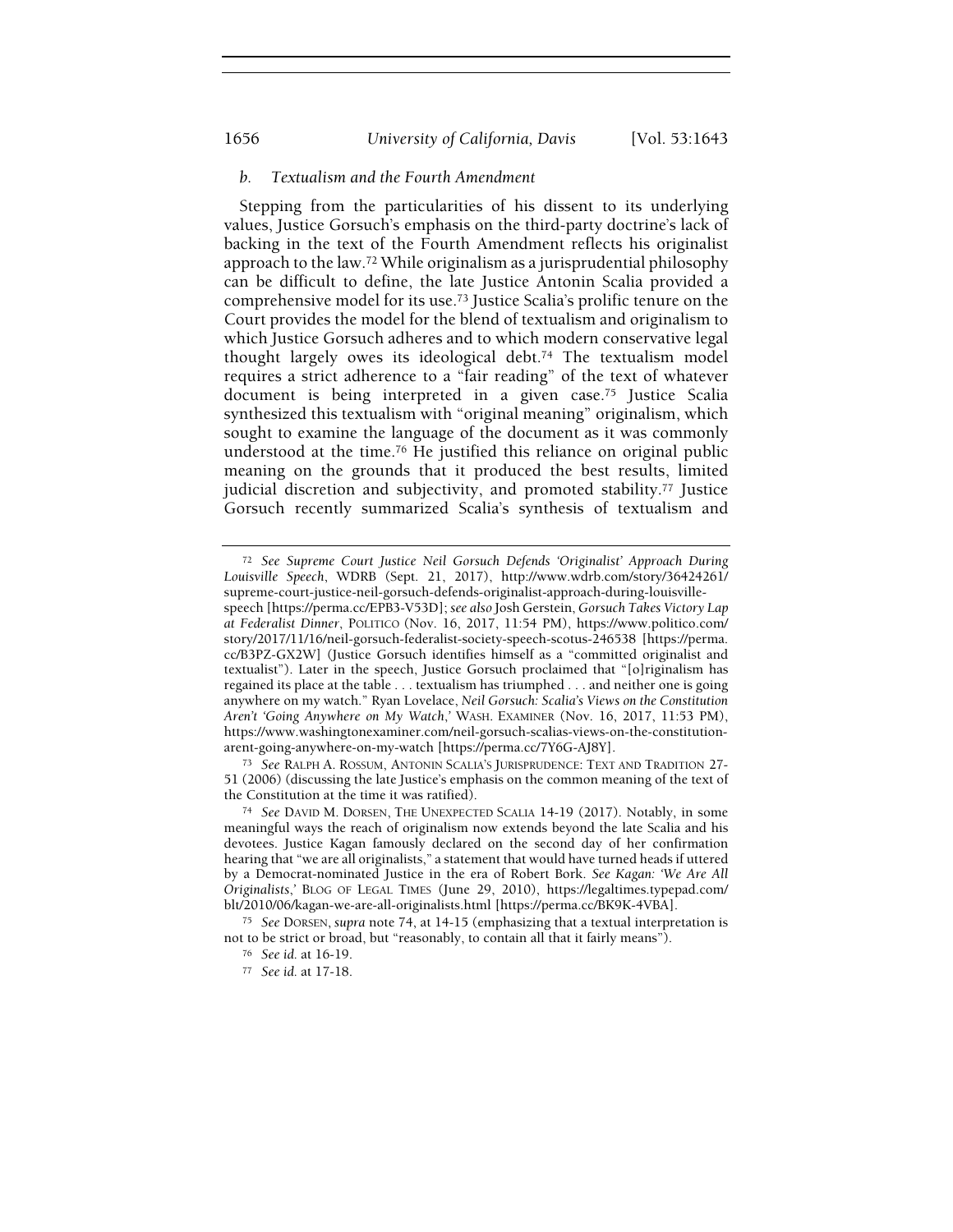originalism in a book on Gorsuch's jurisprudence: "Bring him evidence about what the written words on the pages of the law books mean evidence from the law's text, structure, and history — and you could win his vote."<sup>78</sup>

Justice Scalia provides necessary background for a Justice Gorsuchfeatured Court because Justice Gorsuch promised that his tenure on the Court would maintain Justice Scalia's longstanding textualist-originalist approach.79 Justice Gorsuch argues that Katz is insufficiently founded in the text of the Fourth Amendment because it sets forth a standard not contained within its language, which explicitly prohibits unreasonable searches and seizures of one's person, "houses, papers, and effects."80 Not only does the Amendment by its plain language root the constitutional protection in particular places and things, but no "expectation of privacy" test is mentioned or implied.81 Justice Thomas in his separate dissent also details the origin of the test, which appears to have first arisen in the oral arguments of the defendants in  $Katz$ .<sup>82</sup> An understanding of originalism is crucial to understand the way Justice Gorsuch reads and applies the Fourth Amendment, especially in light of shifting technology.

## II. A PROPERTY-CENTRIC APPROACH TO THE FOURTH AMENDMENT REMAINS GROUNDED IN THE TEXT AND HISTORY OF THE CONSTITUTION, ADJUSTS FOR NEW TECHNOLOGICAL DEVELOPMENTS, AND ADEQUATELY PROTECTS DEFENDANTS

Before approaching a post-Carpenter Fourth Amendment under Justice Gorsuch's model, it is important to look briefly at where Carpenter has left the Court.<sup>83</sup> As a matter of precedent, Carpenter did

<sup>78</sup> NEIL M. GORSUCH, A REPUBLIC, IF YOU CAN KEEP IT 22 (2019). Notably, in the chapter discussing textualism, Justice Gorsuch begins with a discussion of a case upholding a defendant's conviction, decided during his time on the Tenth Circuit, in which he dissented. Id. at 128-29.

<sup>79</sup> See Lovelace, supra note 72. It is no accident, given this background, that Justice Gorsuch approvingly cites Justice Scalia's opinion in Minnesota v. Carter both to criticize the Katz doctrine and provide a basis for a property rights-based Fourth Amendment. See Carpenter v. United States, 138 S. Ct. 2206, 2265 (2018) (Gorsuch, J., dissenting).

<sup>80</sup> Carpenter, 138 S. Ct. at 2264 (Gorsuch, J., dissenting) (citing id. at 2235-46 (Thomas, J., dissenting)).

<sup>81</sup> See id.

<sup>82</sup> See id. at 2235-46 (Thomas, J., dissenting).

<sup>83</sup> Justice Gorsuch notes for his part that the Court merely left the third-party doctrine on "life support," and the majority emphasizes that its decision is narrow and does not upset much doctrine. Id. at 2272 (Gorsuch, J., dissenting); see id. at 2220 (majority opinion).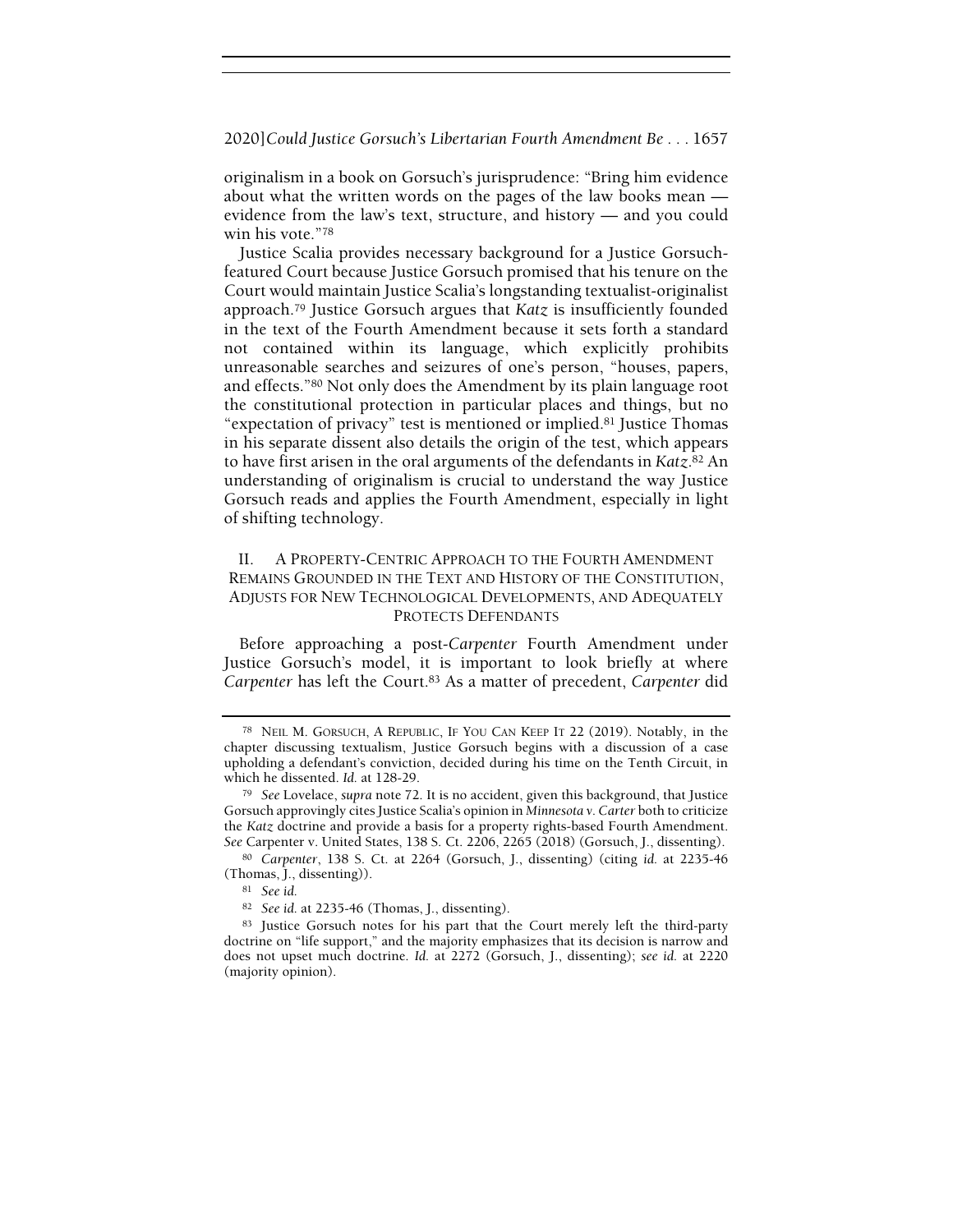not resolve the issues created by the prior rulings.84 It did not resolve the third-party doctrine and instead, made it more confusing and less workable.85 And while it exempts a category of information from the third-party doctrine's reach, it did so only narrowly and left a series of line-drawing questions in the decision's wake.86 Justice Gorsuch wrote that he believed three possible paths were possible following the Court's decision: to maintain the path created by Carpenter, to abandon the third-party doctrine but maintain Katz, or to reconsider the foundation of both Katz and the third-party doctrine.<sup>87</sup> The last of these three options is analyzed next.

## A. The Text and Tradition of the Fourth Amendment, Combined with Existing and Future Positive Law, Provide a Foundation for a Property-Based Fourth Amendment

Justice Gorsuch repeatedly emphasizes in his dissent that propertybased concepts should shape Fourth Amendment jurisprudence.88 He argues that both the past and future of the Fourth Amendment support such a doctrine.<sup>89</sup> A central premise in this argument is that a traditional, property rights-focused Fourth Amendment is not only more textually supported, but also more protective of defendants' privacy.90 In other words, this approach protects one's constitutionally protected interest in things vested in third parties because a third-party disclosure is not dispositive to whether protections will apply.91 He

- 87 Id. at 2262 (Gorsuch, J., dissenting).
- <sup>88</sup> See id. at 2263-72.
- <sup>89</sup> See id. at 2268-71 (outlining the possibility of looking to property law for guidance in identifying Fourth Amendment interests).
	- <sup>90</sup> See id.

<sup>84</sup> See Orin S. Kerr, First Thoughts on Carpenter v. United States, REASON (June 22, 2018, 12:20 PM), https://reason.com/volokh/2018/06/22/first-thoughts-on-carpenter-vunited-sta [https://perma.cc/9EFK-QDHZ] [hereinafter First Thoughts on Carpenter] (emphasizing, inter alia, the limited scope of the ruling).

<sup>85</sup> See Carpenter, 138 S. Ct. at 2262-68 (Gorsuch, J., dissenting) (outlining a series of line-drawing problems in Carpenter's wake and its unclear new requirement to look at the quantity and sensitivity of the data collected).

<sup>86</sup> See id. at 2220-23 (majority opinion) (clarifying the scope of the holding); see also id. at 2266-67 (Gorsuch, J., dissenting) (observing that the Court did not provide a mechanism for determining how much fewer CSLI information would be permissible without a warrant under the ruling).

<sup>91</sup> See id. at 2269-70 (arguing that property law can maintain a sufficient interest in such property to maintain Fourth Amendment protections).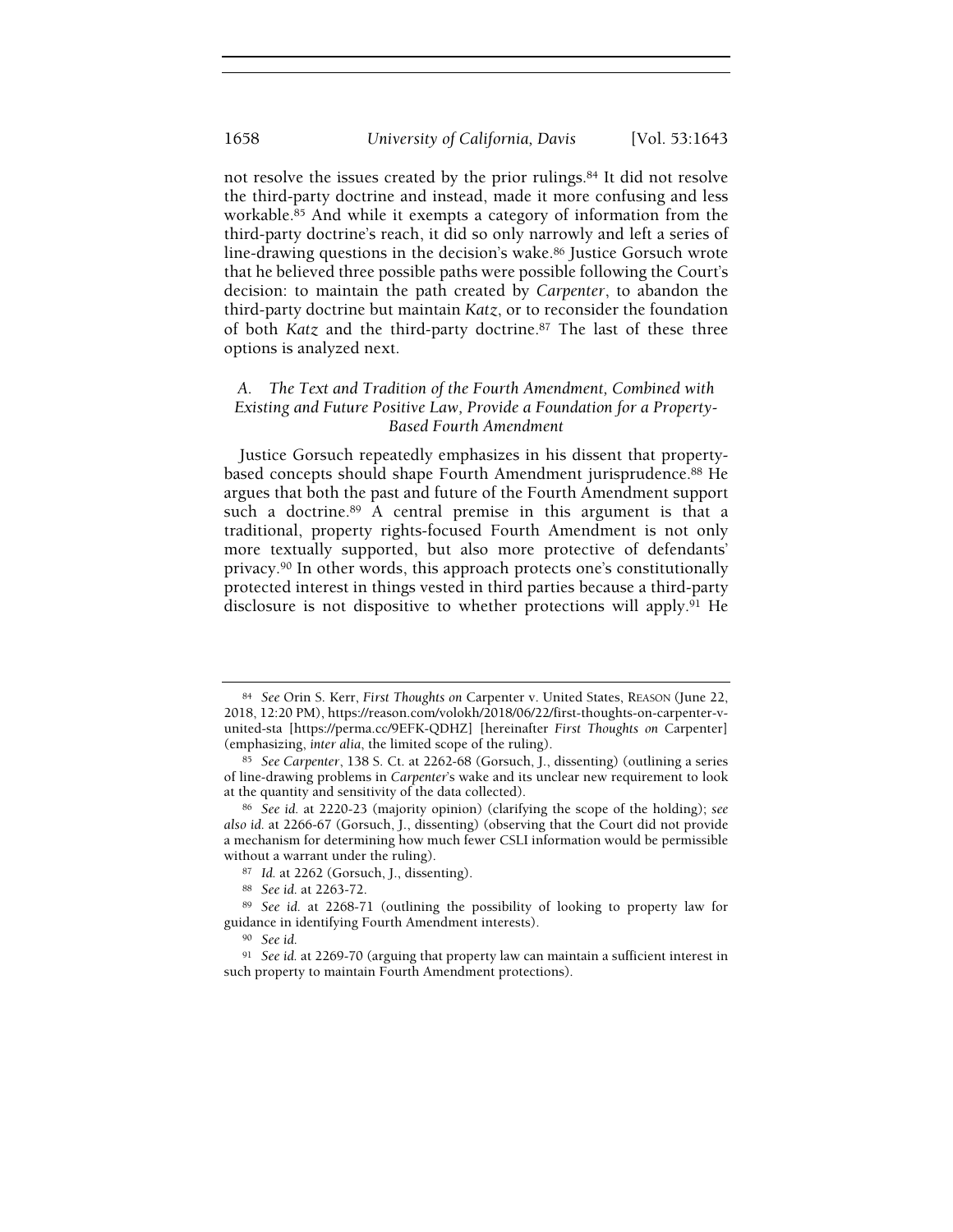acknowledged two primary ways for utilizing property concepts and law for purposes of search and seizure inquiries.<sup>92</sup>

The first possible property-oriented approach to the Fourth Amendment utilizes analogies to property-based concepts that existed at the time of the Amendment's ratification, including an analogy to Common Law concepts.93 Justice Gorsuch does this when he analogizes between the traditional concept of a bailment<sup>94</sup> (as it pertains to, for example, letters) and emails, arguing that digital communications remain protected in transit from government searches, just as letters are, despite the fact that a third-party disclosure occurs.<sup>95</sup>

This approach was also used by Justice Scalia.96 For instance, in United States v. Jones, Justice Scalia argued that the government's Fourth Amendment violation via the warrantless act of placing a tracker on the defendant's vehicle was analogous to Common Law trespass onto a person's property, a paradigmatic instance of a search.<sup>97</sup> At its most basic level, this method of inquiry harkens back to the face of the Fourth Amendment by cutting to the question of whether one's person, effects, papers, or house was searched (rather than a mere evaluation of a reasonable expectation of privacy).98 This was the primary approach until the Katz regime: look to whether the government had physically trespassed upon one of the spaces protected on the face of the Fourth Amendment.<sup>99</sup> Courts even today, under the Katz regime, could find a search unlawful solely on a trespass theory without need for abstraction.100 Justice Scalia's continued reliance on this approach into

<sup>92</sup> See id. at 2268-70.

<sup>93</sup> See id. ("We know that if a house, paper, or effect is yours, you have a Fourth Amendment interest in its protection. But what kind of interest is sufficient to make something yours? And what source of law determines that? Current positive law? The common law at 1791, extended by analogy to modern times?").

<sup>94</sup> For definitions of a bailment, see, for example, Watson v. State, 70 Ala. 13, 14-15 (1881). The court in Watson quotes then-Judge Joseph Story in defining a bailment as "a delivery of a thing in trust for some special object or purpose, and upon a contract, express or implied, to conform to the object or purpose of the trust." Id. It notes that bailments may involve a host of different rights and duties depending on the contract. Id.

<sup>95</sup> See Carpenter, 138 S. Ct. at 2268-69 (Gorsuch, J., dissenting).

<sup>96</sup> See, e.g., Kyllo v. United States, 533 U.S. 27, 34-40 (2001) (analogizing between a physical invasion of a home and the use of thermal imaging technology to measure whether marijuana was being grown in the defendant's residence).

<sup>97</sup> See United States v. Jones, 565 U.S. 400, 410-13 (2012).

<sup>98</sup> See U.S. CONST. amend. IV.

<sup>99</sup> See Jones, 565 U.S. at 405-06.

<sup>100</sup> See, e.g., id. at 405-07 (citing Orin S. Kerr, The Fourth Amendment and New Technologies: Constitutional Myths and the Case for Caution, 102 MICH. L. REV. 801, 816 (2004)). A classic example of this would be officers entering a home without a warrant,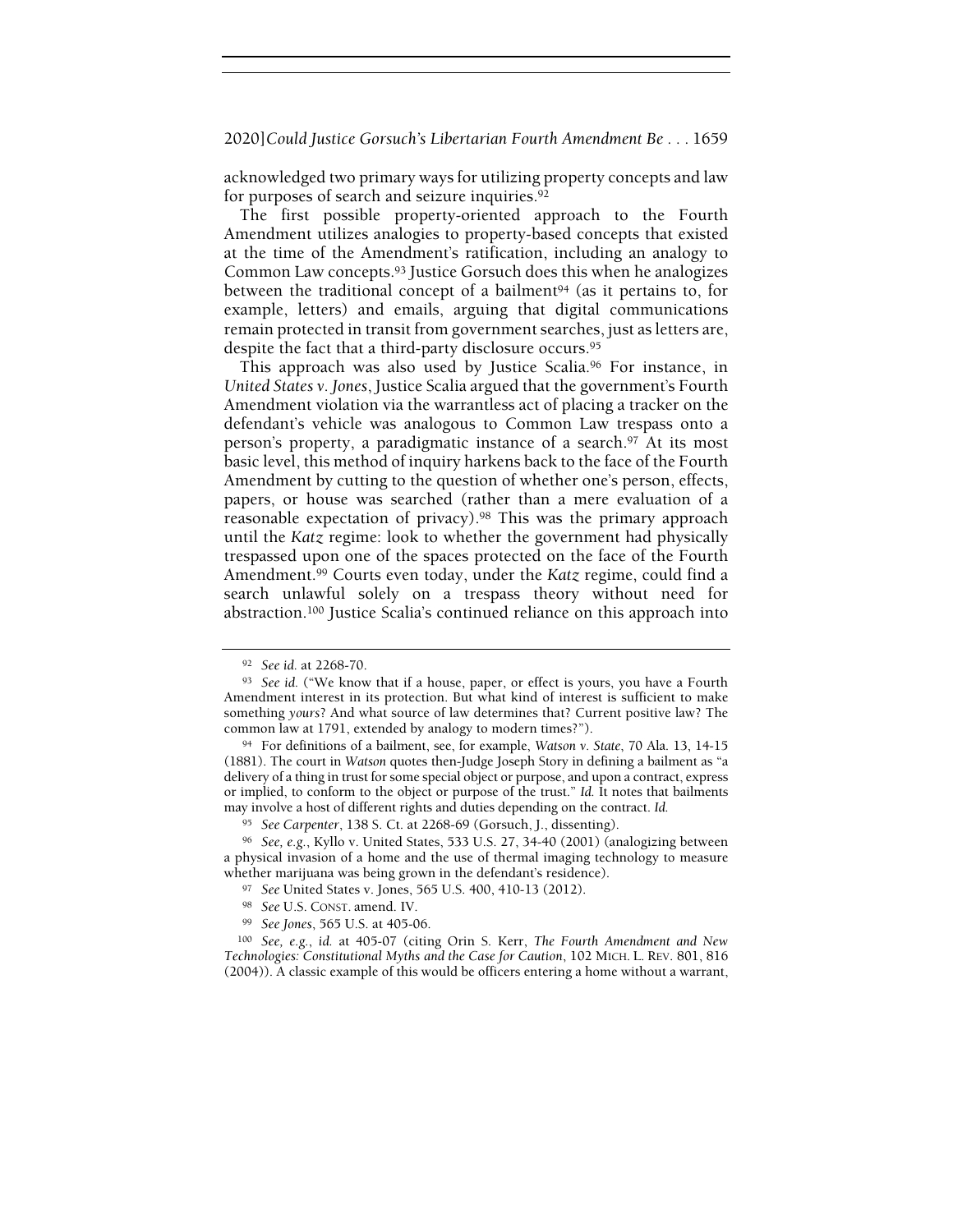the twenty-first century has occasionally been questioned by other jurists and scholars, leaving questions about its efficacy and foundation.101 However, his approach shows that the analogy approach may have potential, with further levels of abstraction, to adapt to technological developments unforeseen by the Amendment's ratifiers.102 In Kyllo v. United States,103 Justice Scalia made use of analogy to declare the warrantless use of heat-sensing technology to see into a defendant's home unlawful.104 However, for property concepts to be useful as a means to protect a broad range of digital property interests, the analogy approach on its own is likely insufficient.<sup>105</sup>

The second approach requires an examination of existing property law to determine the nature of a property interest.106 Specifically, Justice Gorsuch entertains the possibility that "positive law," existing state and federal statutes and regulations, may be useful as guideposts for courts to determine what constitutes a sufficient Fourth Amendment interest.107 He argues that employing positive law like 47 U.S.C. § 222, a federal regulation of communications companies in commercial transactions, may help shape what should constitute property while limiting judicial discretion.108 In situations where somebody has to determine the contours of property, the argument goes, the legislature is better situated to do so than the judiciary.109 Such a practice is also checked against a constitutional floor in the text of the Fourth

<sup>102</sup> See, e.g., Kyllo v. United States, 533 U.S. 27, 34-40 (2001).

<sup>103</sup> Id.

<sup>104</sup> See id. at 40 ("Where, as here, the Government uses a device that is not in general public use, to explore details of the home that would previously have been unknowable without physical intrusion, the surveillance is a 'search' and is presumptively unreasonable without a warrant.").

<sup>105</sup> See infra text accompanying notes 106–46.

<sup>106</sup> See Carpenter v. United States, 138 S. Ct. 2206, 2267-68 (2018) (Gorsuch, J., dissenting).

<sup>107</sup> Id.

<sup>109</sup> See Carpenter, 138 S. Ct. at 2270-71 (Gorsuch, J., dissenting).

which is a paradigmatic instance of trespass. For one such example, see generally People v. Ovieda, 7 Cal. 5th 1034, 1038-42 (2019) (describing a case where the California Supreme Court invalidated a search by officers, who entered the defendant's home without a warrant, in part because physical entry of the home by the government is presumptively unreasonable).

<sup>101</sup> See, e.g., Jones, 565 U.S. at 413-18 (Sotomayor, J., concurring); Erin Murphy, Back to the Future: The Curious Case of United States v. Jones, 10 OHIO ST. J. CRIM. L. 325, 331-37 (2012).

<sup>108</sup> See id. at 2268-72. For an argument that positive law would have compelled Fourth Amendment protections without the use of Katz in the present case, see Brief of Institute for Justice et al. as Amici Curiae in Support of Petitioner at 35-36, Carpenter, 138 S. Ct. 2206 (No. 16-402).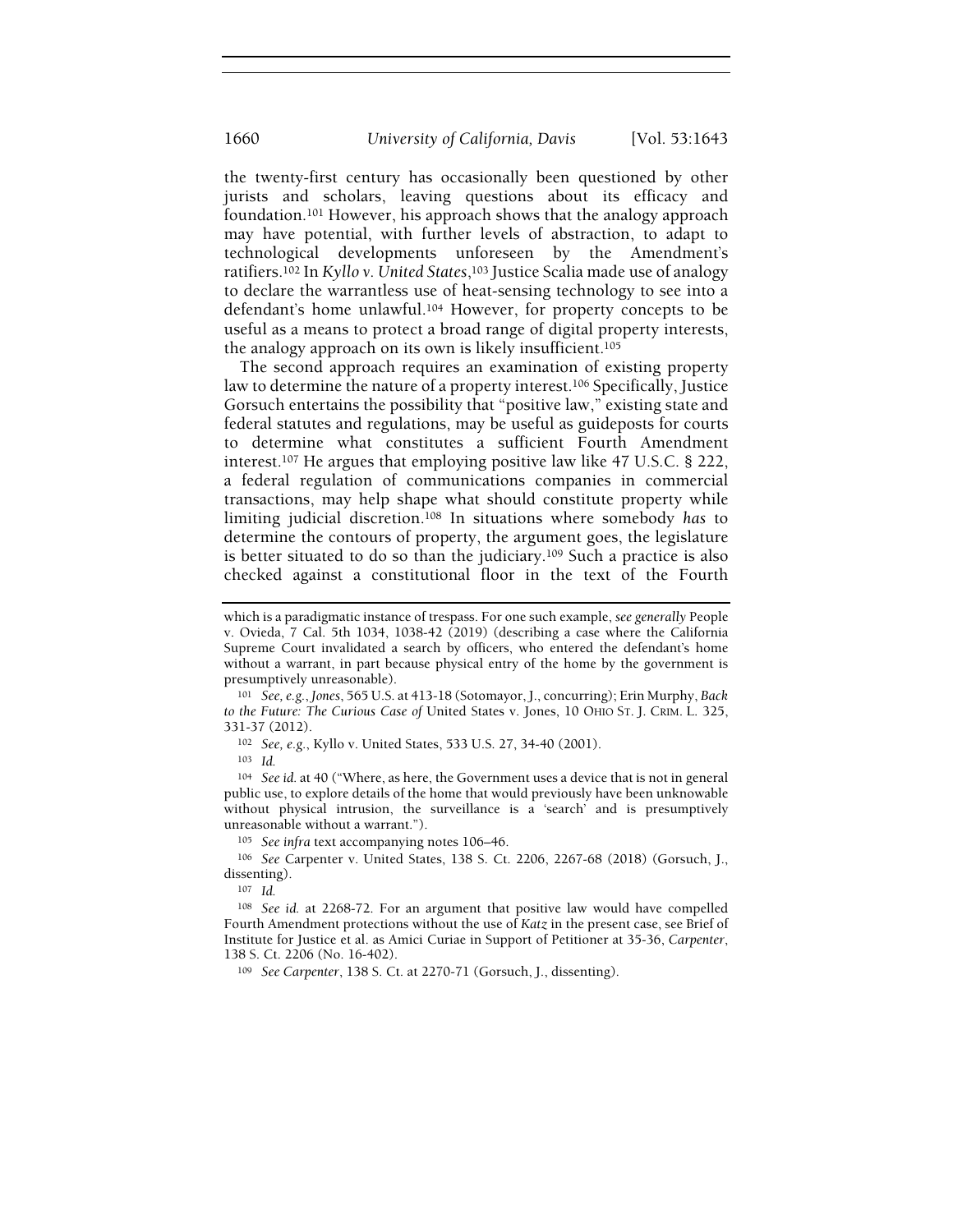Amendment, which guarantees that positive law offering only a low level of protection cannot violate the Fourth Amendment.110 In the leadup to this argument, Justice Gorsuch approvingly cites legal scholars Will Baude and James Stern's argument for the "positive law model" of the Fourth Amendment.111 Relevantly for the Court's conservatives, Baude has separately argued that the positive law model of Fourth Amendment jurisprudence is originalist.<sup>112</sup> Important distinctions differentiate Baude and Stern's model from a primarily property-focused Fourth Amendment, but it provides important insights into the use of laws and regulations to shape a workable Fourth Amendment.<sup>113</sup>

## B. A Property-Centric Fourth Amendment Can Encapsulate Sufficiently Broad and New Types of Interest to Afford Adequate Protection to Defendants Against Advancing Government Searches

Given the interplay of the two approaches outlined above, a propertybased jurisprudence can be conceived as broader and more inclusive than a theory merely depending on physical trespass.114 This differentiates Justice Gorsuch's contemplated theory of property and privacy from Scalia's decidedly more trespass-based theory.115 The

<sup>110</sup> Id. at 2270-72. For example, a piece of positive law which explicitly provides no protection to a home's curtilage would run afoul of existing precedent and could not be used in such an analysis.

<sup>111</sup> See id. at 2262-63, 2268. While this is the only citation to this article in the section discussing property rights and the Fourth Amendment, Gorsuch's argument is similar and appears indebted to Baude and Stern's. See William Baude & James Y. Stern, The Positive Law Model of the Fourth Amendment, 129 HARV. L. REV. 1821, 1829-31 (2016).

<sup>112</sup> See Will Baude, Yes, the Positive Law Model of the Fourth Amendment is Originalist, REASON (Jan. 12, 2018), http://reason.com/volokh/2018/01/12/yes-the-positive-lawmodel-of-the-fourth [https://perma.cc/YE76-XNMN] (arguing against Orin Kerr's contention that their Fourth Amendment model is exclusive of an originalist, propertytrespass model). But see Orin S. Kerr, Three Reactions to the Oral Argument in Byrd v. United States, REASON (Jan. 12, 2018), http://reason.com/volokh/2018/01/12/reactions-to-theoral-argument-in-byrd-v [https://perma.cc/G5WG-SCF5]. Baude and Stern propose a model of Fourth Amendment jurisprudence that uses existing state and federal legislation to determine whether it would be illegal for a private citizen to take the action taken by the government actor in question. See Baude & Stern, supra note 111, at 1826-27. If it is, then it constitutes a search under the Fourth Amendment. See id.

<sup>113</sup> For more information on the "Positive Law Model," see Baude & Stern, supra note 111, at 1826, which proposes that the question of whether a search occurred for Fourth Amendment purposes should be guided by whether the government's actions would have been illegal had they been committed by private citizens.

<sup>114</sup> For Gorsuch's introduction of this point in dissent, see Carpenter, 138 S. Ct. at 2268-72.

<sup>115</sup> For a further criticism of the "Trespass Doctrine" approach preferred by the late Justice Scalia and others, see Brittany Boatman, United States v. Jones: The Foolish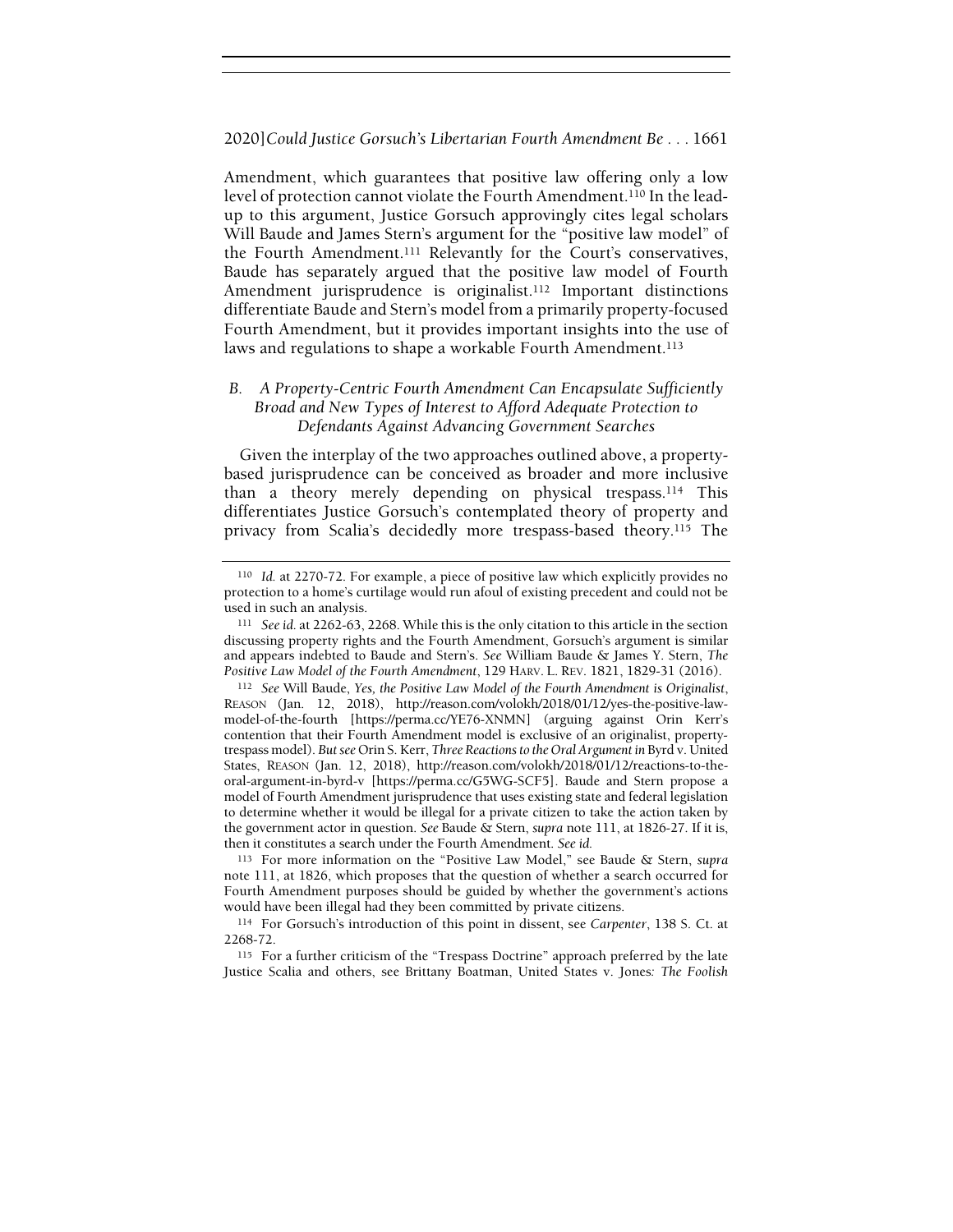trespass model of Fourth Amendment jurisprudence was relatively narrow in function even in its pre-Katz forms, largely because of the limited and concrete nature of property.116 Whether a search was improper was seen to depend on whether the government physically trespassed onto private property.117 Even in Justice Scalia's propertybased jurisprudence, he usually emphasized this approach to understanding privacy.118 A narrow application of trespass by itself is ill-suited for the digital age, as Justice Sotomayor persuasively argues in her Jones concurrence.<sup>119</sup> The tension between Scalia's narrow trespassbased approach and Justice Sotomayor's pressing on behalf of defendants in the face of emerging technologies is informative in this analysis. It highlights the need for a jurisprudence that, on a sharply divided Court, can adapt to new technology while satisfying the traditionalist leanings of its conservative end. It is necessary to contend with this limited trespass doctrine because Justice Gorsuch proposes a more comprehensive system that might adequately dispense with the objections that Justice Sotomayor and others have raised.

As Justice Gorsuch notes, property law recognizes and protects interests which extend far beyond one's dominion over physical tracts of land.120 Even in Katz, which set the course for courts testing whether a reasonable expectation of privacy exists, some have argued that property concepts on their own were sufficient to protect the defendant.<sup>121</sup> After all, the defendant had sought to conceal his voice within an enclosed area he had license to use and the government

Revival of the "Trespass Doctrine" in Addressing GPS Technology and the Fourth Amendment, 47 VAL. U. L. REV. 277 (2013).

<sup>116</sup> See Morgan Cloud, The Fourth Amendment During the Lochner Era: Privacy, Property, and Liberty in Constitutional Theory, 48 STAN. L. REV. 555, 578-79 (1996); Gardner, supra note 30, at 1030-32.

<sup>117</sup> See Cloud, supra note 116, at 578-79.

<sup>118</sup> See, e.g., United States v. Jones, 565 U.S. 400, 404-06 (2012) (discussing the roots of trespass in the Fourth Amendment); Kyllo v. United States, 533 U.S. 27, 31-33 (2001) (same); Minnesota v. Carter, 525 U.S. 83, 94-96 (1998) (same).

<sup>119</sup> See Jones, 565 U.S. at 413-18 (Sotomayor, J., concurring).

<sup>120</sup> See Carpenter v. United States, 138 S. Ct. 2206, 2269-71 (2018) (Gorsuch, J., dissenting); see also, e.g., Robert Thibadeau, Thomas Jefferson and Intellectual Property Including Copyrights and Patents, ANOTHER SATURDAY AFTERNOON ON THE INTERNET (Aug. 28, 2004), http://rack1.ul.cs.cmu.edu/jefferson/ [http://perma.cc/HPT3-FEJU] (describing Thomas Jefferson's belief in the importance of copyright and patent protections).

<sup>&</sup>lt;sup>121</sup> See Brief for the Cato Institute as Amici Curiae in Support of Petitioner at 12-13, Carpenter, 138 S. Ct. 2206 (No. 16-402).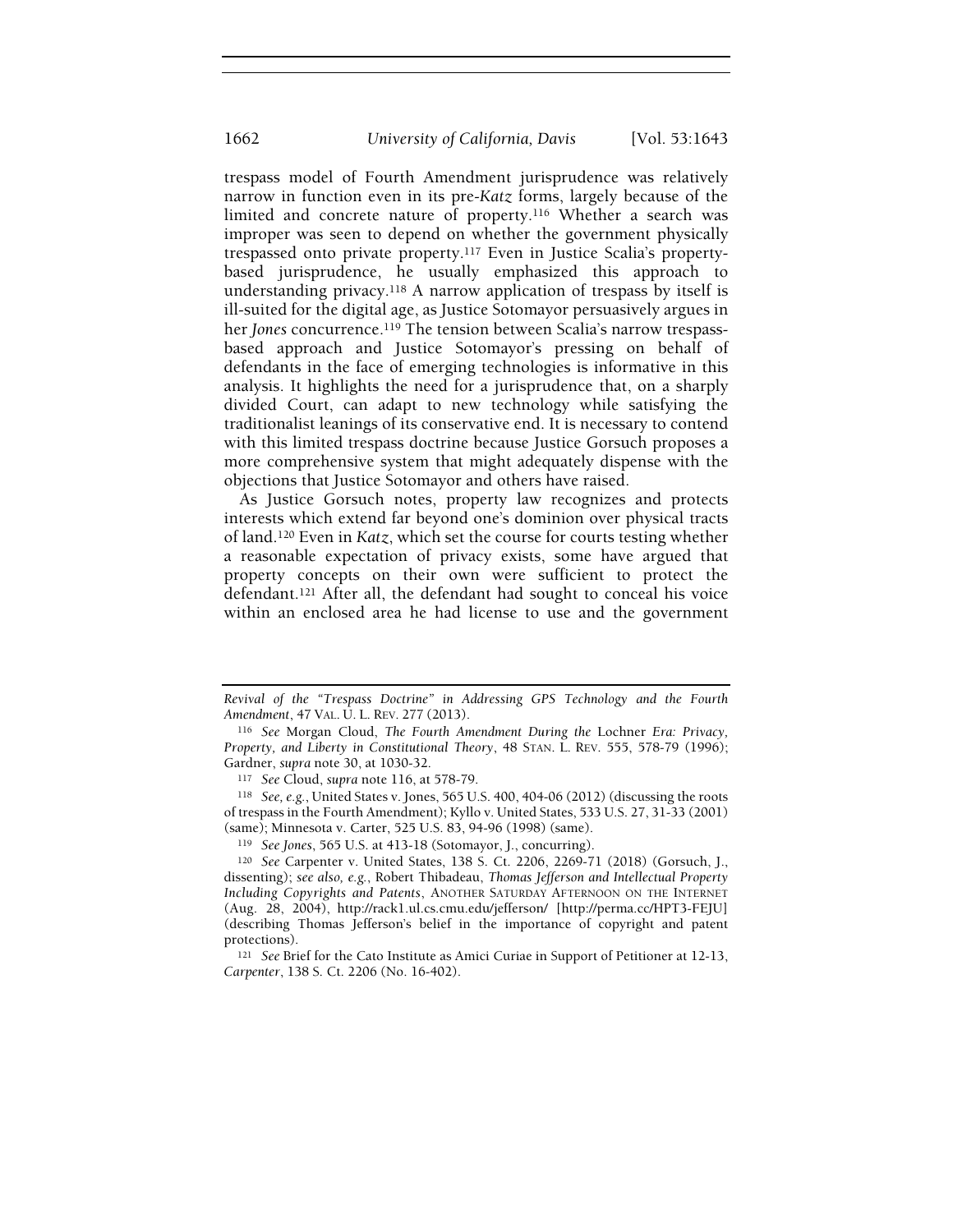intruded upon that space to gather the sound waves emitted within.<sup>122</sup> A similar analogy was employed by Justice Scalia in Kyllo,<sup>123</sup> where he held that the use of thermal imaging on the defendant's house constituted a physical intrusion which violated the Fourth Amendment.<sup>124</sup> By stepping away from a strict and narrow view of property intrusions as only occurring upon a trespass, the Court avoids having to parse the physics of less readily measurable phenomena like soundwaves and heat.<sup>125</sup> But this can be done without abandoning property concepts or original understandings of the Fourth Amendment wholesale.

Further, some scholars have argued that expansion of property concepts may be especially useful in the area of "papers," as the Court itself once recognized in the since-overturned Boyd.126 This is salient in the task of defining digital property: because of the unique capacity for digital items to carry large volumes of intimate and revealing information, the Court's tendency to treat papers and effects interchangeably has been deemed problematic.127 An approach which considers digital evidence to be "papers," and thus especially sensitive, may provide a Fourth Amendment shield where a mere inquiry into

<sup>122</sup> See id. ("The government's use of a secreted listening and recording device to enhance ordinary perception overcame the physical concealment Katz had given to his voice. Gathering the sound waves seized something of Katz's."); see also Orin S. Kerr, The Fourth Amendment and New Technologies: Constitutional Myths and the Case for Caution, 102 MICH. L. REV. 801, 815-27 (2004) [hereinafter The Fourth Amendment and New Technologies] (arguing that Katz, too, can be interpreted as attempting to apply a looser but still property-based Fourth Amendment than a narrow trespass-based theory).

<sup>123</sup> Kyllo, 533 U.S. 27.

<sup>124</sup> See Orin S. Kerr, Searches and Seizures in a Digital World, 119 HARV. L. REV. 531, 553-54 (2005) ("For the holding in Kyllo to make sense, it must be the transformation of the existing signal into a form that communicates information to a person that constitutes the search. What made the conduct in Kyllo a search was not the existence of the radiation signal in the air, but the output of the thermal image machine and what it exposed to human observation."); Kerr, The Fourth Amendment and New Technologies, supra note 122, at 831-37 (2004) (describing jurisprudence regarding "propertydefeating surveillance technologies").

<sup>&</sup>lt;sup>125</sup> See Kerr, The Fourth Amendment and New Technologies, supra note 122, at 831-37 (2004) (praising the Kyllo decision as helping to prevent the intrusiveness of "tracking devices and thermal imaging devices").

<sup>126</sup> See Boyd v. United States, 116 U.S. 616, 622-24 (1886) (arguing that papers warrant particular Fourth Amendment protection by virtue of their sensitive contents and ability to function as testimony against their author).

<sup>127</sup> See Donald A. Dripps, "Dearest Property": Digital Evidence and the History of Private "Papers" as Special Objects of Search and Seizure, 103 J. CRIM. L. & CRIMINOLOGY 49, 50-51, 54-55 (2013).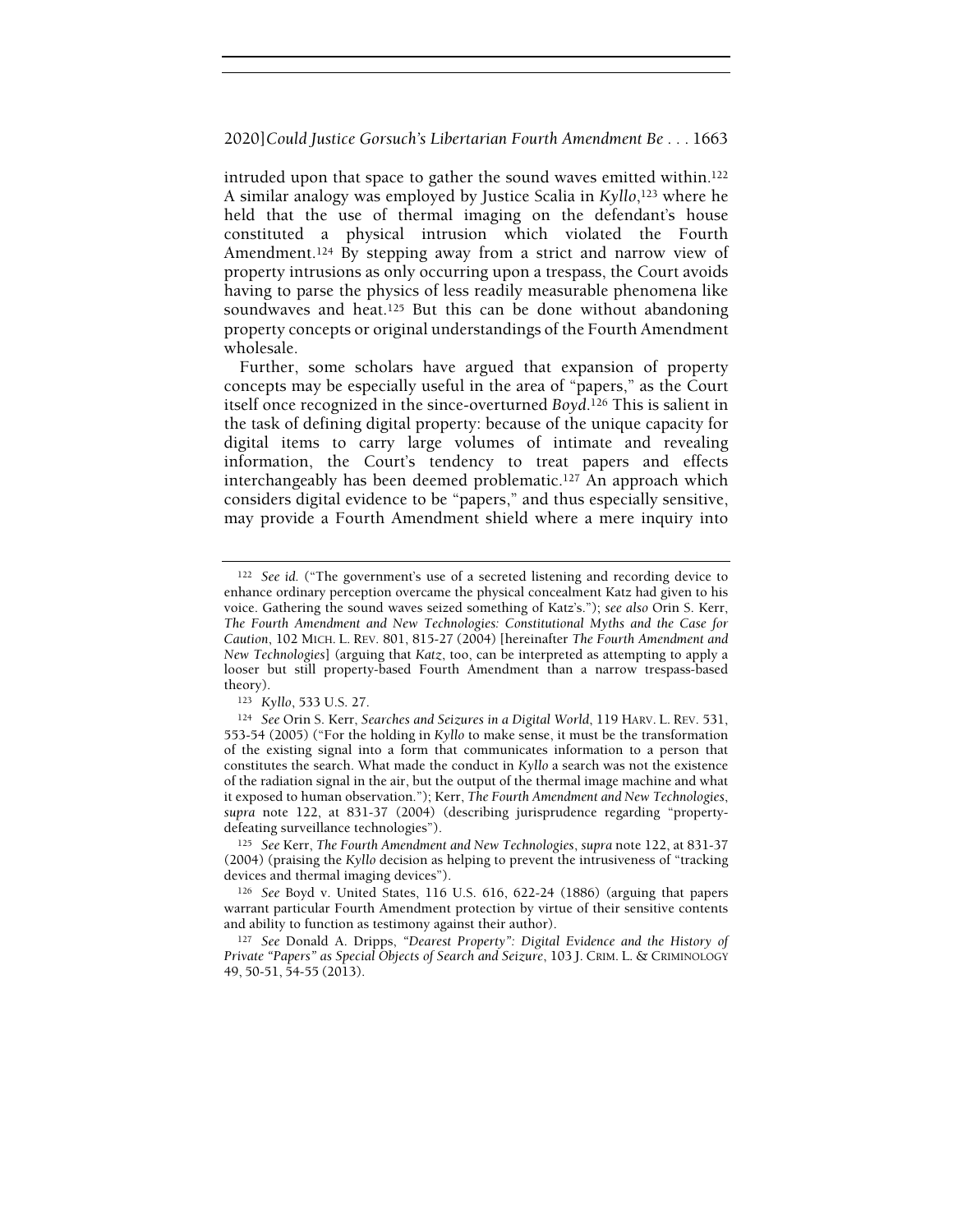reasonable expectations of privacy may not.128 It is also, in a meaningful way, "originalist."<sup>129</sup>

Such an approach expands the number of ways a court can look at a given searched material. A "note" saved on someone's phone, for instance, could be conceived of either as a digital effect or paper.130 This doctrinal flexibility avoids the pitfall of arbitrary line-drawing. At the very least, directly examining the text of the Fourth Amendment and accordingly identifying papers or effects circumvents the need to balance the reasonableness of a subjective expectation of privacy.131 It also accords with the conservative preference for Fourth Amendment jurisprudence, returning to the plain language of the text and its traditional association with property.<sup>132</sup>

Indeed, an extensive volume of scholarship has assessed the nature and contours of digital property.133 While most of such scholarship has been in the area of property or intellectual property law, it has occasionally sought to provide insight into civil liberties jurisprudence.134 These efforts reflect that at the Constitution's ratification, the drafters (and their intellectual forebears) recognized property as a foundational element of liberty.135 In the late eighteenth century, "property" primarily referred to a person's land and personal items.136 But it also referred to intangible things like future interests, easements, remainders and reversions; these were intangible interests

<sup>132</sup> See Minnesota v. Carter, 525 U.S. 83, 92-93, 95-96 (1998) (Scalia, J., concurring) ("The obvious meaning of the provision is that each person has the right to be secure against unreasonable searches and seizures in his own person, house, papers, and effects."). For further background on the Founders' understanding of property in the Constitution, see generally Paul J. Larkin, Jr., The Original Understanding of "Property" in the Constitution, 100 MARQ. L. REV. 1 (2016).

<sup>133</sup> See, e.g., Megan Blass, The New Data Marketplace: Protecting Personal Data, Electronic Communications, and Individual Privacy in the Age of Mass Surveillance Through a Return to a Property-Based Approach to the Fourth Amendment, 42 HASTINGS CONST. L.Q. 577 (2015); Patricia Mell, Seeking Shade in a Land of Perpetual Sunlight: Privacy as Property in the Electronic Wilderness, 11 BERKELEY TECH. L.J. 1 (1996).

<sup>134</sup> See, e.g., Blass, supra note 133, at 577-89; Mell, supra note 133, at 47-54.

<sup>128</sup> See id.

<sup>129</sup> For more information about the historic roots of the particular sensitivity of papers, see Boyd, 116 U.S. at 622-28.

<sup>130</sup> See Andrew Guthrie Ferguson, The Internet of Things and the Fourth Amendment of Effects, 104 CALIF. L. REV. 805, 809 (2016).

<sup>131</sup> See Baude & Stern, supra note 111, at 1831-33 ("Katz instructs a court to resolve such questions by asking whether 'society is prepared to recognize as "reasonable" a person's expectation to be free from such acts.' That question, however, is ambiguous in critical respects and, if taken at face value, daunting to answer.").

<sup>135</sup> See Larkin, supra note 132, at 1-11.

<sup>136</sup> See id. at 4.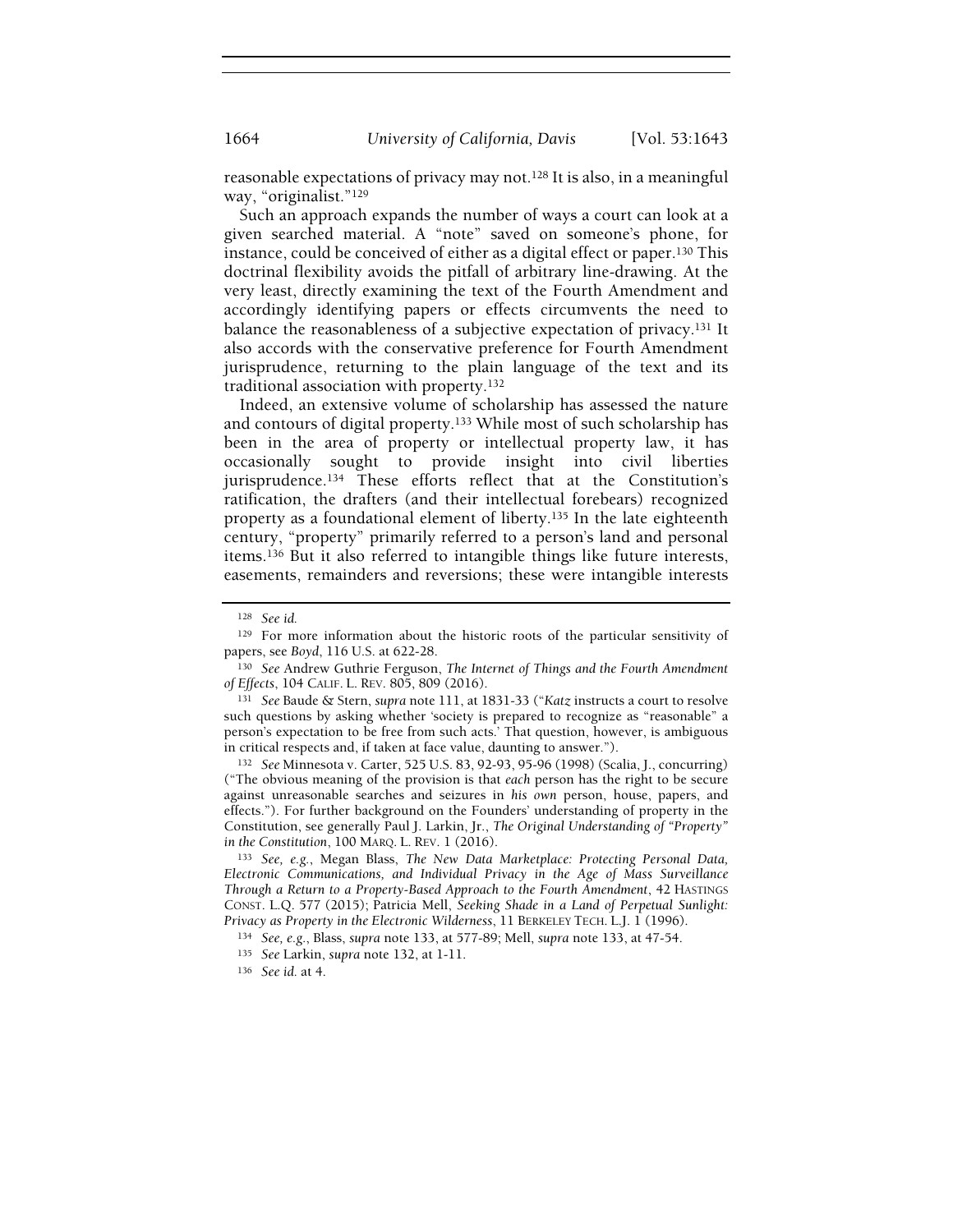in tangible goods.137 As early colonists also engaged in trading with credit and promissory notes, "property" included the right to possess, use, and dispose of such currencies and interests.138 The founders also recognized a person's right to their own writings, ideas, and discoveries.<sup>139</sup>

Modern digital property includes complex and intangible items and ideas of a high level of abstraction.140 One cognizable argument against a property-based Fourth Amendment is that property concepts cannot reasonably encompass this expansive body of digital property interests.141 These are often nonexcludable and non-rivalrous, and include things like software, websites, and computer code.142 This might include everything from simple cell phone applications to complex blueprints for 3D printers.143 These types of property range from relatively straightforward interests to individual blocks of code.<sup>144</sup> It is undoubtedly true that these types of "property" were of a technological level unforeseeable to those who ratified the Fourth Amendment. But what is clear is that even then, the idea of intangible, non-rivalrous, and nonexcludable property existed within the notion of property.145 This suggests that constructions of property even in the eighteenth century were expansive and susceptible to paradigmatic expansion. By extension, a property-based Fourth Amendment can, in theory, survive technological advances.

Positive law must also be factored in.<sup>146</sup> The Court has often been skeptical of reliance upon positive law to shape Fourth Amendment

 $142$  See Daniel Martin, Note, Dispersing the Cloud: Reaffirming the Right to Destroy in a New Era of Digital Property, 74 WASH. & LEE L. REV. 467, 467-73 (2017).

<sup>137</sup> See id. at 4-6.

<sup>138</sup> See id.

<sup>139</sup> See U.S. CONST. art. I, § 8, cl. 8 (providing Congress the power to "promote the Progress of Science and useful Arts, by securing for limited Times to Authors and Inventors the exclusive Right to their respective Writings and Discoveries").

<sup>140</sup> See LESLEY ELLEN HARRIS, DIGITAL PROPERTY: CURRENCY OF THE 21ST CENTURY 12-13 (1998).

<sup>141</sup> This is an argument raised by the Court in Carpenter, when it argues that the Fourth Amendment is not controlled by "common-law trespass" and instead protects "people, not places." Carpenter v. United States, 138 S. Ct. 2206, 2213-14 (2018).

<sup>&</sup>lt;sup>143</sup> See, e.g., Porter Wright, The Next Big Fight: 3D Printing and Intellectual Property, TECH. LAW SOURCE (Jan. 31, 2014), https://www.technologylawsource.com/2014/01/ articles/intellectual-property-1/the-next-big-fight-3d-printing-and-intellectual-property/ [https://perma.cc/67HT-MKC9].

<sup>144</sup> See Martin, supra note 142, at 486-87.

<sup>145</sup> Cf. Larkin, supra note 132, at 2-11.

<sup>146</sup> See Carpenter, 138 S. Ct. at 2268 (Gorsuch, J., dissenting).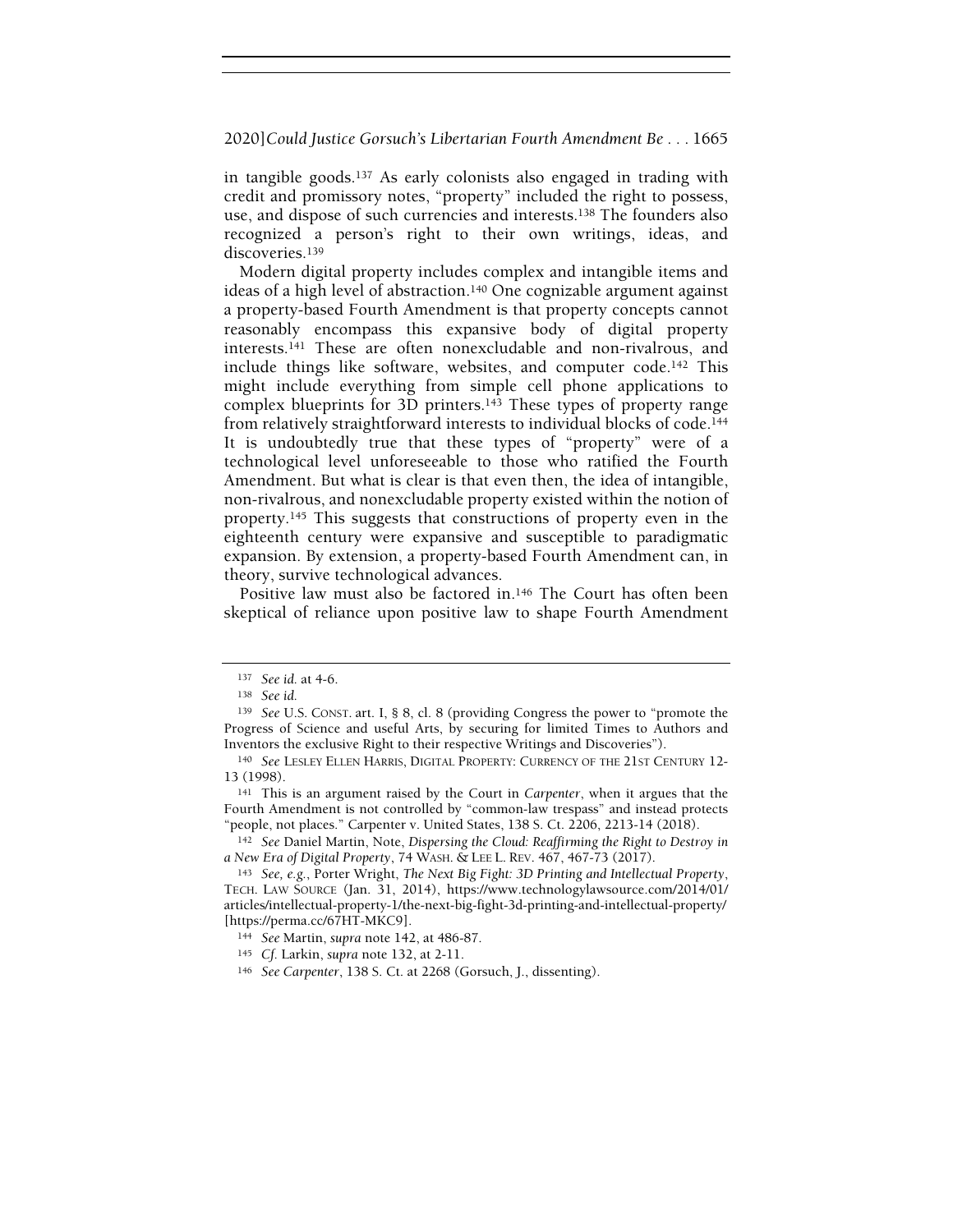interests.147 However, Professors Will Baude and James Stern argue that a "comprehensive model of the Fourth Amendment grounded in positive law" has never been properly considered by the Court.148 Their model for utilizing positive law promotes the use of state and federal laws which recognize property interests as a way of quantifying whether a property interest is sufficient to receive Fourth Amendment protections in a given case.149 Aspects of this approach are useful for forming a property-based model of Fourth Amendment jurisprudence that protects digital property.150 This is a benefit that Justice Gorsuch himself recognizes; he argues that positive law can help judges evaluate social norms regarding the nature of property interests and privacy.<sup>151</sup> To the extent the Fourth Amendment can be based on property concepts, its jurisprudence can be based on analogies, direct import of property concepts, and positive law suggestions. The goal then is to determine how to properly employ both in a way that protects the concededly complicated nature of digital property.152 The following Part contends that contract law plays an important role in helping courts navigate the fraught nature of digital privacy.

<sup>147</sup> See Baude & Stern, supra note 111, at 1827.

<sup>148</sup> Id.

<sup>149</sup> See id. at 1836. It is important to note that Baude and Stern's approach considers substantive law outside the realm of property law, and significant differences exist between their approach and the one proposed by this Note.

<sup>150</sup> See id. at 1883-85 (describing the application of positive property law to different types of searches, extending to nonpossessory interests). For some examples of federal privacy legislation which might be useful for this purpose, see Mell, supra note 133, at 41-42.

<sup>151</sup> See Carpenter, 138 S. Ct. at 2268-69 (Gorsuch, J., dissenting). He poses the question which guides his analysis like this:

We know that if a house, paper, or effect is yours, you have a Fourth Amendment interest in its protection. But what kind of legal interest is sufficient to make something yours? And what source of law determines that? Current positive law? The common law at 1791, extended by analogy to modern times?

Id. For an examination of how positive law could be used to recognize intellectual property rights in personal data, for example, see Pamela Samuelson, Privacy as Intellectual Property?, 52 STAN. L. REV. 1125, 1130-37 (2000).

<sup>&</sup>lt;sup>152</sup> For some criticisms and applications of property concepts to digital property, see, for example, Ferguson, supra note 130, at 807-12 (importing the property concept of curtilage to the Internet of Things); Gardner, supra note 30, at 1030-32 (describing the physical trespass doctrine as inadequate "to address governmental intrusions in an era of developing technology").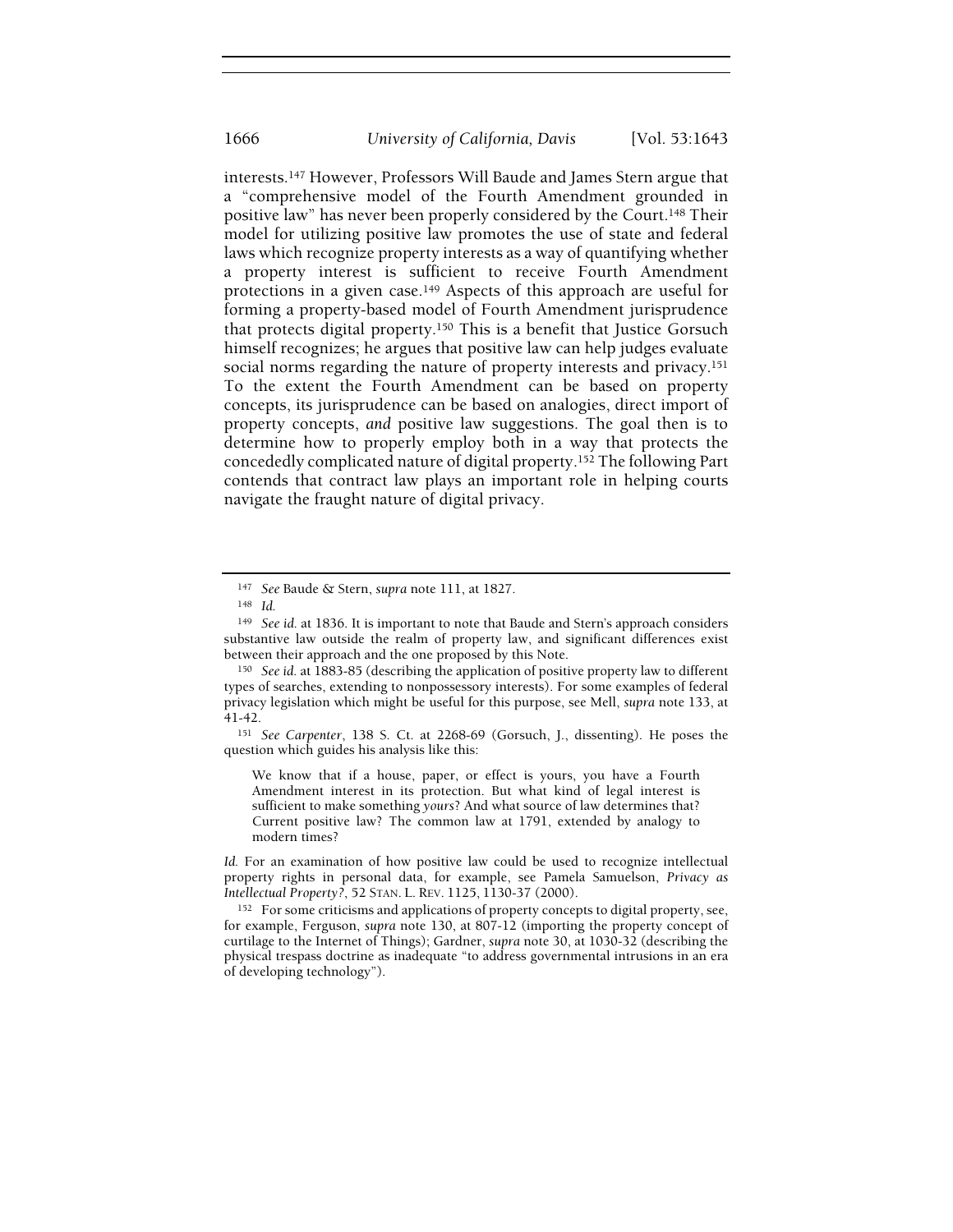## III. TO ACCOMMODATE THE NATURE OF DIGITAL PROPERTY AND THE DIGITAL MARKETPLACE, A PROPERTY-CENTRIC FOURTH AMENDMENT MUST ALSO UTILIZE CONTRACT LAW PRINCIPLES AND MECHANISMS

The previous Part argued that property concepts can form the basis of a Fourth Amendment that is protective of defendants, roughly originalist in nature, and responsive to technological advancement. But while property concepts are expansive enough to accommodate digital interests, the digital marketplace is interpersonal in nature and the exchange of interests must be considered.153 Large amounts of data interests, for instance, are contained on cloud storage.154 Because of cloud storage, these data interests may be scattered across servers owned and controlled by other parties.155 This directly implicates the question of what kind of interest is retained in things vested in third parties.156 Further, blockchain and other decentralized ledger technologies make an even more decentralized digital storage likely in the future157 Many digital assets, like those contained in applications on cell phones and within electronic games, are derived explicitly from contracts and held in property interests more akin to rents and licenses than full ownership.158 As such, contract law plays an important role in helping to shape property interests in digital assets.<sup>159</sup> Stated differently, where contracts play a necessary role in shaping a property interest, accompanying contract law necessarily does as well. This Part argues that Justice Gorsuch's property-based Fourth Amendment approach

<sup>153</sup> See Martin, supra note 142, at 486-89.

<sup>154</sup> See id. at 491-93.

<sup>&</sup>lt;sup>155</sup> See id. at 493. Interestingly for the purposes of this Note, such server relationships are often governed by explicit contracts.

<sup>156</sup> See Carpenter, 138 S. Ct. at 2262 (Gorsuch, J., dissenting) ("Even our most private documents — those that, in other eras, we would have locked safely in a desk drawer or destroyed — now reside on third party servers. Smith and Miller teach that the police can review all of this material . . . .").

<sup>&</sup>lt;sup>157</sup> For a brief explanation of these emerging technologies and how they may reshape how digital assets are stored, see How Blockchain Will Disrupt Data Storage, BLOCKAPPS (Dec. 13, 2017), https://blockapps.net/blockchain-disrupt-data-storage/ [https://perma. cc/KXN2-VP9R]. See generally Maryanne Murray, Blockchain Explained, REUTERS (June 15, 2018), http://graphics.reuters.com/technology-blockchain/010070P11GN/index.html [https://perma.cc/K9VX-TGCR] ("A blockchain is a database that is shared across a network of computers. Once a record has been added to the chain it is very difficult to change. To ensure all copies of the database are the same, the network makes constant checks. Blockchains have been used to underpin cyber-currencies like bitcoin, but many other possible uses are emerging.").

<sup>158</sup> See Banta, supra note 11, at 1102-03.

<sup>159</sup> See id.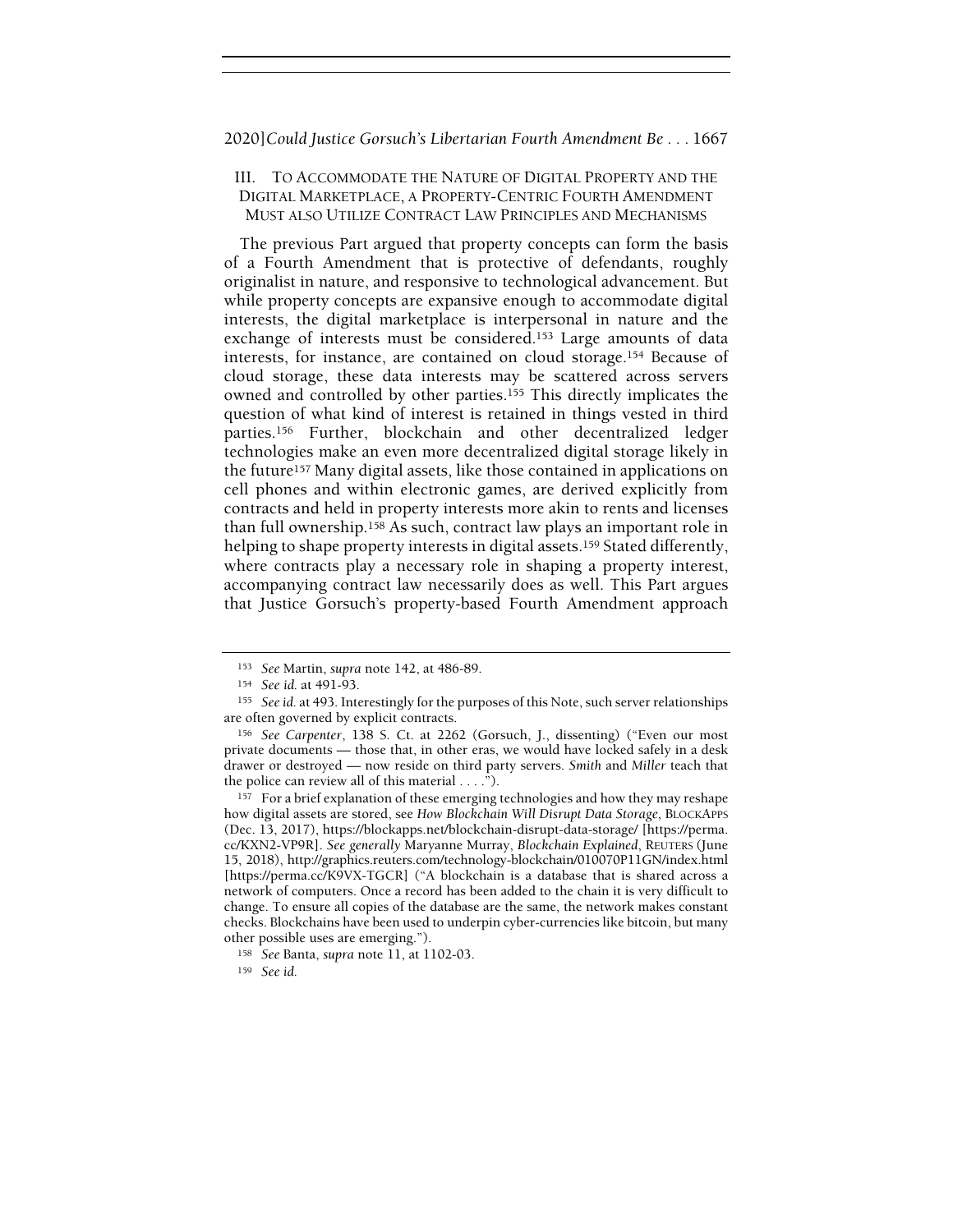cannot fully accommodate digital property unless adequately supplemented by contract law.

## A. Property Law and Contract Law Are Supplemental and Work Together to Fully Shape Property Interests

Property law and contract law are discrete bodies of law that are often viewed independently of each other.160 However, there is a necessary interplay between the two in how they are applied within the courtroom and how they shape a person's property interests.161 Lockean property theory, on which early American political thought was partially based,<sup>162</sup> provides one way to understand why that interplay exists.<sup>163</sup> This theory teaches that one generates a property interest in something by mixing one's labor with something unowned in nature.164 Once a person has generated property by way of labor, he may contract with others who have done the same on mutually beneficial terms.165 Because this theory starts from a theoretical beginning stage where all property is unconverted, the reality is that now, most property is acquired by contract rather than by labor.166 In such a socioeconomic context, most property has already been converted from a state of nature to ownership. Accordingly, the reality is that most individuals acquire property by contract.<sup>167</sup>

Contract law is guided, inter alia, by the value of individual freedom to engage in mutually beneficial exchanges free of government

<sup>160</sup> See, e.g., Rongxin Zeng, Interactive Relationship Between Property and Contract Law — Security Rights Perspective, 12 U.S.-CHINA L. REV. 1026 (2015) (observing that "properties are usually caused and influenced by contracts" and "the validity and forms of contracts are also influenced by property law").

<sup>161</sup> See id. at 1040-41.

<sup>162</sup> See William Uzgalis, The Influence of John Locke's Works, STAN. ENCYCLOPEDIA PHIL. (2018), https://plato.stanford.edu/entries/locke/influence.html [https://perma.cc/ 7W3Q-N6EK] ("The original claim that Locke's thought had considerable influence on the colonists was challenged and has more recently been reaffirmed.").

<sup>163</sup> See, e.g., ROBERT NOZICK, ANARCHY, STATE, AND UTOPIA 150-53 (1974) (discussing "justice in acquisition," i.e., acquisition of property, and "justice in transfer," i.e., in contractual relationships between parties); J.P. Day, Locke on Property, 16 PHIL. Q. 207, 207-08 (reading Locke's theory of property to say that a person makes something his when he asserts his labor onto it).

<sup>164</sup> See Day, supra note 163, at 207-08.

<sup>165</sup> For an explanation of this phenomenon by a prominent political theorist, see NOZICK, supra note 163, at 64-65.

<sup>166</sup> See id. at 10-12 (describing Locke's "state of nature" and resultant contracts-based society).

<sup>167</sup> See id.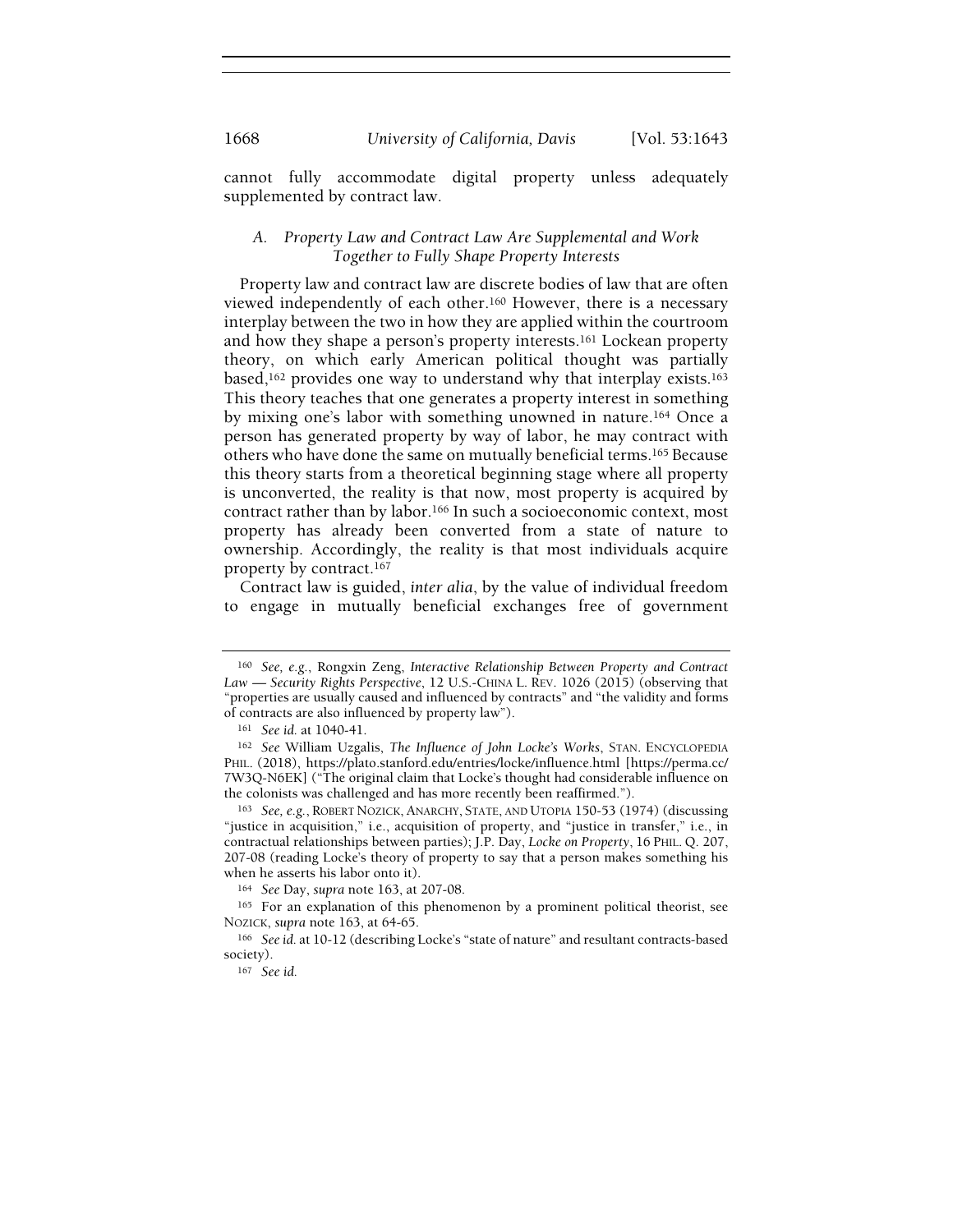coercion.168 A central premise of freedom of contract is that individual parties, not the State, are, within limits, best situated to select the terms and requirements which will guide their agreements.169 Contract law generally assumes competence and consent on the part of all contracting parties, allowing them the freedom to contract how they like.170 It is also generally less interventionist than property law, which limits the control people have over their property by way of zoning regulations, housing and building codes, government-forced sales, and other legal mechanisms.171 However, contract law does exert some important limits on contractual freedom.172 These limits are guided in part by two ancillary values of contract law: to implement the reasonable expectations of the parties and "to ensure the right of private parties to design their future interests . . . ."173 Harnessing these legal mechanisms, which contemplate a refusal to enforce, for instance, contracts of adhesion and otherwise unconscionable contracts,174 can allow for a fuller toolbox of ways to shape property interests.175 In other words, as the following Sections will illustrate, the enforceability of a contract necessarily impacts the contours of the property interest that

173 See Lorelei Ritchie, Reconciling Contract Doctrine with Intellectual Property Law: An Interdisciplinary Solution, 25 SANTA CLARA & HIGH TECH. L.J. 105, 115 (2008) (contending that intellectual property law can better incorporate contract law principles given overlapping normative values).

<sup>174</sup> See, e.g., RESTATEMENT (SECOND) OF CONTRACTS §§ 178-185, 208 (AM. LAW INST. 1981). For a discussion of the circumstances in which contracts of adhesion, for example, can be voided on unconscionability grounds, see Russell Korobkin, Bounded Rationality, Standard Form Contracts, and Unconscionability, 70 U. CHI. L. REV. 1203, 1247-73 (2003).

<sup>175</sup> For an overview of equitable contract doctrine and an argument for its present usefulness, see Korobkin, supra note 174, at 1251-78, 1279-80. Of course, the phrasing here might suggest incorrectly that the use of contract law to shape property-based Fourth Amendment inquiries is useful but artificial legal device. Instead, it is more accurate to say that it merely recognizes what is already organically true of property in modernity: its contours are fundamentally reliant on what society is willing to accept as a valid contract.

<sup>168</sup> See Tamar Frankel, The Legal Infrastructure of Markets: The Role of Contract and Property Law, 73 B.U. L. REV. 389, 393 (1993).

<sup>169</sup> See, e.g., F.A. Hayek, The Constitution of Liberty: The Definitive Edition, in 17 THE COLLECTED WORKS OF F.A. HAYEK 1, 338-39 (Ronald Hamowy ed., 2011) ("In the first place, the question is not what contracts will be allowed to make but rather what contracts the state will enforce. No modern state has tried to enforce all contracts, nor is it desirable that it should . . . . Freedom of contract, like freedom in other fields, really means that the permissibility of a particular act depends only on general rules and not on its specific approval by authority.").

<sup>170</sup> See Frankel, supra note 168, at 393.

<sup>171</sup> Id. at 397.

<sup>172</sup> See Hayek, supra note 169, at 339.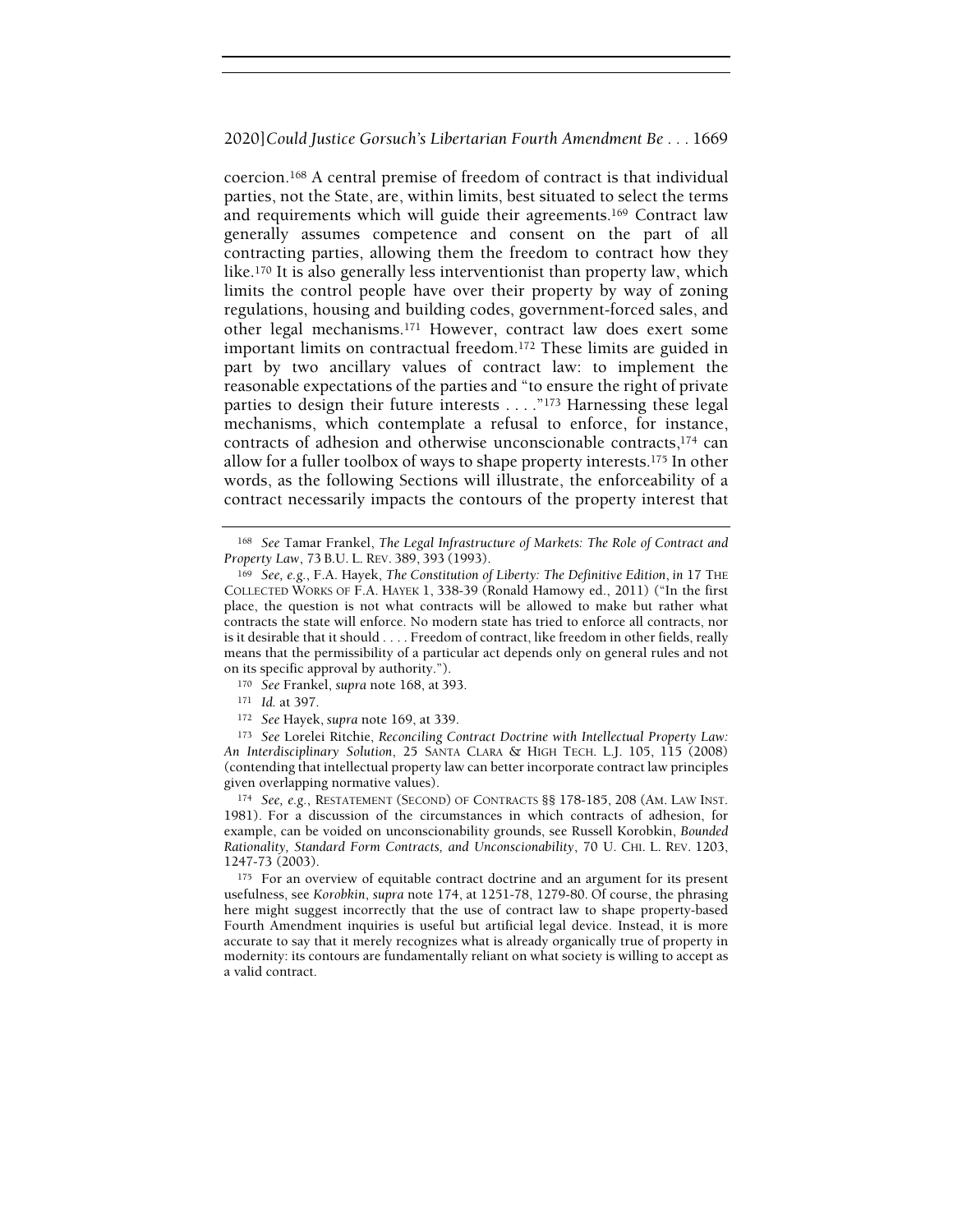results from that contract. Moreover, courts' reliance on equity mechanisms is historically rooted, which may fit nicely with a conservative preference for doctrine derived from the text and tradition of the Fourth Amendment.<sup>176</sup>

## B. Modern Digital Property Is Especially Dependent on Contracts and Contract Law to Define the Contours of Relevant Property Interests

The importance of contracts in shaping property interests is amplified in the digital age, where most third parties mentioned by Justice Gorsuch are acting because of a contract.177 Technology contracts are the subject of substantial literature by virtue of the rapidly evolving nature of the industry and its implication of privacy concerns.178 This underscores the importance of accurately defining the contours of digital property such that courts know how to treat digital property interests. In some ways, the interplay between contract and property law in the area of digital property is as much fraught with problems as it is empowering for users.179 As Professor Natalie M. Banta notes, even the title of many such contracts — for example, "Terms of Use," or "Terms of Service Agreement" — suggest explicitly that they merely confer access to a service rather than providing property interest in fee simple absolute.180 Indeed, contractual access to services without full and unrestricted ownership is a feature of the "sharing economy."<sup>181</sup>

<sup>176</sup> See IRMA S. RUSSELL & BARBARA K. BUCHOLTZ, MASTERING CONTRACT LAW 182-83 (2011) (describing the historical evolution of promissory estoppel from the ancient legal theory of equitable estoppel); Samuel L. Bray, The System of Equitable Remedies, 63 UCLA L. REV. 530, 537-41 (outlining the history of equity doctrine at English Common Law and in early colonial jurisprudence).

<sup>177</sup> See Carpenter v. United States, 138 S. Ct. 2206, 2262-63 (2018) (Gorsuch, J., dissenting) (arguing that under the third-party doctrine, the government can procure a defendant's emails, online DNA profile, and other data without violating the Katz standard); see also Banta, supra note 11, at 1105-09 (outlining a number of instances of digital assets and how they are shaped and protected by contract law).

<sup>178</sup> See, e.g., Richard S. Murphy, Property Rights in Personal Information: An Economic Defense of Privacy, 84 GEO. L.J. 2381, 2381-84 (1996) (discussing how modern technology has created new problems surrounding privacy); Ritchie, supra note 173, at 106-09 (suggesting an interdisciplinary framework to look at the convergence of contract and intellectual property law); Samuelson, supra note 151, at 1126-30 (assessing the possibility of awarding people property rights over their personal data with which to negotiate with firms).

<sup>179</sup> See Banta, supra note 11, at 1150-51.

<sup>180</sup> See id. at 1130-31.

<sup>181</sup> See, e.g., The Rise of the Sharing Economy, ECONOMIST (Mar. 9, 2013), https://www.economist.com/news/leaders/21573104-internet-everything-hire-risesharing-economy [https://perma.cc/D6W6-ZSXH].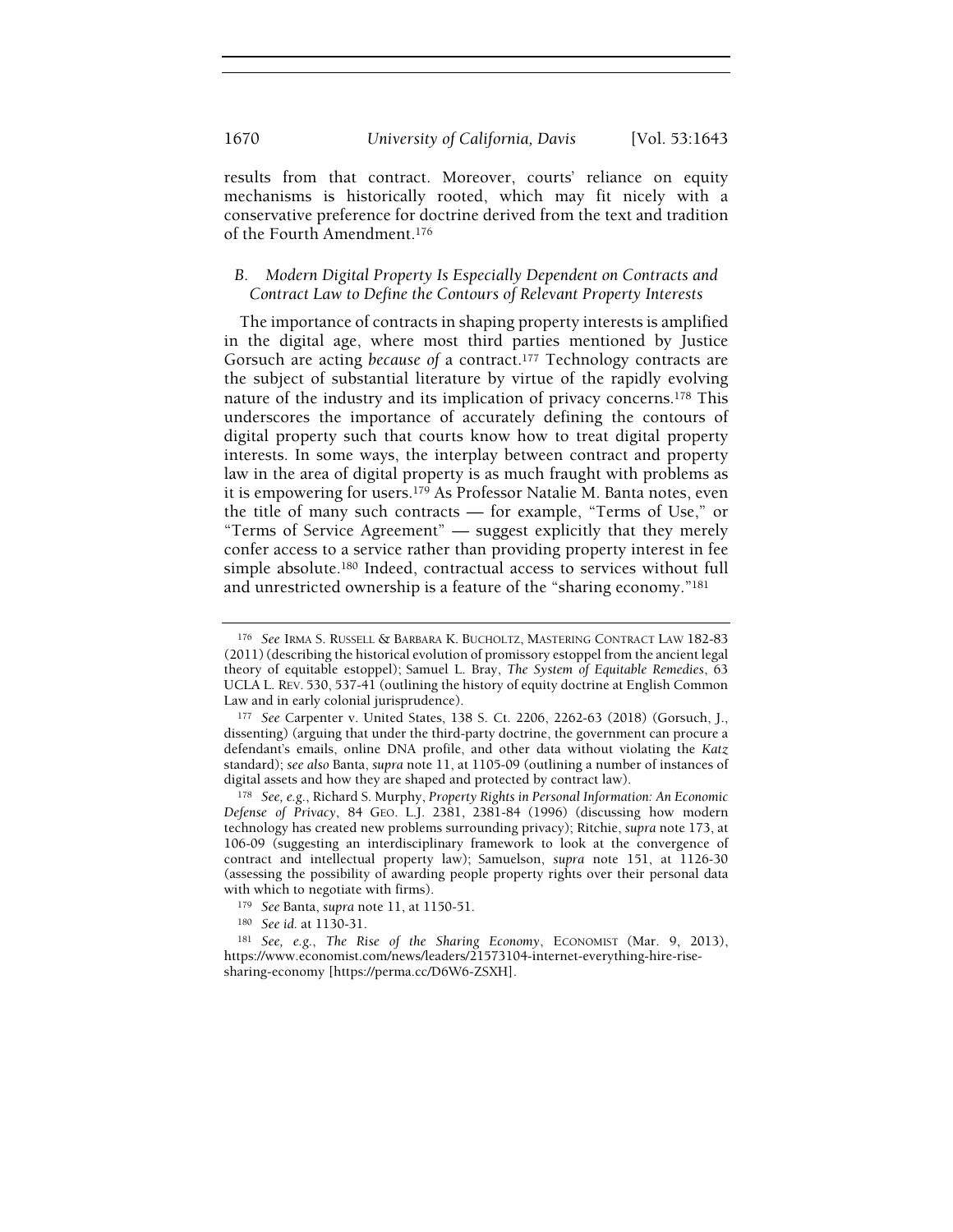This could be problematic for a narrow, Justice Scalia-modeled approach to the Fourth Amendment which looks primarily to trespass doctrine.182 Professor Banta notes that, in a fraught new digital landscape, traditional property concepts like rights to use and exclude may bolster users' rights apart from a contract.183 For example, property rights can arise from something less than a fee simple absolute-type interest (i.e., some sort of interest less than a full and unrestricted one).184 But contracts can supplement these property concepts even in places where the lack of an absolute property interest is not dispositive and can occasionally specifically provide for privacy interests.185 Just as a renter of a home retains Fourth Amendment protections without holding the house title, so can a digital license give rise to a cognizable Fourth Amendment interest.<sup>186</sup> Further, contracts are also governed by more than just the terms on their face; they are governed too by contract law and equity concepts.<sup>187</sup>

Tech contracts in particular are a place where contracts of adhesion are particularly likely to arise and such contracts are especially likely to be unenforceable because of power imbalances and the consumers' lack of negotiation power.188 This power imbalance may permit a court to

<sup>182</sup> See, e.g., Florida v. Jardines, 569 U.S. 1, 10-11 (2013) (emphasizing the threshold question of whether the government "use[d] a physical intrusion to explore details of the home").

<sup>183</sup> See Banta, supra note 11, at 1108-33. For an alternative approach which considers intellectual property law as a remedy for personal data, see Samuelson, supra note 151 (proposing that positive law can grant some intellectual property rights to one's own data).

<sup>184</sup> See RESTATEMENT (SECOND) OF PROPERTY § 15 (AM. LAW INST. 1977).

<sup>&</sup>lt;sup>185</sup> For more information on the ways that contracts can provide for privacy interests which function like property interests, see Murphy, supra note 178, at 2407-17 (describing privacy as it can arrive explicitly and implicitly in a variety of contractual contexts).

<sup>186</sup> See, e.g., Ilya Shapiro, Don't Renters Have Fourth Amendment Rights?, CATO INST. (Dec. 26, 2012, 12:09 PM), https://www.cato.org/blog/dont-renters-have-fourthamendment-rights [https://perma.cc/7PED-B9W3]. For more information on licenses and rents and how they impact property interests, see HARRIS, supra note 140, at 79-98 (describing various partial digital property interests resulting from licensing arrangements).

<sup>187</sup> See Emily L. Sherwin, Law and Equity in Contract Enforcement, 50 MD. L. REV. 253, 253-57 (1991).

<sup>188</sup> See Adam Peck, Adhesion Contracts: Are They Enforceable?, PECK LAW GROUP (Jan. 15, 2013), https://www.premierlegal.org/adhesion-contracts-are-they-enforceable/ [https://perma.cc/J6C6-QR5H] ("While adhesion contracts, in and of themselves, are not illegal per se, there exists a very real possibility for unconscionability.").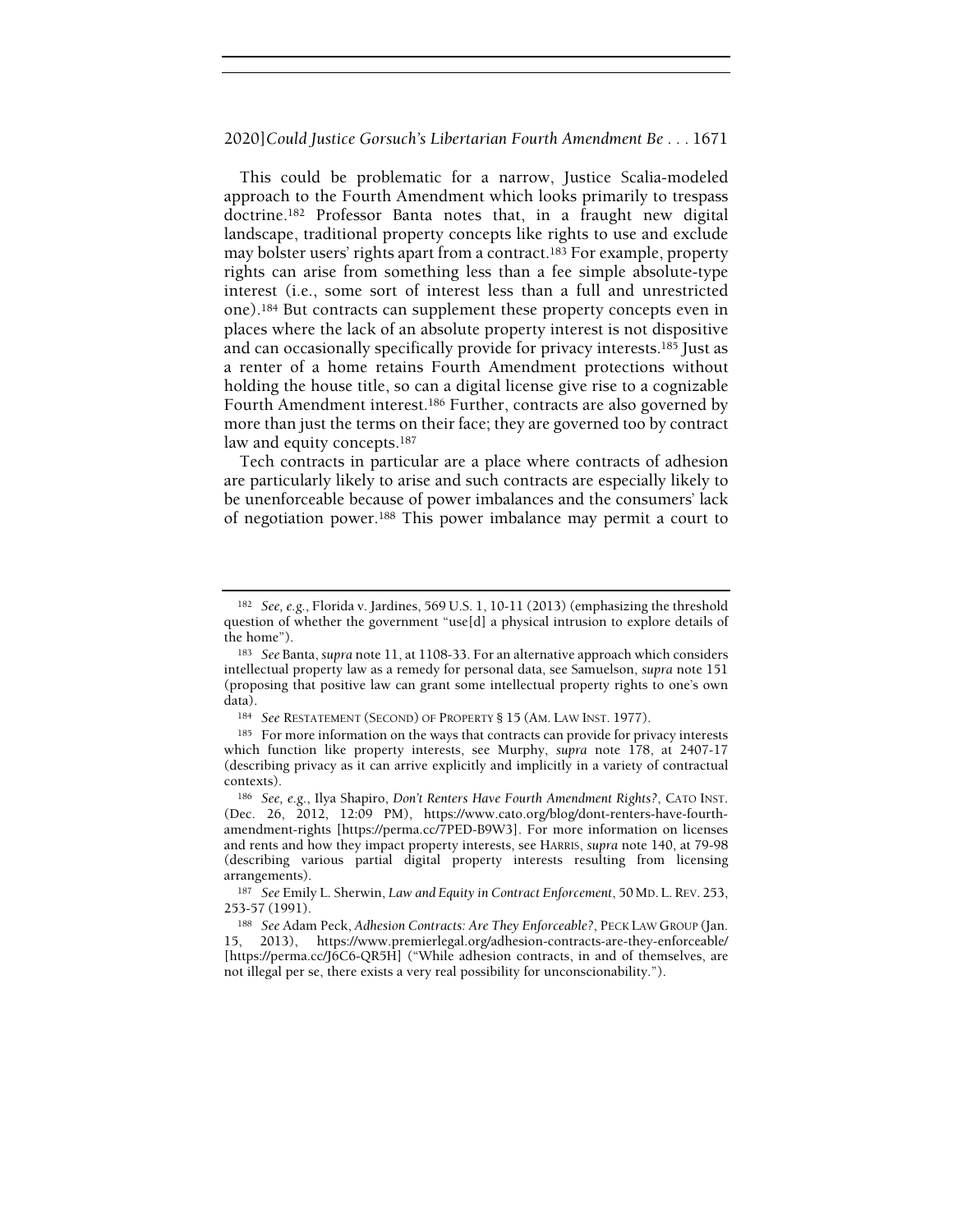declare a provision of the contract unconscionable and unenforceable.<sup>189</sup> All these factors reflect a pragmatic approach to property law and privacy — courts should consider statutes and common law equitable mechanisms which impact property interests received by contract when evaluating the scope of a defendant's interest. Said differently, it makes little sense to empower courts with mechanisms to determine what interest a party receives in a contract but disallow courts to use the same mechanism to determine the nature of that interest when it is subsequently searched by the police.

The T-Mobile service contract used by the defendant in Carpenter may illustrate one way contracts can help shape property interests.190 In Carpenter, the government contended — and without real disagreement by the Court — that the phone companies had the only meaningful property interest in the CSLI data.191 After all, the phone company created and controlled the records and the petitioner himself played no part in that process.192 But a contract existed between the phone company and Carpenter which governed his use of their services.193 In T-Mobile's privacy statement, the company specifies that under the terms of the contract it will collect and store network and location data.194 The contract states when the company can share information with third parties, including upon service of compulsory process.<sup>195</sup> It also appears to recognize a customer's interest in the data, given that it requires customer consent before certain disclosures.196 Lastly, the contract acknowledges that the data is a type of property interest, given that it reserves the right to sell the information in the case of a merger.<sup>197</sup>

<sup>189</sup> See Sierra David Sterkin, Comment, Challenging Adhesion Contracts in California: A Consumer's Guide, 34 GOLDEN GATE U. L. REV. 285, 294-98 (2004); see also M. Neil Browne & Lauren Biksacky, Unconscionability and the Contingent Assumptions of Contract Theory, 2013 MICH. ST. L. REV. 211, 216-23 (documenting the history of unconscionability doctrine from ancient Roman law and the early 1800s American jurisprudence to present).

<sup>190</sup> See T-Mobile Privacy Statement, T-MOBILE (Oct. 11, 2019), https://www.tmobile.com/responsibility/privacy/privacy-policy [https://perma.cc/2GKT-ZPTS].

<sup>191</sup> See Carpenter v. United States, 138 S. Ct. 2206, 2219 (2018) ("In [the government's] view, cell-site records are fair game because they are 'business records' created and maintained by the wireless carriers.").

<sup>192</sup> See id.

<sup>193</sup> See id. at 2225 (Kennedy, J., dissenting) (specifying that Carpenter had contracts with the relevant cell carriers).

<sup>194</sup> T-Mobile Privacy Statement, supra note 190.

<sup>195</sup> See id.

<sup>196</sup> See id.

<sup>197</sup> See id.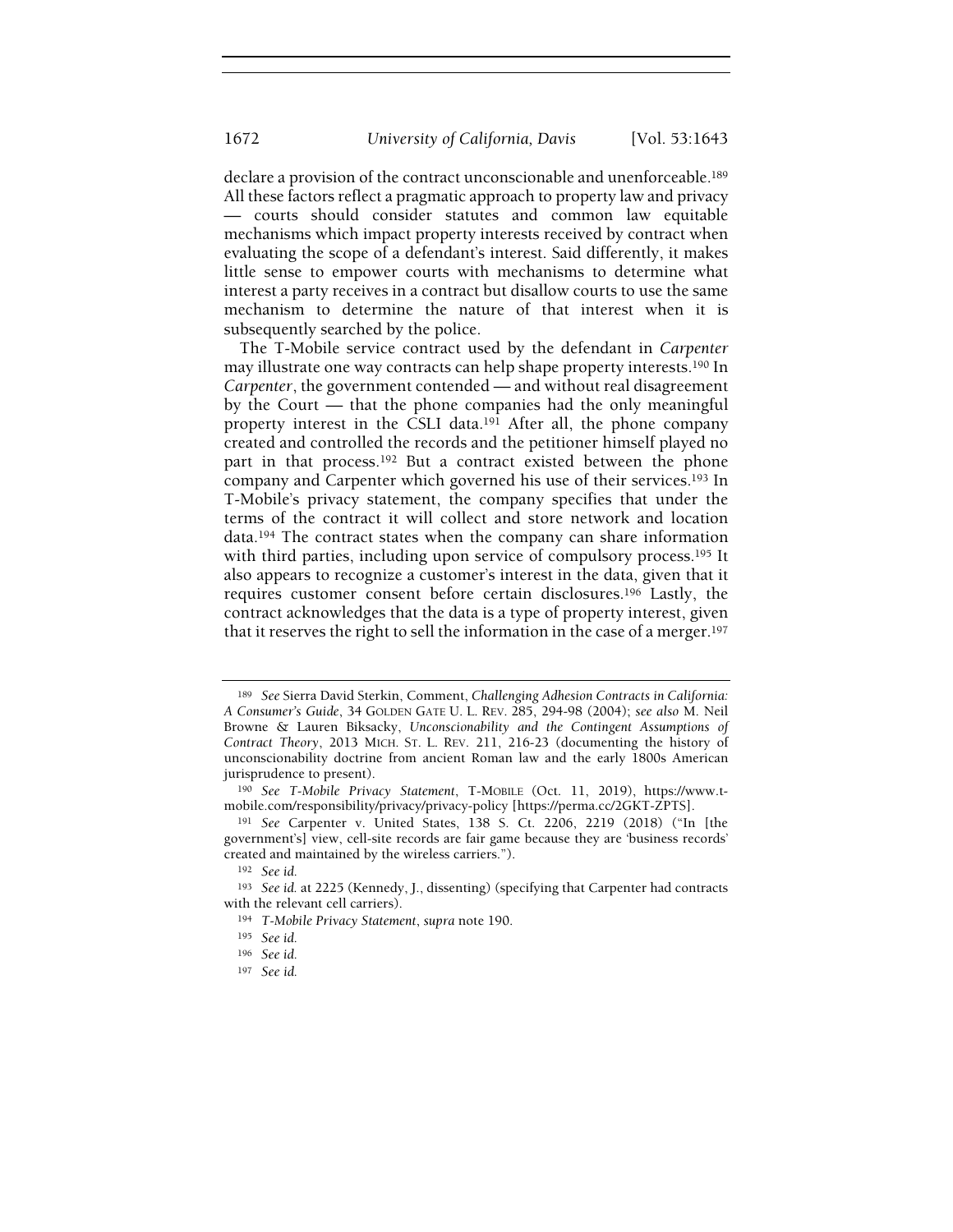Contracts create a type of property interest for both parties and shape the scope and nature of that interest in the ongoing relationships.<sup>198</sup> When considering the role of contracts in evaluating such interests, courts should identify the interest at stake, review the components of the contract which pertain to that interest, and then ask whether the resultant interest is sufficient to receive Fourth Amendment protection.199 These steps are required to ask whose property is being searched, a necessary inquiry by the text of the Fourth Amendment.<sup>200</sup> It must be remembered that the Fourth Amendment by its text protects a subject's own person, house, papers, and effects.201 Therefore contracts are useful in Fourth Amendment jurisprudence insofar as they help to define a person's interests in those things.

While this question might face some line-drawing problems regarding the sufficiency of a given property interest, past mechanisms provided by the Court can combine with contract law to provide guidance; this Note does not offer a definitive methodology for applying contract law and principles to such cases.202 For instance, in Minnesota v. Carter, Justice Scalia wrote in concurrence to provide a property rights-oriented explanation for why the Fourth Amendment did not protect the

<sup>&</sup>lt;sup>198</sup> See Ilya Shapiro, To Apply the Fourth Amendment in the Digital Age, Go Back to Its Text, CATO INST. (Aug. 13, 2017, 7:03 PM), https://www.cato.org/blog/apply-fourthamendment-digital-age-go-back-its-text [https://perma.cc/RVC9-FY3V] (arguing that the contract in Carpenter created a sufficient property interest to warrant Fourth Amendment protection).

<sup>199</sup> A model for this analysis may be found in Justice Scalia's concurring opinion in Minnesota v. Carter, 525 U.S. 83, 91-97 (1998). There, Justice Scalia first looks to the text of the Fourth Amendment: Was there a search of a person, house, paper or effect? See id. Justice Scalia echoed the reasoning from Minnesota v. Olson, which held that an overnight guest had a sufficient Fourth Amendment interest in the home he was inhabiting. Id. at 91-97 (citing Minnesota v. Olson, 495 U.S. 91 (1990)). Justice Scalia argued that recognizing such an interest for an overnight guest was the "absolute limit of what text and tradition permit." Carter, 525 U.S. at 96. The interest could also be restated in contractual language: was the property interest created by license sufficient to give rise to a Fourth Amendment interest?

<sup>200</sup> For a fuller look at why it is necessary to undergo these steps under the text of the Fourth Amendment, see Brief for the Cato Institute as Amicus Curiae in Support of Petitioner at 12-13, Carpenter v. United States, 138 S. Ct. 2206 (2018) (No. 16-402), 2016 WL 6473000, at \*12-13.

<sup>201</sup> See Carter, 525 U.S. at 92 ("The obvious meaning of the provision is that each person has the right to be secure against unreasonable searches and seizures in his own person, house, papers, and effects.").

<sup>202</sup> This is consistent with Justice Gorsuch's approach, which advocates in part looking to precedent to determine the extent of property interests. See Carpenter, 138 S. Ct. at 2263-72 (Gorsuch, J., dissenting).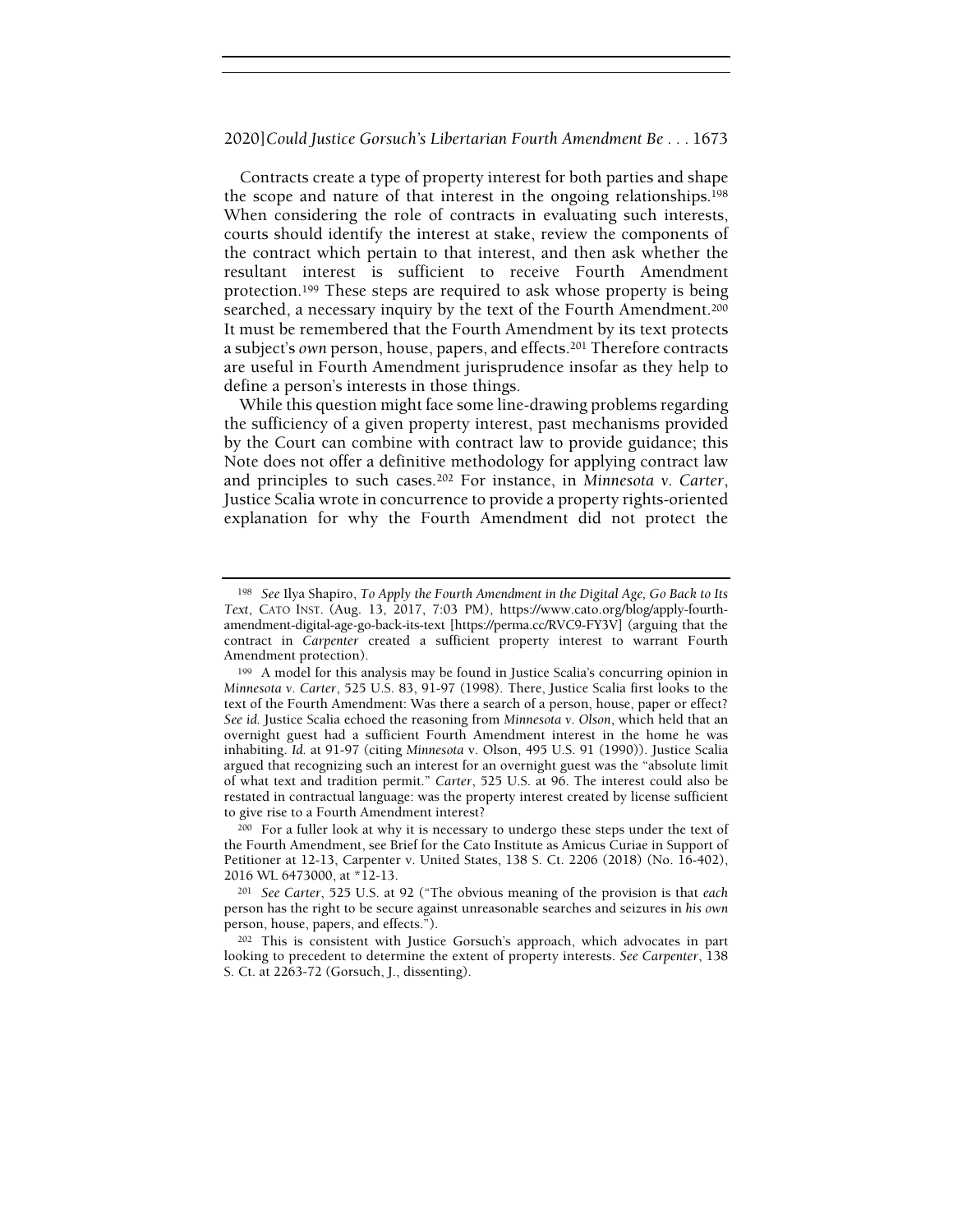petitioners when they packaged cocaine in someone else's home.203 He compared the petitioners' property interest in the home unfavorably to a leaseholder's interest in his apartment<sup>204</sup> and an overnight guest's interest in that guest's temporary residence.205 While it might be difficult to set clear standards for what could be a broad and varied range of types of property interests, employing Justice Scalia's preference for analogies helps evaluate different interests by setting standards for both paradigmatic instances of protected property interests and those which are "the absolute limit of what text and tradition permit."206 For instance, if a given property interest is more attenuated from full ownership than the guest's interest in Carter, a court can deduce by analogy that it is too weak an interest to receive protection by contract.<sup>207</sup>

It might be, though, that on its face, a contract does not appear to shape an adequate property interest or is vague enough to leave courts unsure as to how to treat the interest for Fourth Amendment purposes. In such cases, other doctrinal mechanisms may be useful. Equitable contract doctrines can help to shape property interests even though their express purpose is to control what portions of contracts are enforceable.208 Under equitable contract doctrines like those governing enforceability, a contract may be enforceable against one party but not the other, or enforceable in part but not in full.209 On its face, such legal mechanisms only measure the terms of a contractual agreement rather than the resultant property interests.210 However, because contracts control the degree of interests that each party is entitled to, only partially enforceable contracts can result in a more substantial property interest than what the terms on their face suggest.<sup>211</sup>

<sup>203</sup> See Carter, 525 U.S. at 91-97.

<sup>204</sup> See id. (citing Chapman v. United States, 365 U.S. 610, 610-13 (1961)).

<sup>205</sup> See Carter, 525 U.S. at 96-97 (citing Minnesota v. Olson, 495 U.S. 91, 91 (1990)).

<sup>206</sup> See Carter, 525 U.S. at 96.

<sup>&</sup>lt;sup>207</sup> For an example of how Justice Gorsuch envisions this process of analogizing, see, e.g., Carpenter, 138 S. Ct. at 2269-72 (Gorsuch, J., dissenting).

<sup>208</sup> See, e.g., RESTATEMENT (SECOND) OF CONTRACTS, § 8 cmt. a, illus. 1 (AM. LAW INST. 1981).

<sup>209</sup> See id. § 8.

<sup>210</sup> See id.

<sup>211</sup> If property rights are bundles of various allowed and forbidden uses, then contracts necessarily affect the totality of that bundle. For a survey of different views of how contractual terms relate to property interests, see generally Peter Benson, Contract as a Transfer of Ownership, 48 WM. & MARY L. REV. 1673, 1719-31 (2007) (outlining a theory for transfer of certain property interests by contract, including in service contracts).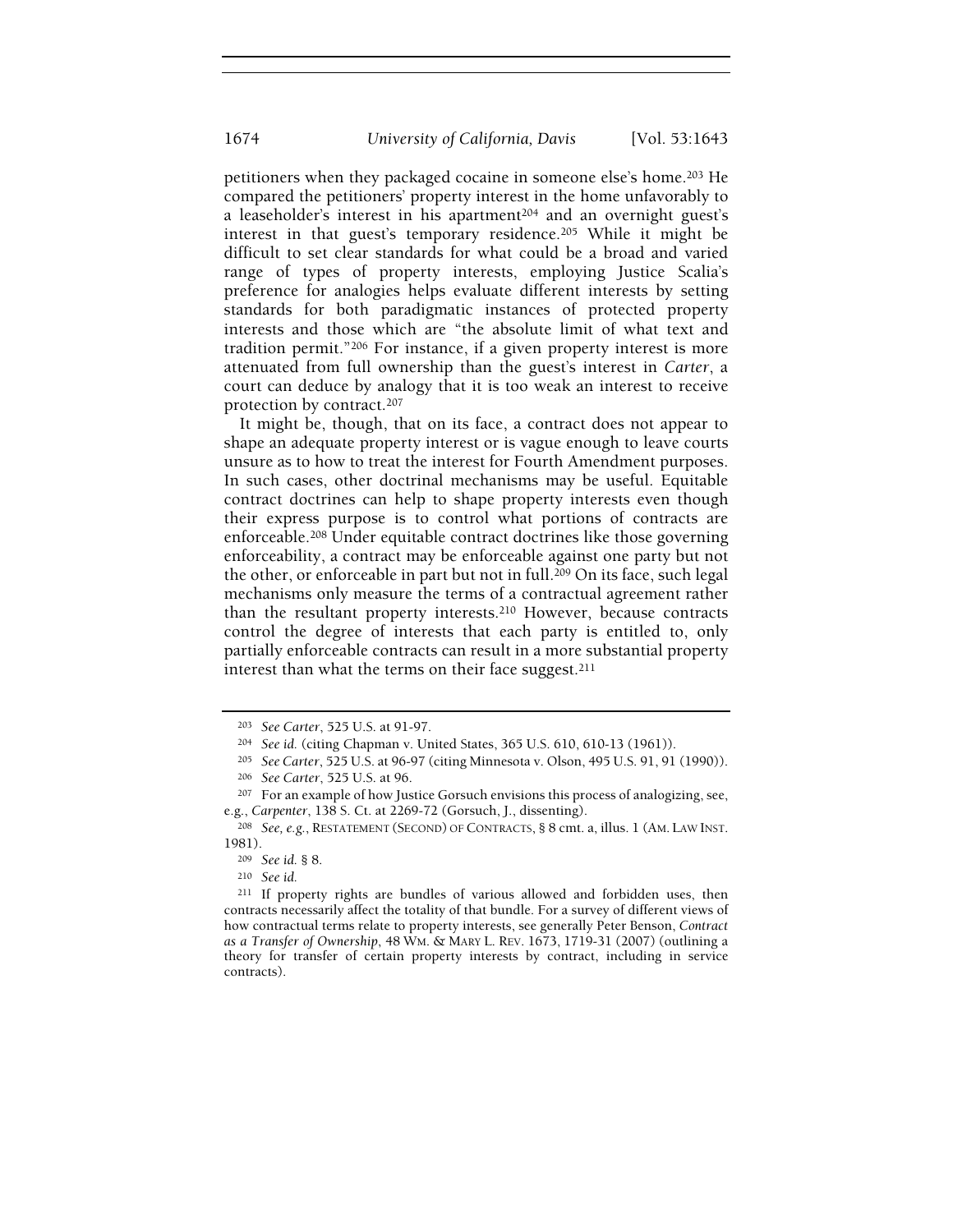In other words, for any contract which controls the use or transfer of property, unenforceability doctrine plays a role in shaping the parties' interests. This is especially true in standard form contracts, such as cell phone service contracts, where the parties' obligations are ongoing.212 If a court starts from the beginning in asking whether a person, house, paper, or effect was searched, and then asks whose, these contract mechanisms can help measure the relevant interests. In doing so, courts can also consider whether portions of a contract would be unconscionable under equitable doctrines.213 If a portion of the contract would be unenforceable in court, then that affects the defendant's property interest by increasing the defendant's interest commensurately.

One potential objection to a shift toward contracts as a way to define Fourth Amendment interests comes from an efficacy perspective. Justice Sotomayor's objection to the Court's rationale in Jones provides a compelling foundation for such an objection.214 Justice Sotomayor is concerned less with the form of the search in Jones and more with ensuring that the Court adequately shapes its Fourth Amendment jurisprudence to protect against the ease and invasiveness of technological governmental searches.215 With the comparative ease of location tracking, searches through data, electronic surveillance, and other methods of intrusion by the government, the argument goes that something more than a property rights-centric Fourth Amendment must protect defendants' rights. Justice Sotomayor's primary objection to Justice Scalia's argument was to the narrow trespass rationale which underlies it.216 To some degree, broadening the scope of the property doctrine to properly account for the rights people gain from contracts will account for this objection. But the broader concern is that a property-centric approach will fail to protect defendants where the Katz test would provide protection.217 In some ways, this is a primarily

<sup>&</sup>lt;sup>212</sup> See Dahlia Lithwick, Supreme Court Dispatches: Can You Hear Them Now?, SLATE (Nov. 9, 2010, 6:54 PM), https://slate.com/news-and-politics/2010/11/the-supremecourt-reads-the-fine-print-on-your-cell-phone-contract.html [https://perma.cc/SMT6- M5FC] (discussing standard form cell phone contracts, arbitration clauses, and the issue of enforceability).

<sup>213</sup> See Adhesion Contract (Contract of Adhesion), LEGAL INFO. INST., https://www.law. cornell.edu/wex/adhesion\_contract\_(contract\_of\_adhesion) (last visited Nov. 12, 2019) [https://perma.cc/LX4K-K4QQ].

<sup>214</sup> See United States v. Jones, 565 U.S. 400, 413-18 (2012) (Sotomayor, J., concurring).

<sup>215</sup> See id.

<sup>216</sup> See id. at 414-15.

<sup>217</sup> See id. at 416-18.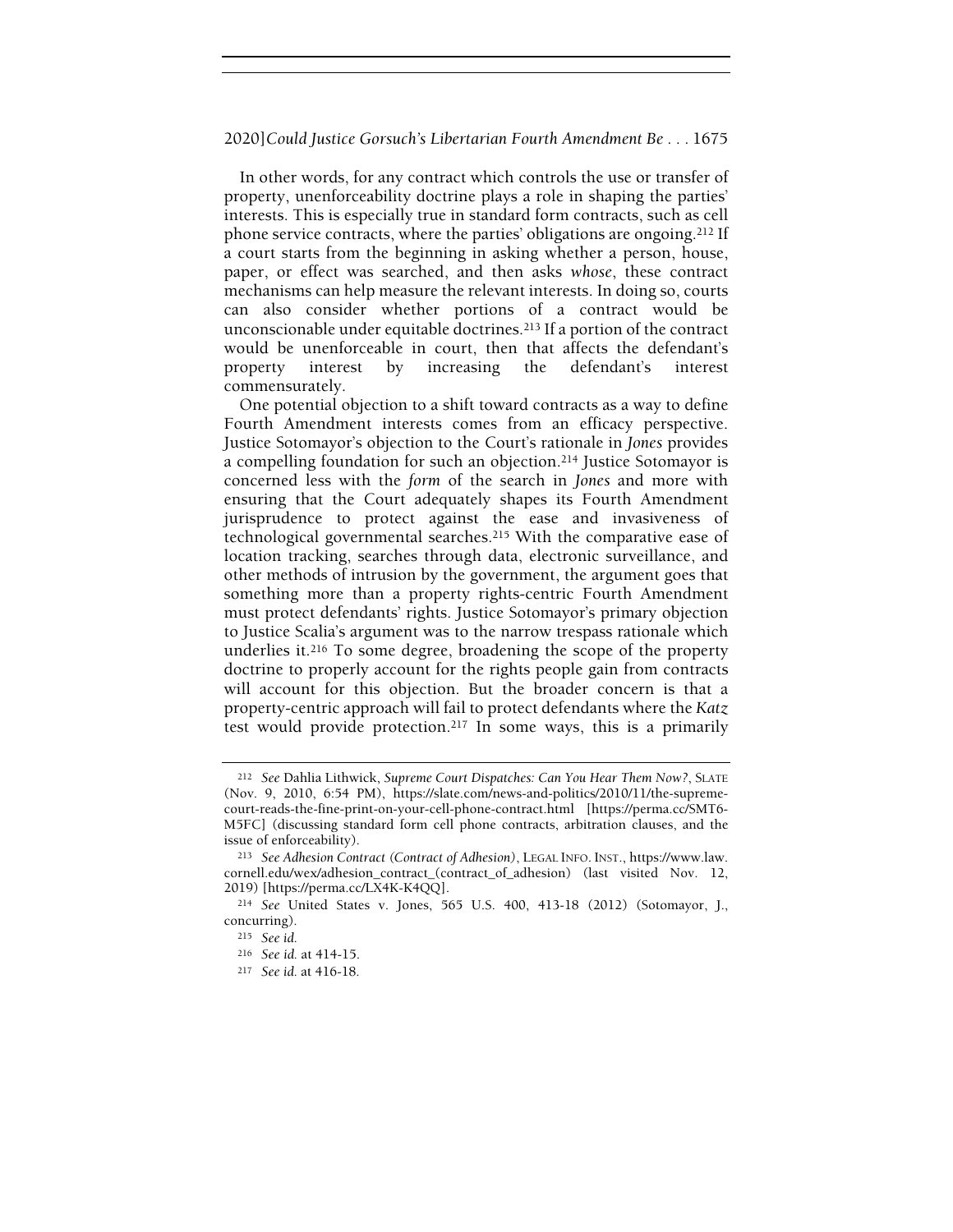empirical question; it can be tested. But because the Court has had few occasions to test electronic searches and has yet to seriously examine contract implications in such cases, a contracts-centric approach may not be the most efficient method to address Fourth Amendment concerns. However, an examination of potential cases is appropriate. If the doctrine appears to present adequate protections in such cases, it can be considered efficacious by the progressive justices' standards.

## C. Commercial DNA-Testing Companies Provide a Demonstrative Example of Where a Contracts-Oriented Fourth Amendment May Preserve Crucial Fourth Amendment Interests

This formulation of a contract theory of the Fourth Amendment has so far been abstract, but this model can be tested with concrete examples. In his dissent, Justice Gorsuch highlighted the question of whether DNA reports from a company like 23andMe would be protected under the Katz regime.<sup>218</sup> DNA report companies present pending privacy issues given their use by police agencies to solve highprofile cold cases.219 DNA material has long been held by the Court to be one's "person" for purposes of the Fourth Amendment.<sup>220</sup> But, like the CSLI reports in Carpenter, the DNA analyses prepared by the company are their own work done without any affirmative actions on the part of the customer.221 Per the terms of the contract, the customer provides stipulated DNA material and the company then provides its analysis.222 But if the government subpoenas the DNA analysis run by the company, a contracts theory of Fourth Amendment jurisprudence would look to determine what level of property interest the customer has

<sup>218</sup> Carpenter v. United States, 138 S. Ct. 2206, 2262 (2018) (Gorsuch, J., dissenting) ("Can it secure your DNA from 23andMe without a warrant or probable cause?").

<sup>219</sup> See Brian Resnick, How Your Third Cousin's Ancestry DNA Test Could Jeopardize Your Privacy, VOX, https://www.vox.com/science-and-health/2018/10/12/17957268/scienceancestry-dna-privacy (last updated Oct. 15, 2018, 10:20 AM) [https://perma.cc/732P-VGTZ] (describing police use of genealogical databases to supplement investigations into cold cases). Interestingly, while the inculpating evidence in the case of the alleged Golden State Killer was found on a public database, the police did subpoena the records of at least one DNA testing site during their investigation. See Kristen V. Brown, Report: Police Forced a DNA Testing Company to Share a Customer's Identity in the Golden State Killer Case, GIZMODO (May 1, 2018, 1:55 PM), https://gizmodo.com/report-police-forced-a-dnatesting-company-to-share-a-1825687924 [https://perma.cc/6293-RRRS].

<sup>220</sup> See, e.g., Maryland v. King, 569 U.S. 435, 446 (2013).

<sup>221</sup> See Our Science, 23ANDME, https://www.23andme.com/genetic-science/ (last visited Nov. 22, 2019) [https://perma.cc/T7U3-9RTS].

<sup>222</sup> Terms of Service, 23ANDME, https://www.23andme.com/about/tos/ (last updated Sept. 30, 2019) [https://perma.cc/38WU-37HJ].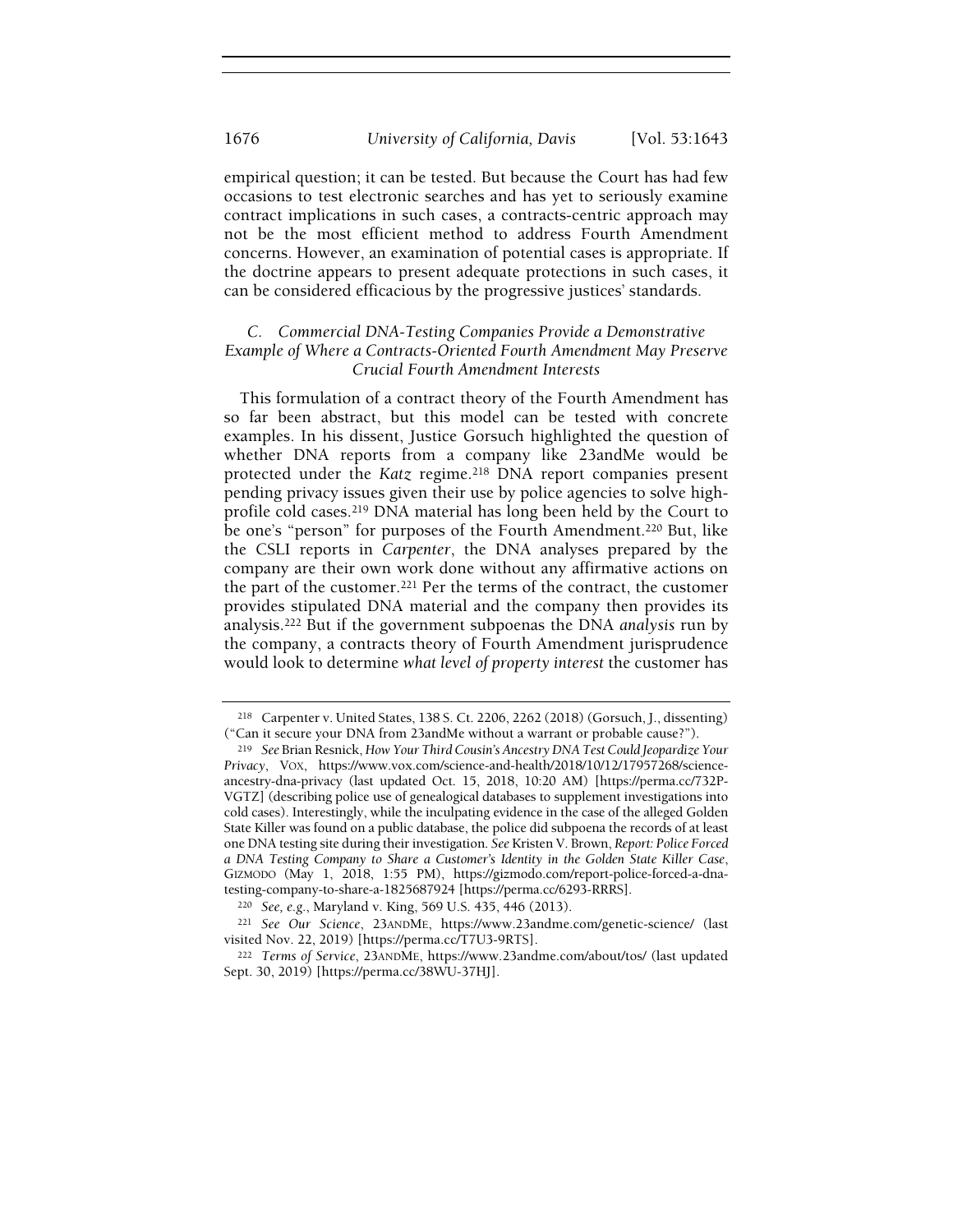in the resultant test.223 In contrast, the Katz regime would instead look to whether the customer had a reasonable expectation in something vested in and maintained by a third party; that answer will usually be "no" solely by virtue of the third-party disclosure.<sup>224</sup>

Under a contracts theory-supplemented Fourth Amendment, the courts would look to whether the defendant's person, house, papers, or effects were implicated by the search.<sup>225</sup> A written or computergenerated DNA analysis is almost certainly a paper for purposes of the Fourth Amendment because it contains a person's writings.<sup>226</sup> The question then is what level of property interest the customer holds in that report. Is it in some way his, to a high enough degree to warrant Fourth Amendment protections?227 To determine this, courts would need to look to the contract.<sup>228</sup> Two interests are being exchanged: a monetary fee for analysis of a submitted DNA sample.<sup>229</sup> The contract is specific about consumer interests. First, regarding the genetic material itself, section 13 of 23andMe's "Terms of Service" specifies that users gain no new property rights in "any research or commercial products" developed by 23andMe and its partners.<sup>230</sup> But the same section also

<sup>223</sup> And, on the other end of the equation, if the government requests the actual DNA sample, the question concerns what level of interest the customer retains in the sample vested in the company. See Carpenter, 138 S. Ct. at 2262-70 (Gorsuch, J., dissenting) (outlining why the third-party doctrine applies in such cases).

<sup>224</sup> See id. at 2262-63 (arguing that the Katz test would leave this property interest unprotected). In addition, it is almost certainly true that even the carved-out exception in Carpenter would leave the sample unprotected. After all, it is not especially broad and invasive in the same sense as CSLI data. See also id. at 2268-72. Note that there may be a difference between searches of the data resulting from the company's analysis and the genetic material itself. See, e.g., Matt Ford, How the Supreme Court Could Rewrite the Rules for DNA Searches, NEW REPUBLIC (Apr. 30, 2018), https://newrepublic. com/article/148170/supreme-court-rewrite-rules-dna-searches [https://perma.cc/26YV-D47L] (quoting law professor Elizabeth Joh, clarifying that the issue of searches like that in the Golden State Killer prosecution "isn't really a DNA story . . . [but] a story about data").

<sup>225</sup> See supra text accompanying notes 140–201.

<sup>226</sup> See, e.g., Boyd v. United States, 116 U.S. 616, 622-24 (1886) (explaining how "a man's private papers" are protected from search and seizure because the Fourth Amendment explicitly extends protection to "papers").

<sup>227</sup> See Carpenter, 138 S. Ct. at 2267-70 (Gorsuch, J., dissenting) (laying out the relevant questions to ask when determining "what kind of legal interest is sufficient to make something yours"); see also Brief for the Cato Institute as Amicus Curiae in Support of Petitioner at 8-10, Carpenter, 138 S. Ct. 2206 (No. 16-402) (discussing the issue of Fourth Amendment protection for publicly exposed information regarding the transfer of other information or property).

<sup>228</sup> See Carpenter, 138 S. Ct. at 2268-71 (Gorsuch, J., dissenting).

<sup>229</sup> See Terms of Service, supra note 222.

<sup>230</sup> Id.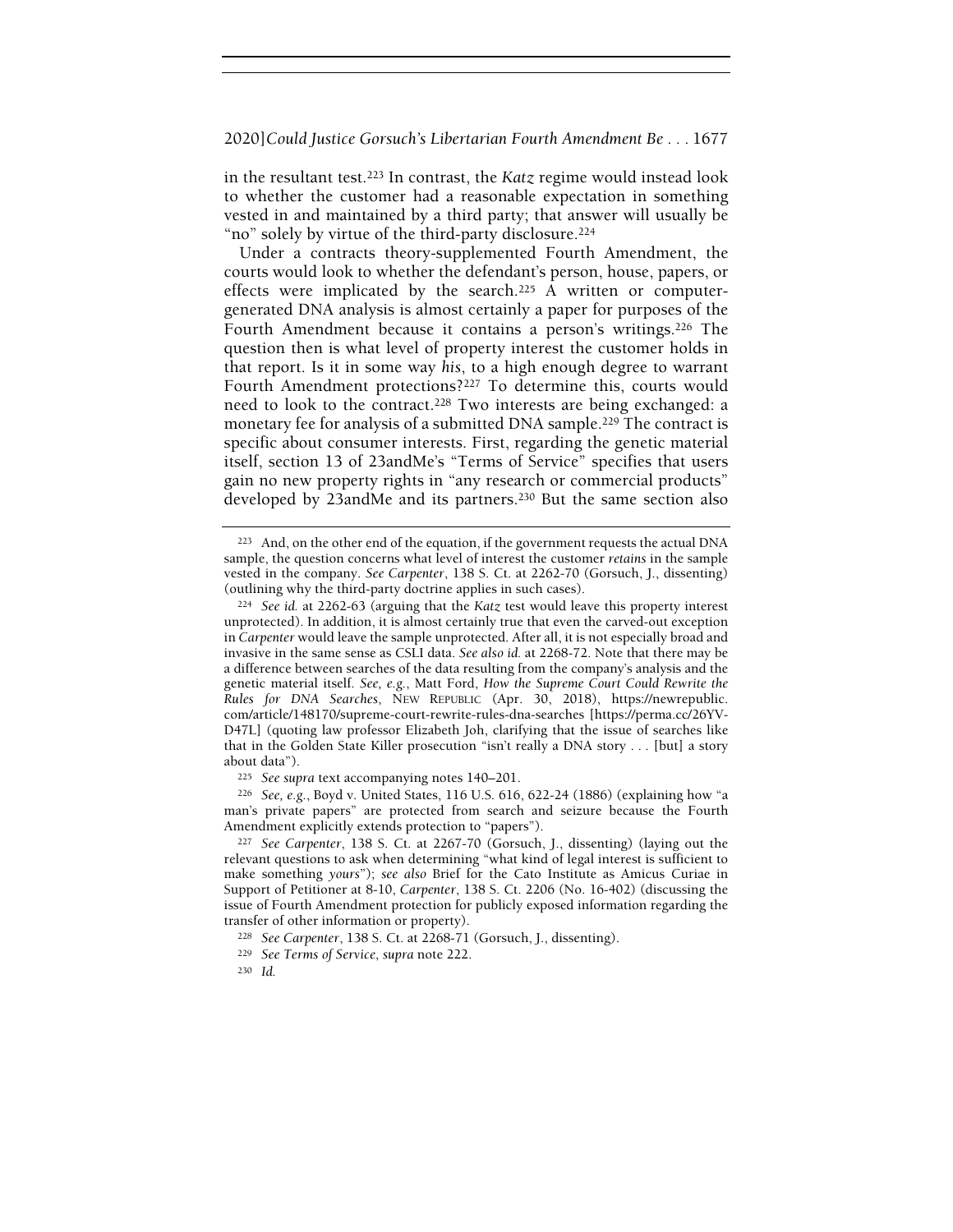clarifies that the company will not disclose "Individual-Level Genetic and/or Self-Reported Information" unless compelled to by law or upon consent.231 Further, the genetic material itself is destroyed after testing unless the customer gives explicit consent otherwise.<sup>232</sup>

Regarding the reports, the contract is explicit in shaping the customer's contractual interest in his DNA report.233 Under the section "Control: Your Choices," the contract allows for customer control over storage or destruction of samples, with whom their information is shared, whether their information can be used for research, the destruction of the user's account, and the user's data.234 The contract also promises to heavily secure the information through "Deidentification/Pseudonymization, encryption, and data segmentation."<sup>235</sup>

Thus, when the court asks whose property was searched in a case pertaining to such a contract, it is not dispositive that the information was vested in a third party. Instead, the contract makes plain that the user has retained interests in the report and associated data subpoenaed by the government.236 Having reserved to the user control over the use of the data as well as its destruction, the contract has delineated the scope of the user's property interest. Moreover, equity doctrines may still apply. Even if a court believes that this property interest does not rise to the level required to receive Fourth Amendment protection on the face of the contract, it may look at whether the contract should be enforced under equity principles.237 A court may examine the contract's nature as a contract of adhesion and determine that the differences in bargaining power and the overall unfairness of enforcement mandate voiding a portion of the contract.<sup>238</sup>

If the court does decide that a portion should be voided on those grounds, that can contribute to determining the overall property interest.239 For instance, a court could decide that a clause allowing for

<sup>238</sup> Id.

<sup>&</sup>lt;sup>231</sup> Id. The section does not clarify what it means by "required by law."

<sup>232</sup> See Privacy Highlights, 23ANDME, https://www.23andme.com/about/privacy/ (last updated Sept. 30, 2019) [https://perma.cc/NE6E-9FD5] ("Unless you consent to sample storage ('Biobanking') and additional analyses, your saliva sample and DNA are destroyed after the laboratory completes its work . . . .").

<sup>233</sup> See id.

<sup>234</sup> See id.

<sup>235</sup> See id.

<sup>236</sup> See id.

<sup>237</sup> See Adhesion Contract (Contract of Adhesion), supra note 213.

<sup>239</sup> See id.; see also Paul Bennett Marrow, Contractual Unconscionability: Identifying and Understanding Its Potential Elements, 72 N.Y. ST. B. ASS'N J. 18, 20 (2000).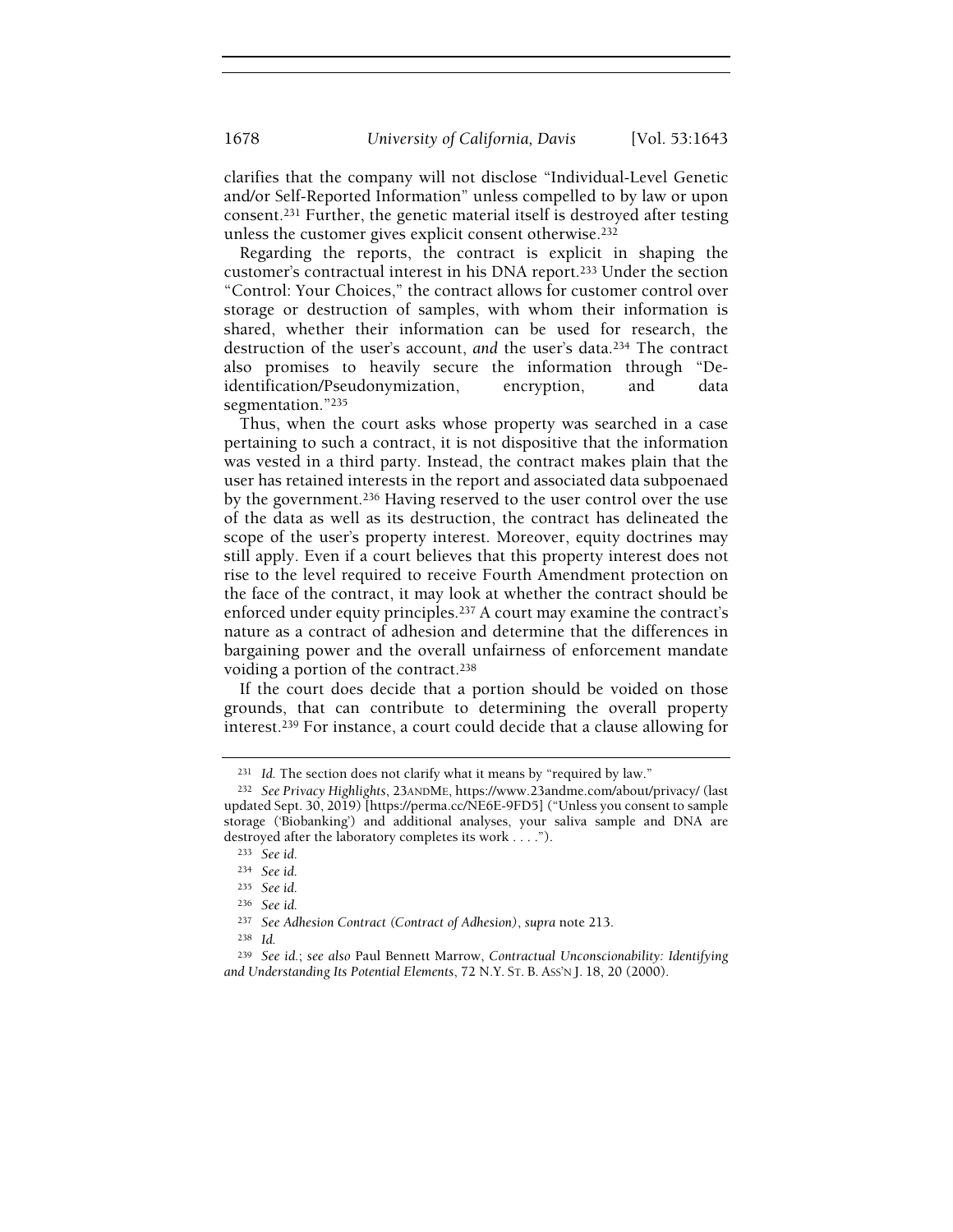third-party disclosure — such as to the government — is unconscionable.240 In short, where the third-party doctrine extinguishes a Fourth Amendment interest once it has been vested in a third party, property and contract law can work together to preserve such interests. It can also be strengthened by positive law, such as the expanding list of federal and state regulations which seek to protect property interests and privacy online.241 For example, searches by California law enforcement agencies of California citizens could invoke protections created by the California Consumer Privacy Act.<sup>242</sup>

Such a method returns to the text and tradition of the Fourth Amendment by asking whether a person, house, paper, or effect was searched and whose person, house, paper, or effect it was.243 The question of whose is merely a dynamic, adjustable analysis of property concepts, relevant contracts, governing contract and property doctrines, and positive law. Such an approach also may have an important normative function: if the Court were to adopt this model of analyzing digital property interest protections, contracting parties more

#### Id.

 $240$  There is no exhaustive list of requirements for unconscionability to apply; rather, the court will look at "gross inequality of bargaining power, together with terms unreasonably favorable to the stronger party." RESTATEMENT (SECOND) OF CONTRACTS § 208 cmt. d (AM. LAW INST. 1981). Such factors include:

<sup>[</sup>B]elief by the stronger party that there is no reasonable probability that the weaker party will fully perform the contract; knowledge of the stronger party that the weaker party will be unable to receive substantial benefits from the contract; knowledge of the stronger party that the weaker party is unable reasonably to protect his interests by reason of physical or mental infirmities, ignorance, illiteracy or inability to understand the language of the agreement, or similar factors.

<sup>241</sup> See, e.g., State Laws Related to Internet Privacy, NAT'L CONF. ST. LEGIS. (Aug. 13, 2019), http://www.ncsl.org/research/telecommunications-and-information-technology/ state-laws-related-to-internet-privacy.aspx [https://perma.cc/UW6B-RKZT] (enumerating state legislation designed to protect digital privacy).

<sup>242</sup> See Daisuke Wakabayashi, California Passes Sweeping Law to Protect Online Privacy, N.Y. TIMES (June 28, 2018), https://www.nytimes.com/2018/06/28/technology/ california-online-privacy-law.html [https://perma.cc/C3TY-WZHZ] (describing protections under the California Consumer Privacy Act that could be applied to Fourth Amendment searches under a positive law model). But see Kerr, The Fourth Amendment and New Technologies, supra note 100, at 838-41 (arguing that legislative solutions are needed, but may be beyond the purview of the Fourth Amendment).

<sup>243</sup> See, e.g., Minnesota v. Carter, 525 U.S. 83, 88-91 (1998).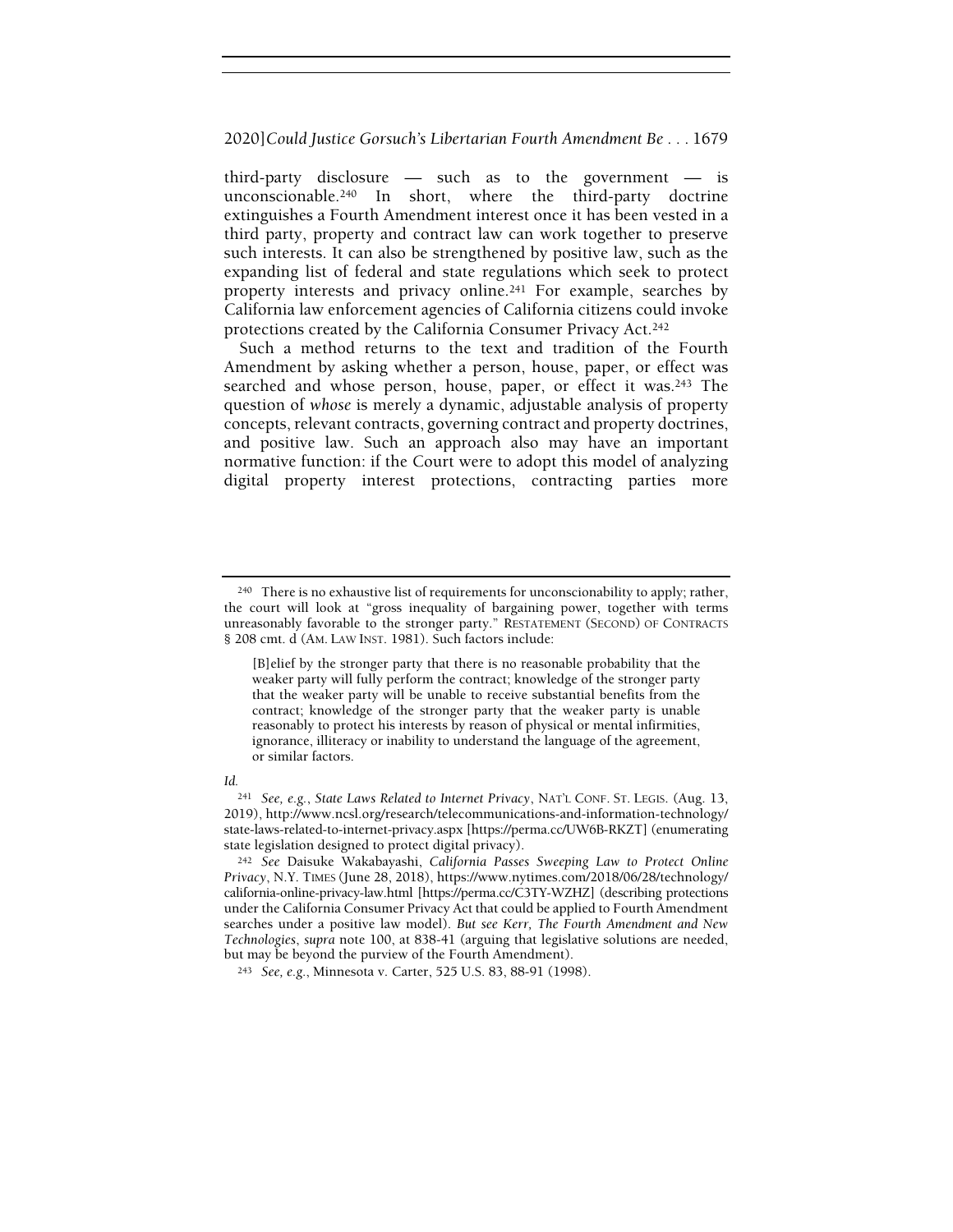powerfully situated may face more pressure to contract in such a way as to protect the less powerful bargaining party's privacy rights.<sup>244</sup>

## IV. A CONTRACTS-ORIENTED FOURTH AMENDMENT PRESENTS A DIVIDED COURT WITH A VIABLE MODERATE APPROACH TO PROTECTING DEFENDANTS AND HONORING THE TEXT AND TRADITION OF THE FOURTH AMENDMENT

In Part II, this Note established the basis of a property-based Fourth Amendment that is attendant to defendants' rights, responsive to technological developments, and was based in the text and history of the Fourth Amendment.245 Part III supplemented this theory with a crucial twenty-first century Fourth Amendment ingredient: the nuanced use of contract doctrines to shape property interests.246 It then applied a brief outline of the property and contract law approach to the question of DNA reports provided by genealogical testing companies, an example of a fraught modern Fourth Amendment problem.247 This Part seeks to briefly place the property/contract approach to the Fourth Amendment in context of the present Court, which now seats Brett Kavanaugh in Justice Kennedy's seat.

One does not have to look closely at the spread of opinions in Carpenter to intuit some uncertainty on the Court.248 The Chief Justice, writing for the majority, expressed continued concern that technological advancements might undermine Fourth Amendment protections.249 And while the Court emphasized the importance of the issue and appeared to hand down a momentous ruling, it ruled only very narrowly and opted to "decide no more than the case before [it]."<sup>250</sup>

<sup>&</sup>lt;sup>244</sup> See, e.g., Murphy, supra note 178, at  $2407-17$  (describing privacy as it can arrive explicitly and implicitly in a variety of contractual contexts).

<sup>245</sup> See supra Part I.

<sup>246</sup> See supra text accompanying notes 153–232.

<sup>247</sup> See supra text accompanying notes 225–244.

<sup>248</sup> In fact, Carpenter was treated as more-or-less a pivotal moment in Fourth Amendment jurisprudence both before and after the Court handed down its opinion. See, e.g., Ronald J. Hedges, What Might Happen After the Demise of the Third-Party Doctrine?, 32 CRIM. JUST. 62, 62-63, 67 (2017) ("Presumably, the Court will take the opportunity [in Carpenter] to revisit the third-party doctrine it articulated . . . ."); Henderson, supra note 56, at 495 ("The case squarely presents how the twentiethcentury third party doctrine will fare in contemporary times, and the stakes could not be higher."); Kerr, First Thoughts on Carpenter, supra note 84 (describing Carpenter as "a big case" that allows the third-party doctrine to live on, "but there is an equilibriumadjustment cap on [the doctrine now]").

<sup>249</sup> Carpenter v. United States, 138 S. Ct. 2206, 2216-20 (2018).

<sup>250</sup> See id. at 2220 n.4.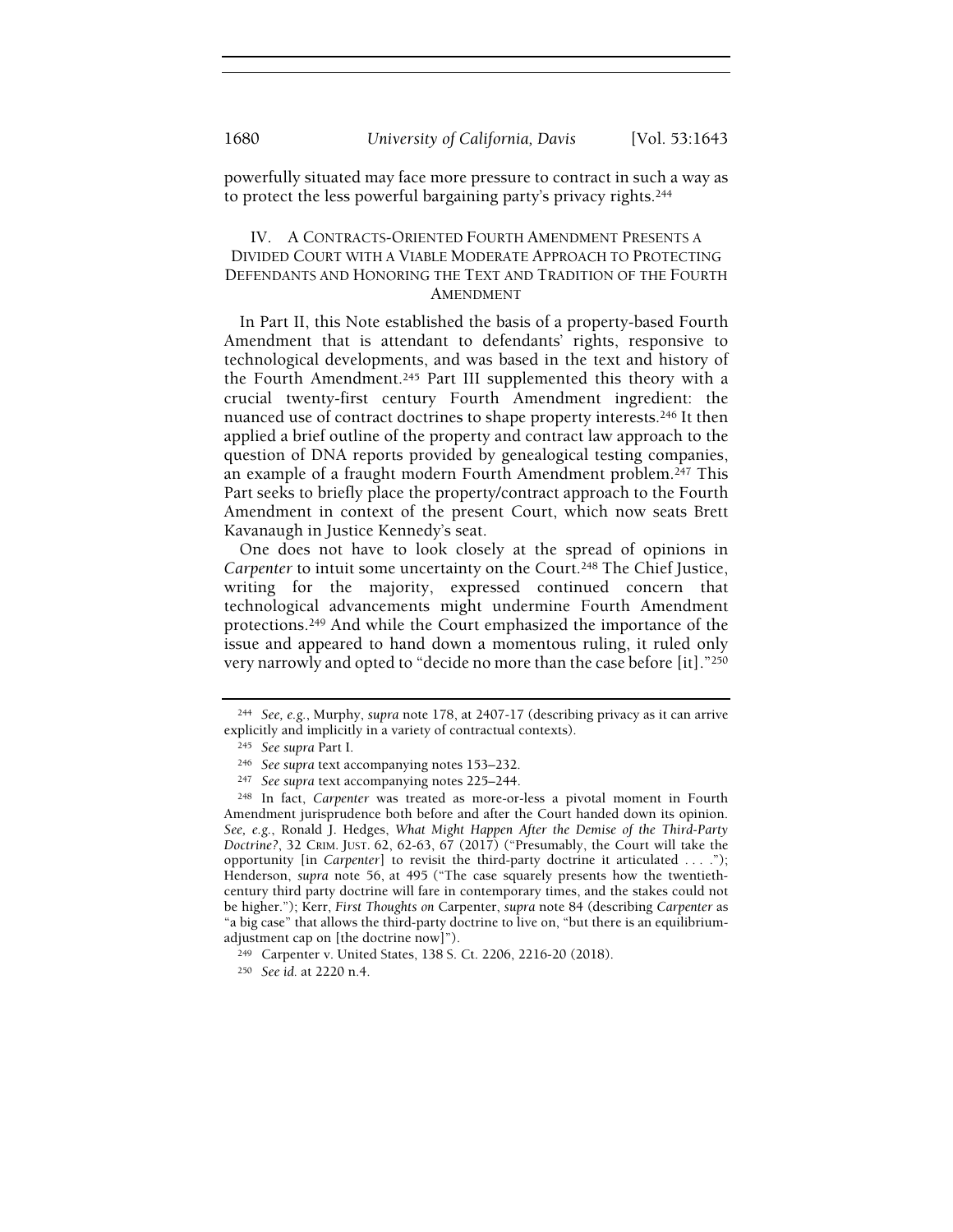It declined to answer the threshold question of what scope of CSLI or analogous data constitutes an unlawful search and it left the third-party doctrine largely intact apart from the decision's apparent narrow exception.251 Interestingly, the joining Justices offered no concurring opinions, leaving one majority opinion and separate dissents by each of the four dissenting conservative Justices.252 Thus, the progressive Fourth Amendment as it pertains to electronic searches following Carpenter is monolithic but precariously narrow: the Katz standard controls the analysis, with looming questions regarding how large the Carpenter exception can go and how viable the third-party doctrine will remain.<sup>253</sup>

The state of the conservatives in Carpenter is even more uncertain.<sup>254</sup> Remarkably, all five Carpenter opinions were authored by the Court's conservatives.255 Of the four dissents, Justice Kennedy's was the only one to garner more than one joining Justice (only Justice Thomas joined Justice Alito's dissent), and both Justices Gorsuch and Thomas wrote solitary dissents.256 The four dissenters also wildly differed on primary arguments.257 Justice Alito, for instance, focused almost entirely on the historical differences between actual searches and the government's use of compulsory process.258 Justice Kennedy's was the most comprehensive, focusing on the original and property-centric meaning of the Fourth Amendment, defending the principles behind the thirdparty doctrine, and echoing Justice Alito's subpoena analysis.259 Justice Thomas's dissent focused primarily on a narrow originalist analysis of the Fourth Amendment.<sup>260</sup>

<sup>254</sup> "Conservative" here is meant to denote the common category for jurisprudence which emphasizes (to varying degrees) stability, adherence to tradition, judicial restraint, textualism and originalism. It is not meant to denote deeper political conservatism, though all justices to varying degrees might adhere to it. See J. Harvie Wilkinson, Is There a Distinctive Conservative Jurisprudence?, AM. ENTERPRISE INST. (Mar. 5, 2001), https://www.aei.org/articles/is-there-a-distinctive-conservative-jurisprudence-2/.

<sup>251</sup> See id. at 2223.

<sup>252</sup> See id.

<sup>253</sup> See id. at 2221-23; Sabrina McCubbin, Summary: The Supreme Court Rules in Carpenter v. United States, LAWFARE (June 22, 2018, 2:05 PM), https://www.lawfareblog.com/summary-supreme-court-rules-carpenter-v-united-states [https://perma.cc/SV2T-A45N] (summarizing the varying opinions in Carpenter).

<sup>255</sup> See Carpenter, 138 S. Ct. at 2206.

<sup>256</sup> Id.

<sup>257</sup> See McCubbin, supra note 253.

<sup>258</sup> See Carpenter, 138 S. Ct. at 2246-61 (Alito, J., dissenting).

<sup>259</sup> See id. at 2223-26 (Kennedy, J., dissenting).

<sup>260</sup> See id. at 2235-46 (Thomas, J., dissenting).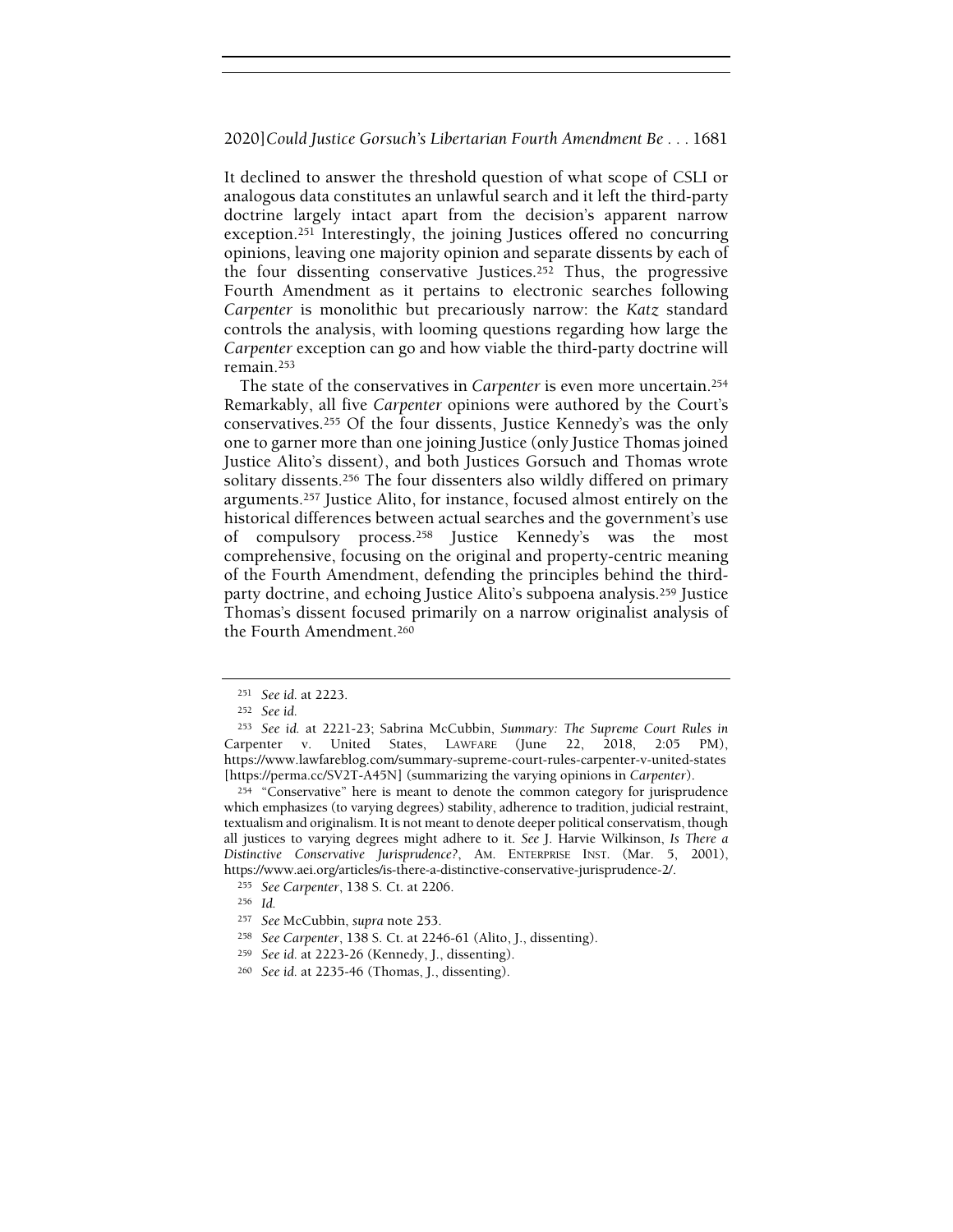This doctrinal spread matters because the man who authored the most signed-onto and comprehensive dissent in Carpenter is no longer on the Court.261 On October 6, 2018, Justice Kavanaugh assumed Justice Kennedy's seat, and speculation immediately began that his jurisprudence would be more conservative.262 Most significantly, Justice Kavanaugh seemed primed to be deferential to law enforcement in search and seizure cases, echoing Justice Kennedy's concerns in Carpenter.263 Even in the case of the smoothest transition, in which Justice Kavanaugh took on an approach to the Fourth Amendment similar to Justice Kennedy's, the future alignment of the conservative majority on search cases was far from clear.<sup>264</sup>

This Note, originally drafted after Carpenter was decided but before the 2018-19 Supreme Court term, has now benefited from a year of decisions with both Justices Gorsuch and Kavanaugh on the bench. While the Court did not directly address a Fourth Amendment question, a clear conservative-libertarian split emerged between Justices Kavanaugh and Gorsuch that corroborates this Note's concerns.<sup>265</sup>

<sup>264</sup> See id. (projecting Justice Kavanaugh's Fourth Amendment jurisprudence to be somewhere between Justice Rehnquist and Justice Kennedy); Oliver Roeder, John Roberts Has Cast a Pivotal Liberal Vote Only 5 Times, FIVETHIRTYEIGHT (July 5, 2018, 11:02 AM), https://fivethirtyeight.com/features/john-roberts-has-cast-a-pivotal-liberalvote-only-5-times/ [https://perma.cc/MMC8-DGHU].

<sup>265</sup> See, e.g., Terry Higgins, Trump's Two Supreme Court Justices Kavanaugh and Gorsuch Split in the First Term Together, CNBC (June 29, 2019, 10:00 AM), https://www.cnbc.com/2019/06/28/trumps-two-supreme-court-justices-kavanaugh-

and-gorsuch-diverge.html [https://perma.cc/TM8K-F6T3] ("Justices Neil Gorsuch and Brett Kavanaugh, President Trump's two Supreme Court appointees, disagreed more in their first term than any such pairing since Kennedy was president."); Mark Joseph Stern, Neil Gorsuch and Brett Kavanaugh Just Fought Over the Rights of the Accused. Gorsuch Won, SLATE (June 24, 2019, 6:56 PM), https://slate.com/news-and-politics/ 2019/06/neil-gorsuch-brett-kavanaugh-davis-gun-sentencing-enhancements.html

[https://perma.cc/9329-JLE6] [hereinafter Neil Gorsuch and Brett Kavanaugh] (discussing Gorsuch's libertarian views on rights of the accused as compared to Kavanaugh's more conventionally conservative views); Amelia Thomson-DeVeaux, The

<sup>261</sup> See Richard Wolf, Justice Anthony Kennedy's Retirement from Supreme Court Leaves Federal Government Even More Divided, USA TODAY (July 30, 2018, 2:08 PM), https://www.usatoday.com/story/news/politics/2018/07/30/justice-anthony-kennedyretirement-leaves-void-middle/799973002/ [https://perma.cc/G8FD-V92B].

<sup>262</sup> See, e.g., Dylan Matthews, America Under Brett Kavanaugh, VOX (Oct. 5, 2018, 3:50 PM), https://www.vox.com/2018/7/11/17555974/brett-kavanaugh-anthony-kennedysupreme-court-transform [https://perma.cc/GD78-PXHS] (speculating on how then-Judge Kavanaugh "will affect abortion, prisons, affirmative action, and gay rights").

<sup>&</sup>lt;sup>263</sup> See Orin S. Kerr, Judge Kavanaugh on the Fourth Amendment, SCOTUSBLOG (July 20, 2018, 6:16 PM), http://www.scotusblog.com/2018/07/judge-kavanaugh-on-thefourth-amendment/ [https://perma.cc/9ZME-3R93] [hereinafter Judge Kavanaugh on the Fourth Amendment].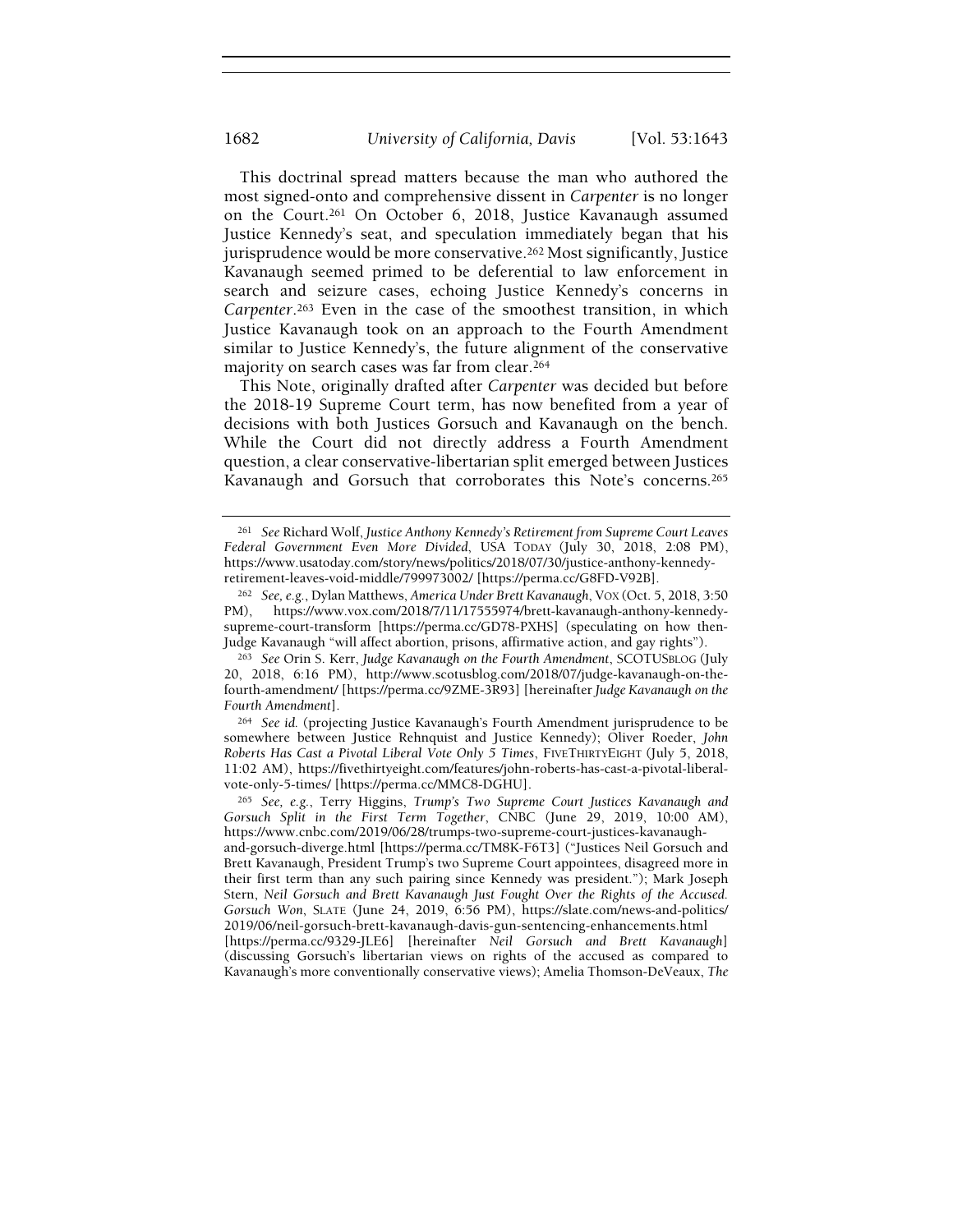Amelia Thomson-DeVeaux, writing for analytics publication FiveThirtyEight, observed that after their first term together, Justice Kavanaugh voted most frequently with Justices Roberts and Alito, while Justice Gorsuch was the "most likely to join the liberals in closely decided cases."266 Justices Kavanaugh and Gorsuch agreed about as often as Justices Kavanaugh and Kagan did.267 Most importantly for this Note's purposes, "Justice Gorsuch cast several tie-breaking votes that favored criminal defendants" and strong civil liberties protections.<sup>268</sup> For example, during the 2018-19 term, Justice Gorsuch authored the majority opinion in a 5-4 decision invalidating a congressional statute which empowered a federal judge to find issues of guilt without a jury or a finding beyond a reasonable doubt;269 authored the majority opinion in a 5-4 decision invalidating a federal criminal statute on vagueness grounds;270 offered a critique of congressional delegation which harmed people registered as sex offenders in dissent in a 4-4 decision;271 and dissented alongside Justice Ginsburg in a case upholding the "dual sovereignty" doctrine which allows a person to be tried twice for the same crime.272 This pro-defendant posture, which

<sup>270</sup> See United States v. Davis, 139 S. Ct. 2319, 2323-24 (2019); see also Hurley, supra note 269; Stern, Neil Gorsuch and Brett Kavanaugh, supra note 265.

<sup>271</sup> See Gundy v. United States, 139 S. Ct. 2116, 2131-34 (2019) (Gorsuch, J., dissenting). Note that while Gundy is an administrative law case that may not appear on its face to be concerned with civil liberties, Justice Gorsuch frames it in part as a battle over the ability of a prosecutorial body to write unchecked laws that affect the liberty interests of citizens. See id. at 2131 ("The Constitution promises that only the people's elected representatives may adopt new federal laws restricting liberty. Yet the statute before us scrambles that design. It purports to endow the nation's chief prosecutor with the power to write his own criminal code governing the lives of a halfmillion citizens. Yes, those affected are some of the least popular among us. But if a single executive branch official can write laws restricting the liberty of this group of persons, what does that mean for the next?").

<sup>272</sup> See Gamble v. United States, 139 S. Ct. 1960, 1961-63 (2019); see also Jacob Sullum, Gorsuch Joins Ginsburg in Decrying a 'Colossal Exception' to the Ban on Double Jeopardy, REASON (June 18, 2019, 11:20 AM), https://reason.com/2019/06/18/gorsuch-

Supreme Court Might Have Three Swing Justices Now, FIVETHIRTYEIGHT (Jul. 2, 2019, 6:00 AM), https://fivethirtyeight.com/features/the-supreme-court-might-have-three-swingjustices-now/ [https://perma.cc/5PF6-6QU2] (noting that Justice Kavanaugh voted with Justices Kagan and Breyer as often as he voted with Justice Gorsuch).

<sup>266</sup> See Thomson-DeVeaux, supra note 265.

<sup>267</sup> See id.

<sup>268</sup> See id.

<sup>269</sup> See United States v. Haymond, 139 S. Ct. 2369, 2373 (2019); see also Lawrence Hurley, Conservative U.S. Justice Gorsuch Again Sides with Liberals in Criminal Case, REUTERS (June 26, 2019, 11:50 AM), https://www.reuters.com/article/us-usa-courtpornography/conservative-u-s-justice-gorsuch-again-sides-with-liberals-in-criminalcase-idUSKCN1TR2WD [https://perma.cc/J3ZQ-5FE3].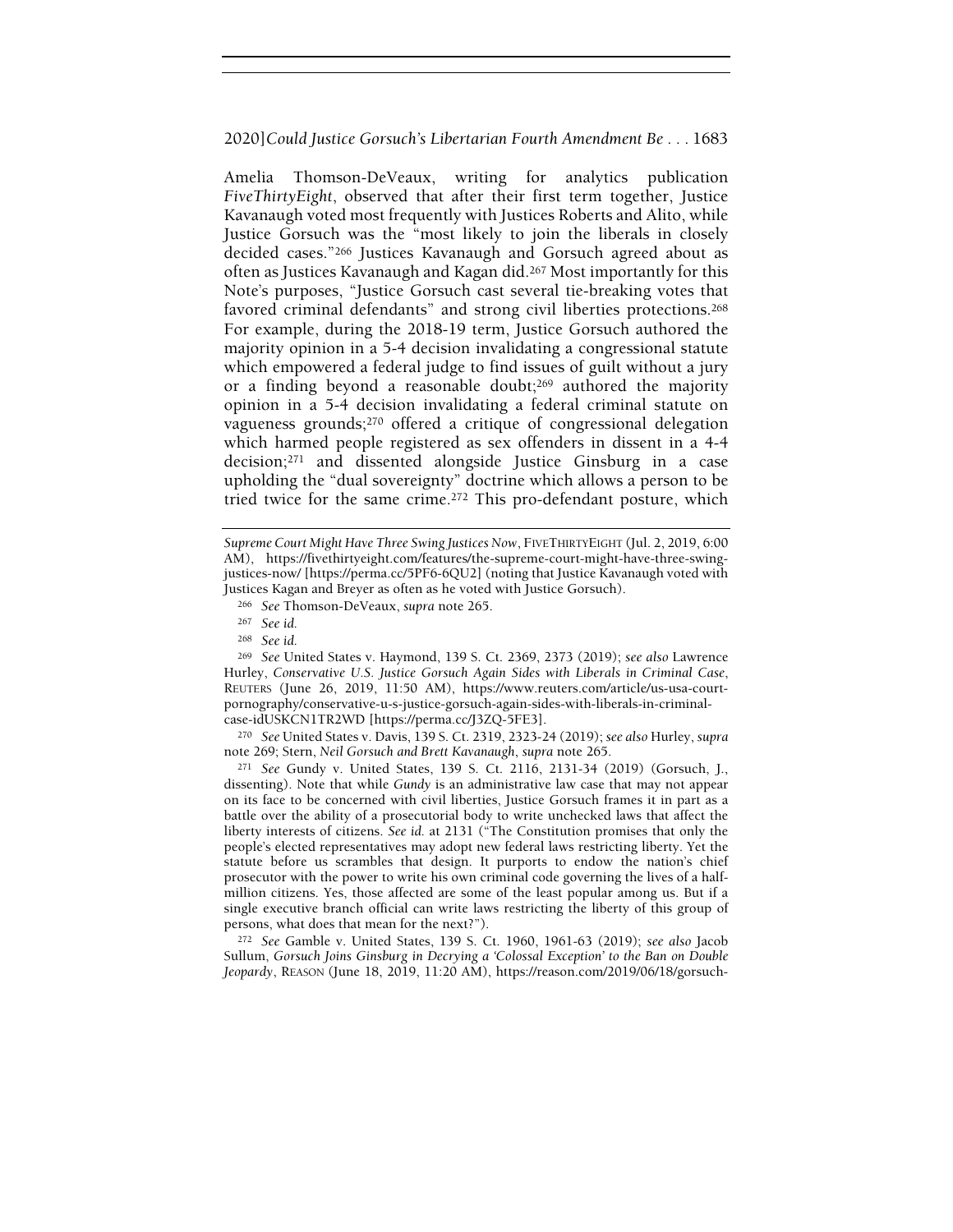sometimes came this term in direct ideological opposition to other conservative justices, leaves Justice Gorsuch as a potential swing Justice where such issues are in question.<sup>273</sup>

Given these doctrinal uncertainties, two developments seem most pressing. First, Carpenter does not seem to have left the third-party doctrine any more sustainable, and in fact highlights the continued need for its reconsideration.274 Second, while the five-Justice majority remains on the Court, the narrowness of the margin and the tentativeness of the holding in Carpenter invite a "moderate" doctrine.<sup>275</sup>

A contract-infused property model can provide such a moderate doctrinal approach.276 Where an altogether paradigm shifting approach like Baude and Stern's "positive law model" may draw criticism for being too radical,277 a property-based Fourth Amendment has long been at least a prong of the Court's approach.278 The Court's departure in Katz was primarily rooted in a skepticism that a property-based doctrine would remain viable with technological increase.<sup>279</sup> Where a propertybased approach can use contract and property concepts and laws to fully protect defendants from technological advancements, that approach succeeds by the progressive majority's own guideposts of protecting

joins-ginsburg-in-decrying-a-colossal-exception-to-the-ban-on-double-jeopardy/ [https://perma.cc/MT28-W7S5]. A clear — and puzzling — exception to this trend was Gorsuch's decision to sign on to Justice Thomas's dissent in the Curtis Flowers case, the majority opinion of which was authored by Justice Kavanaugh.

<sup>273</sup> And more complicatedly, there seem to be three potential swing votes depending on the issue, all of whom sit on the conservative end of the jurisprudential spectrum. See Thomson-DeVeaux, supra note 265.

<sup>274</sup> See Carpenter v. United States, 138 S. Ct. 2206, 2272 (2018) (Gorsuch, J., dissenting) (describing the third-party doctrine as having been put on "life support" as a result of the decision).

<sup>275</sup> See, e.g., Jeffrey Rosen, A Liberal-Conservative Alliance on the Supreme Court Against Digital Surveillance, ATLANTIC (Nov. 30, 2017), https://www.theatlantic.com/ politics/archive/2017/11/bipartisanship-supreme-court/547124/ [https://perma.cc/QCD3- MQYL] (discussing how some Justices, conservative and liberal, see "the urgent need to translate the Fourth Amendment into an electronic age").

<sup>276</sup> For a closer view of where and how doctrinal middle ground exists between Justice Gorsuch's Fourth Amendment construction and the progressive majority's, see id.

<sup>&</sup>lt;sup>277</sup> See, e.g., Orin Kerr, Opinion, Against the Positive Law Model in the Carpenter Cell-Site Case, WASH. POST (Nov. 22, 2017, 10:06 AM), https://www. washingtonpost.com/news/volokh-conspiracy/wp/2017/11/22/against-the-positive-lawmodel-in-the-carpenter-cell-site-case/?utm\_term=.a8dcc768885e [https://perma.cc/9Q2M-F6MB].

<sup>278</sup> See Carpenter, 138 S. Ct. at 2264-72 (Gorsuch, J., dissenting); Minnesota v. Carter, 525 U.S. 83, 91-92 (1998) (Scalia, J., concurring).

<sup>279</sup> See Katz v. United States, 389 U.S. 347, 352-56 (1967).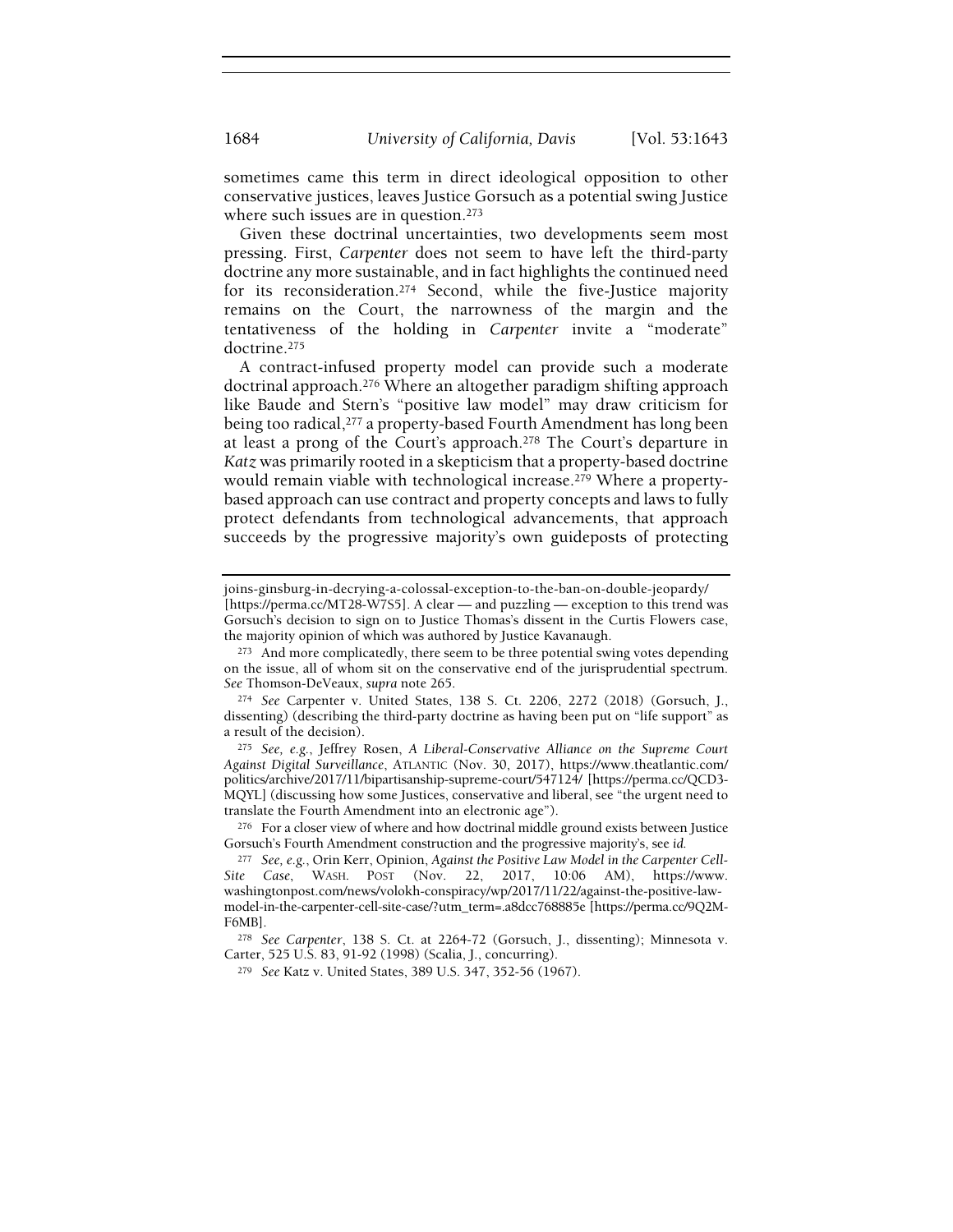privacy and curbing overreaching surveillance.280 Where a property approach returns the Court to the question of whether a property interest was searched and to whom it belongs, it is likely to appeal to the conservative end of the Court.281 Having a fundamentally originalist Fourth Amendment that retains its protective edge for defendants would also prevent against receding conservative support for historically rooted civil liberty values. For those concerned with defendants' rights, this is made crucial by the addition of a Justice Kavanaugh whose Fourth Amendment is likely to be deferential to law enforcement.282 Accordingly, a property-rooted Fourth Amendment can present "moderate" appeal by offering the protectiveness and doctrinal adaptiveness of the kind valued by the progressive Carpenter majority, while adhering to the text and tradition of the Fourth Amendment in a way valued by the Court's conservatives.

Further, a contract-infused Fourth Amendment all but extinguishes the third-party doctrine in the digital age. If courts are required to examine partial interests reserved in contractual relationships with third parties, by definition a third-party disclosure cannot be dispositive.283 This is likely to appeal to Justice Sotomayor in particular given her Jones concurrence and would assuage the Carpenter majority's concerns about the practical effect of so much data being stored with third parties.284 Together with its protectiveness and adaptiveness, such an approach would allow for coalition-building between progressives in the Carpenter majority and at least a portion of conservatives scattered across its four dissents. As the majority notes in approvingly citing Kyllo, "any rule the Court adopts 'must take account of more sophisticated systems that are already in use or in development.'"285 As the Court's progressives continue to look about for a doctrine which can accordingly avoid "seismic shifts in digital technology" that

<sup>280</sup> See Carpenter, 138 S. Ct. at 2214 (citing Boyd v. United States, 116 U.S. 616, 630 (1886); United States v. Di Re, 332 U.S. 581, 595 (1948)) (citation omitted) ("On this score, our cases have recognized some basic guideposts. First, that the [Fourth] Amendment seeks to secure the 'privacies of life' against 'arbitrary power.' Second, and relatedly, that a central aim of the Framers was 'to place obstacles in the way of a too permeating police surveillance.'").

<sup>281</sup> See id. at 2235-43 (Thomas, J., dissenting) (emphasizing the importance of an originalist and textually-derived Fourth Amendment).

<sup>&</sup>lt;sup>282</sup> See Kerr, Judge Kavanaugh on the Fourth Amendment, supra note 263.

<sup>283</sup> See supra Part II.

<sup>284</sup> See Carpenter, 138 S. Ct. at 2215-20; United States v. Jones, 565 U.S. 400, 413-31 (2012) (Sotomayor, J., concurring).

<sup>285</sup> Carpenter, 138 S. Ct. at 2218-19.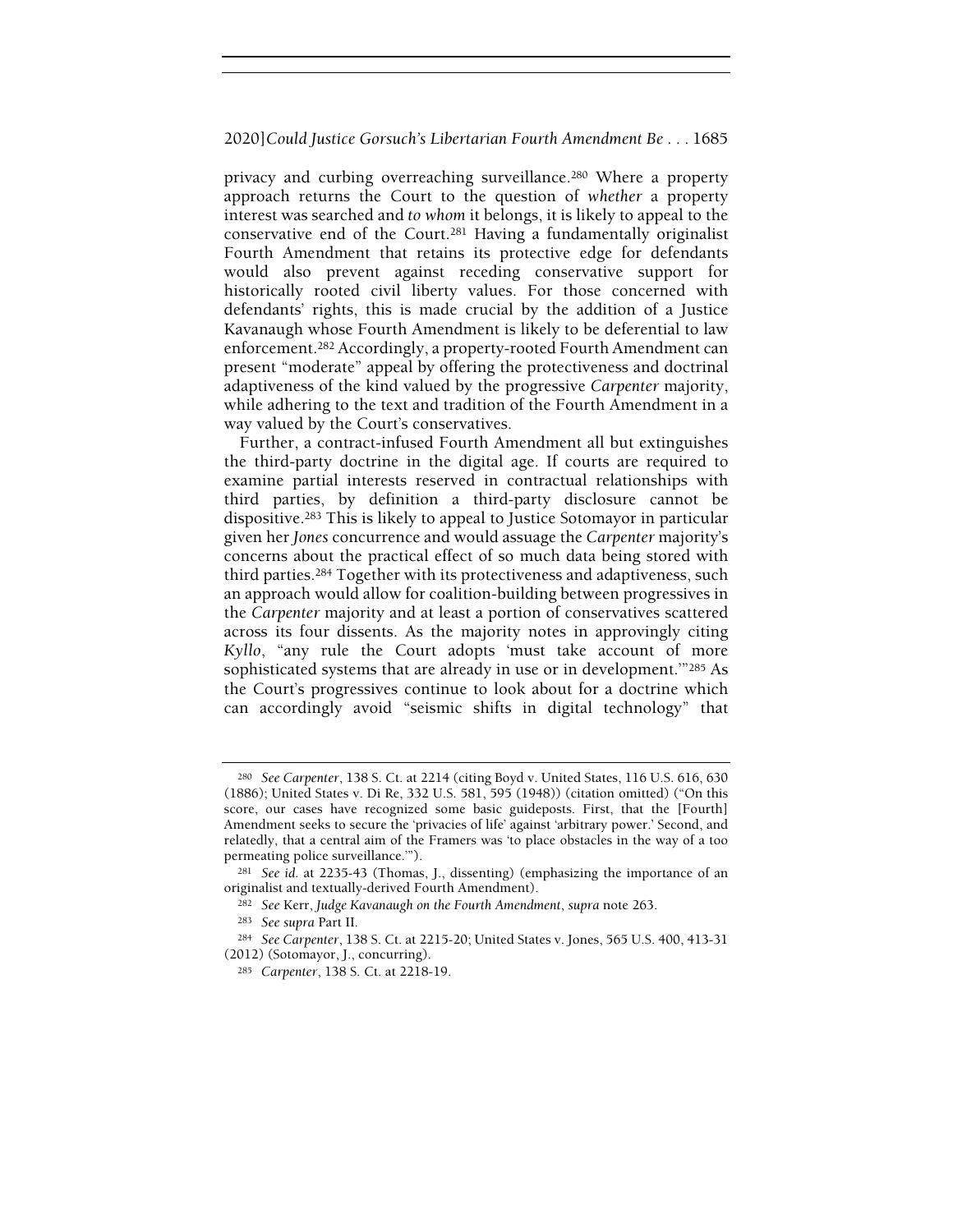threaten individual liberties, this approach may become more attractive for its capability to do so.<sup>286</sup>

From a strategic standpoint, it may seem unwise to assign so much persuasive power to a lone dissent that was not even joined by Justice Thomas, the Court's fiercest post-Justice Scalia originalist.287 But a shifted center of the Court can affect not only the overall alignment of justices but the strategies and legal arguments of litigants, which in turn can impact outcomes.288 If Justice Gorsuch becomes the de facto new center of the Court in Fourth Amendment cases, litigant arguments which fuse a concern for individual liberty with conservative textualism will become more common.<sup>289</sup> A contracts-infused, property-based Fourth Amendment, appealing to both the pragmatic progressive end of the Court and the traditionalist right end, provides just such a balance.

#### **CONCLUSION**

The Bill of Rights was a radical development in the eighteenth century: it sought to limit the powers of the government against the people, including the government's policing powers.290 The Fourth Amendment epitomized this development by limiting the power of government agents to search citizens' property without a warrant or

<sup>286</sup> See id. at 2219.

<sup>287</sup> See David A. Patten, Justice Clarence Thomas Hailed as No. 1 Originalist in SCOTUS History, NEWSMAX (July 1, 2016, 7:14 AM), https://www.newsmax.com/ newsfront/justice-clarence-thomas-orginalist-scotus-history/2016/07/01/id/736608/ [https://perma.cc/QWN9-NHLQ].

<sup>288</sup> See Mark Joseph Stern, Neil Gorsuch's Independent Streak, SLATE (Nov. 30, 2017, 2:52 PM), https://slate.com/news-and-politics/2017/11/in-carpenter-v-united-states-neilgorsuch-showed-his-independent-streak.html [https://perma.cc/6YKZ-QFEG]; see, e.g., Mark Joseph Stern, The Gorsuch Brief, SLATE (Oct. 11, 2018, 6:29 PM), https://slate.com/news-and-politics/2018/10/nielsen-preap-aclu-neil-gorsuch-briefs.html [https://perma.cc/A964-KPAS] [hereinafter The Gorsuch Brief] ("During Anthony Kennedy's long reign as the Supreme Court's swing vote, advocates perfected the art of 'the Kennedy brief': a legal argument designed to win his support by rhapsodizing about 'dignity' and 'liberty.' While the Kennedy brief went extinct upon his retirement, it may now be replaced by the Gorsuch brief, which replaces florid encomia to freedom with highly technical textualist arguments.").

<sup>289</sup> See Stern, The Gorsuch Brief, supra note 288.

<sup>290</sup> See Jay Cost, Our Radical Founders, NAT'L REV. (Sept. 25, 2017, 8:00 AM), https://www.nationalreview.com/2017/09/americas-founders-radical-then-now/ [https:// perma.cc/E93C-VNYF] (discussing how the Bill of Rights poses principles that are "deeply libertarian and profoundly republican" both by eighteenth century and modern standards).